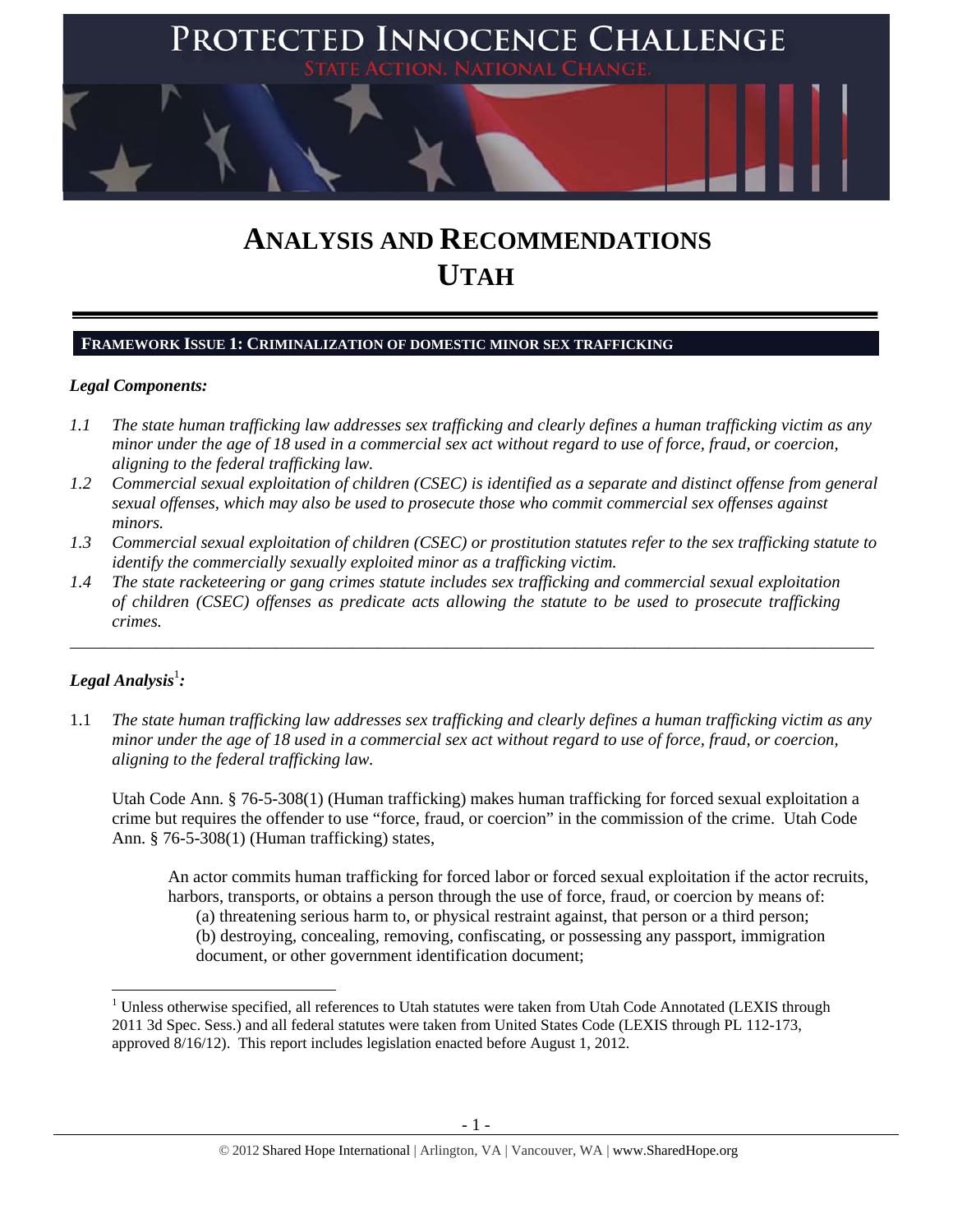(c) abusing or threatening abuse of the law or legal process against the person or a third person; (d) using a condition of a person being a debtor due to a pledge of the debtor's personal services or the personal services of a person under the control of the debtor as a security for debt where the reasonable value of the services is not applied toward the liquidation of the debt or the length and nature of those services are not respectively limited and defined; or

(e) using a condition of servitude by means of any scheme, plan, or pattern intended to cause a person to believe that if the person did not enter into or continue in a condition of servitude, that person or a third person would suffer serious harm or physical restraint, or would be threatened with abuse of legal process.

Utah Code Ann. § 76-5-308(2)(b) further expounds by stating that "[h]uman trafficking for forced sexual exploitation includes all forms of forced commercial sexual activity, including forced sexually explicit performance, forced prostitution, forced participation in the production of pornography, forced performance in strip clubs, and forced exotic dancing or display." Pursuant to Utah Code Ann. § 76-5-309(1) (Human trafficking and human smuggling—Penalties), "Human trafficking for forced labor and human trafficking for forced sexual exploitation are each a second degree felony, except under Section 76-5-310."

Utah Code Ann. § 76-5-310(1), which establishes the crime of aggravated human trafficking for forced sexual exploitation and enhances the penalty for trafficking under certain circumstances, states,

An actor commits aggravated human trafficking for forced labor or forced sexual exploitation or aggravated human smuggling if, in the course of committing a human trafficking or human smuggling offense under Section 76-5-309, the offense:

- (a) results in the death of the trafficked or smuggled person;
- (b) results in serious bodily injury of the trafficked or smuggled person;
- (c) involves:

- (i) rape under Section 76-5-402;
- (ii) rape of a child under Section 76-5-402.1;
- (iii) object rape under Section 76-5-402.2;
- (iv) object rape of a child under Section 76-5-402.3;
- (v) forcible sodomy under Section 76-5-403;
- (vi) sodomy on a child under Section 76-5-403.1;
- (vii) aggravated sexual abuse of a child under Section 76-5-404.1; or
- (viii) aggravated sexual assault under 76-5-405;
- (d) involves more than ten victims in a single episode of human trafficking or human smuggling; or

(e) involves a victim who is held against the victim's will for longer than 180 consecutive days.

Utah Code Ann. § 76-5-310(2) (Aggravated human trafficking and aggravated human smuggling—Penalties) further provides, "An actor commits aggravated human trafficking for forced labor or forced sexual exploitation if the offense involves a victim who is younger than 18 years of age at the time of the commission of the offense of trafficking." A conviction under Utah Code Ann. § 76-5-310 is punishable as a first degree felony by 5 years to life imprisonment and a possible fine not to exceed \$10,000.<sup>2</sup> Utah Code Ann. §§ 76-5-310(4)(a), 76-3-

- (1) \$20,000 for a felony conviction;
- (2) \$10,000 for a class A misdemeanor conviction;

<sup>&</sup>lt;sup>2</sup> Utah Code Ann. § 76-3-301(2) (Fines of persons) provides, "This section does not apply to a corporation, association, partnership, government, or governmental instrumentality." Utah Code Ann. § 76-3-302 (Fines of corporations, associations, partnerships, or government instrumentalities) provides,

A corporation, association, partnership, or governmental instrumentality shall pay a fine for an offense defined in this code for which no special corporate fine is specified. The fine shall not exceed: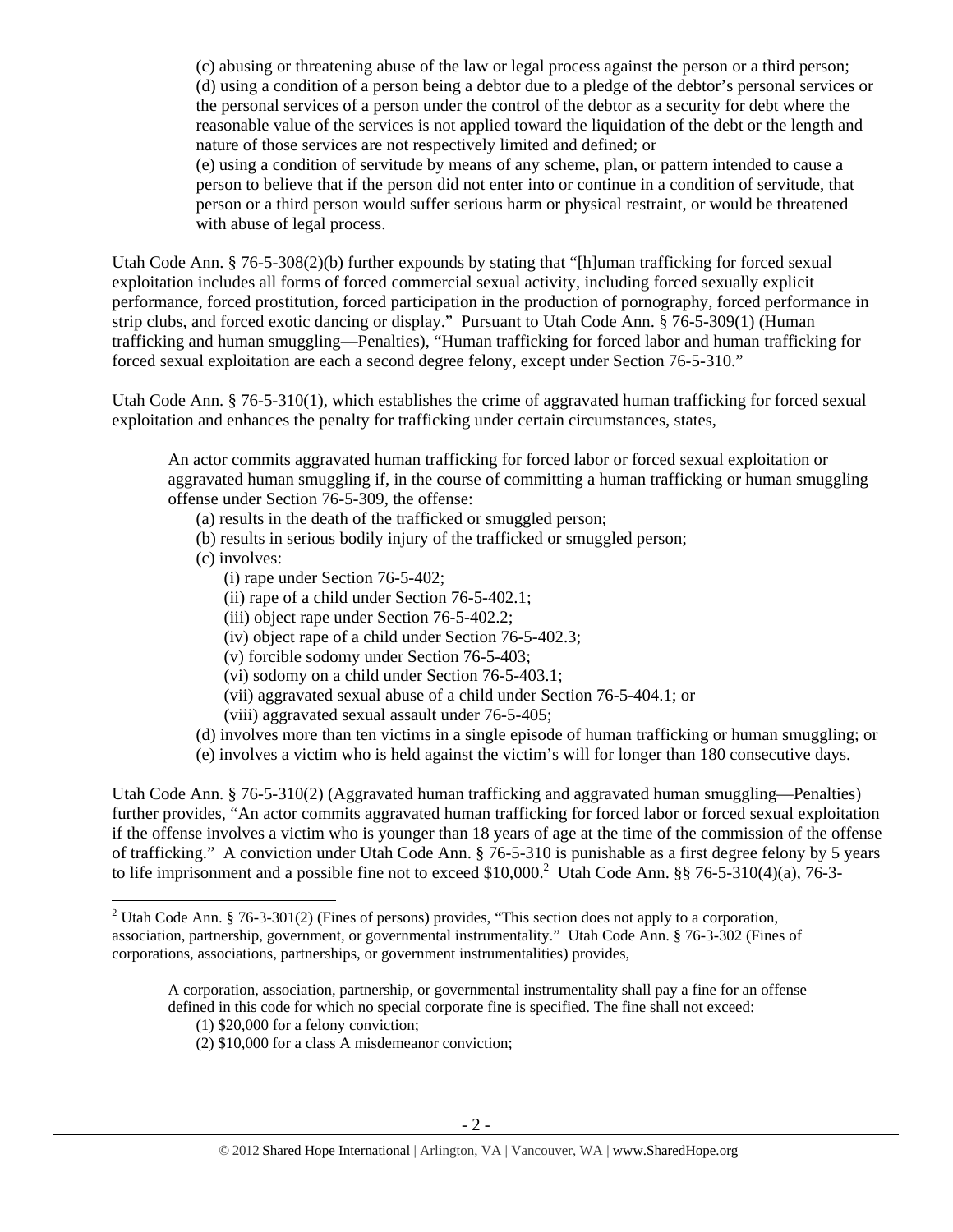203(1), 76-3-301(1)(a). In contrast, a conviction under Utah Code Ann. § 76-5-308 (Human trafficking), applicable when the victim trafficked for forced sexual exploitation is an adult, is punishable as a second degree felony by imprisonment for 1–15 years and a possible fine not to exceed \$10,000. Utah Code Ann. §§ 76-5- 309(1), 76-3-203(2), 76-3-301(1)(a).

- 1.1.1 Recommendation: Amend Utah Code Ann. § 76-5-310(2) (Aggravated human trafficking and aggravated human smuggling—Penalties) by eliminating the requirement to prove force, fraud, or coercion in the sex trafficking of minors.<sup>3</sup>
- 1.2 *Commercial sexual exploitation of children (CSEC) is identified as a separate and distinct offense from general sexual offenses, which may also be used to prosecute those who commit commercial sex offenses against minors.*

Utah has several statutes specifically criminalizing CSEC, including the following:

- 1. Under Utah Code Ann. § 76-10-1306(1)(b) (Aggravated exploitation of prostitution), a person who commits the act of exploiting prostitution<sup>4</sup> will be guilty of aggravated exploitation if "the person procured, transported, or persuaded or with whom he shares the proceeds of prostitution is under eighteen years of age." A conviction under Utah Code Ann. § 76-10-1306(1)(b) is punishable as a second degree felony by imprisonment for 1–15 years and a possible fine not to exceed \$10,000. Utah Code Ann. §§ 76-10-1306(2), 76-3-203(2), 76-3-301(1)(a).
- 2. Utah Code Ann. § 76-5-404.1(4)(i) (Sexual abuse of a child—Aggravated sexual abuse of a child) states the following:

(4) A person commits aggravated sexual abuse of a child when in conjunction with the offense [of sexual abuse under Utah Code Ann. § 76-5-404.1(2)<sup>5</sup>] any of the following circumstances have been charged and admitted or found true in the action for the offense:

<u> Andreas Andreas Andreas Andreas Andreas Andreas Andreas Andreas Andreas Andreas Andreas Andreas Andreas Andr</u>

4 Utah Code Ann. § 76-10-1305(1) (Exploiting Prostitution) states,

(1) A person is guilty of exploiting prostitution if he: (a) procures an inmate for a house of prostitution or place in a house of prostitution for one who would

be an inmate;

(c) transports a person into or within this state with a purpose to promote that person's engaging in prostitution or procuring or paying for transportation with that purpose;

(d) not being a child or legal dependent of a prostitute, shares the proceeds of prostitution with a prostitute pursuant to their understanding that he is to share therein; or

(e) owns, controls, manages, supervises, or otherwise keeps, alone or in association with another, a house of prostitution or a prostitution business. 5

 $5$  Utah Code Ann. § 76-5-404.1(2) provides,

A person commits sexual abuse of a child if, under circumstances not amounting to rape of a child, object rape of a child, sodomy upon a child, or an attempt to commit any of these offenses, the actor touches the anus, buttocks, or genitalia of any child, the breast of a female child, or otherwise takes indecent liberties with a child, or causes a child to take indecent liberties with the actor or another with intent to cause

<sup>(3) \$5,000</sup> for a class B misdemeanor conviction; and

<sup>(4) \$1,000</sup> for a class C misdemeanor conviction or for an infraction conviction. 3

 $3$  Subsequent recommendations in this report referring to the human state trafficking laws are predicated upon the recommendations contained in Section 1.1 being previously or simultaneously implemented.

<sup>(</sup>b) encourages, induces, or otherwise purposely causes another to become or remain a prostitute;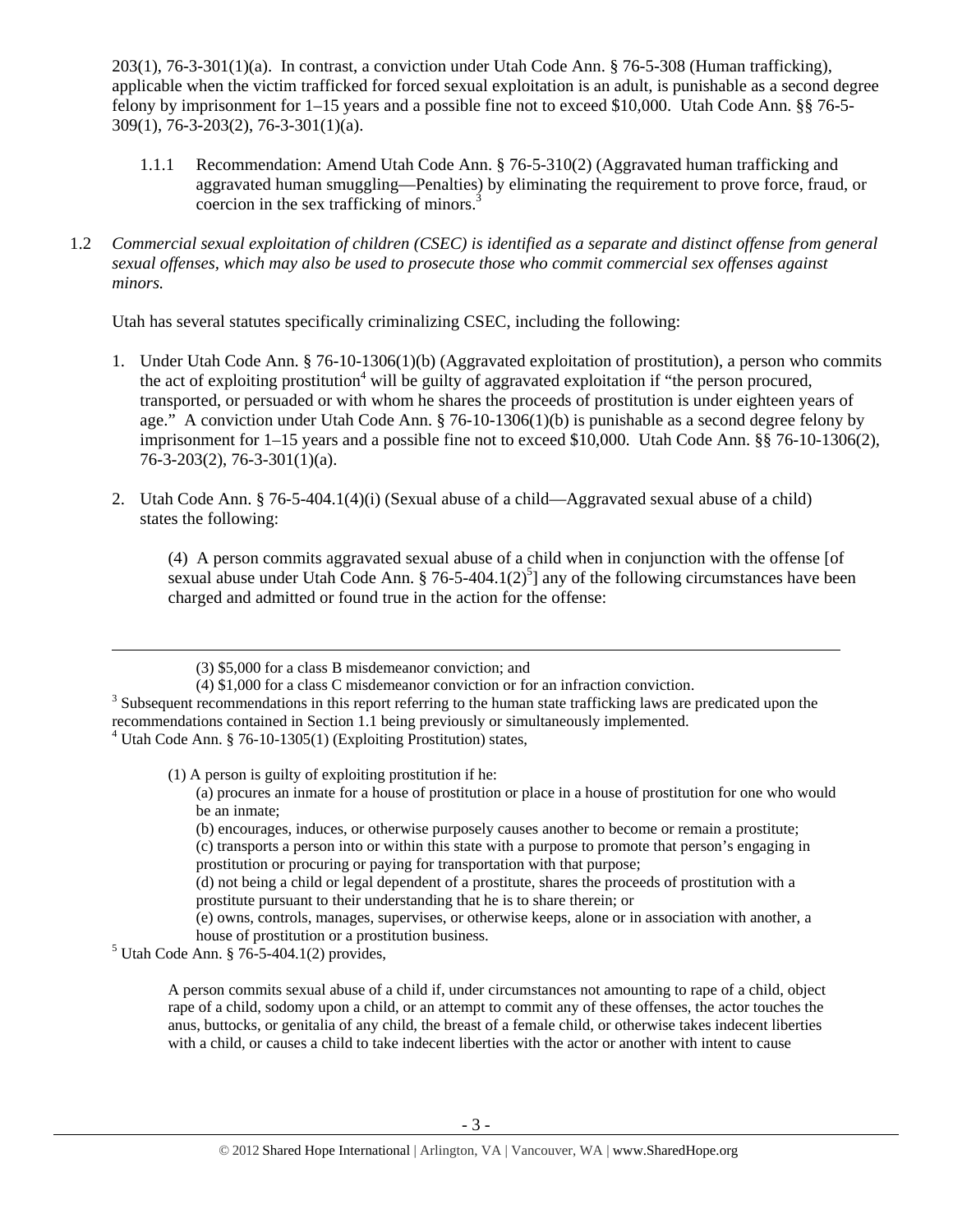. . . . (i) the accused encouraged, aided, allowed, or benefited from acts of prostitution or sexual acts by the victim with any other person, or sexual performance by the victim before any other person.

Utah Code Ann. § 76-5-404.1(4) applies only where the victim is under the age of 14. Utah Code Ann. § 76-5-404.1(1). A conviction under Utah Code Ann. § 76-5-404.1(4) is punishable as a first degree felony by 15 years to life imprisonment, unless the defendant "caused serious bodily injury" during the commission of the crime or has a prior conviction for a "grievous sexual offense," in which case a conviction is punishable by life imprisonment without the possibility of parole. Utah Code Ann. § 76-5- 404.1(5). However, offenders who have not been previously convicted of a "grievous sexual offense," even those who have "caused serious bodily injury" during the commission of aggravated sexual abuse of a child, are eligible to receive lesser sentences<sup>6</sup> if the court determines that it "is in the interests of justice" and states those reasons on the record. Utah Code Ann. § 76-5-404.1(6). The defendant is also subject to a possible fine not to exceed \$10,000. Utah Code Ann. § 76-3-301(1)(a).

- 3. Utah Code Ann. § 76-5b-201 (Sexual exploitation of a minor—Offenses) criminalizes a variety of conduct related to the sexual exploitation of a minor through child pornography. Specifically, Utah Code Ann. § 76-5b-201(1) provides the following:
	- (1) A person is guilty of sexual exploitation of a minor:
		- (a) when the person:
			- $(i)$  knowingly produces, possesses, or possesses with intent to distribute child pornography;<sup>7</sup> or (ii) intentionally distributes or views child pornography; or

(b) if the person is a minor's parent or legal guardian and knowingly consents to or permits the minor to be sexually exploited as described in Subsection (1)(a).

substantial emotional or bodily pain to any person or with the intent to arouse or gratify the sexual desire of any person regardless of the sex of any participant.

<u> Andrewski politika (za obrazu pod predsjednika u predsjednika u predsjednika u predsjednika (za obrazu pod p</u>

 $6$  Utah Code Ann. § 76-5-404.1(6) specifically provides,

(6) If, when imposing a sentence under Subsection  $(5)(a)$  [aggravated sexual abuse of a child] or (b) [aggravated sexual abuse of a child causing serious bodily injury], a court finds that a lesser term than the term described in Subsection  $(5)(a)$  or (b) is in the interests of justice and states the reasons for this finding on the record, the court may impose a term of imprisonment of not less than:

(a) for purposes of Subsection  $(5)(b)$ , 15 years and which may be for life;

- (b) for purposes of Subsection  $(5)(a)$  or  $(b)$ ;
	- (i) ten years and which may be for life; or
	- (ii) six years and which may be for life.

<sup>7</sup> Utah Code Ann. § 76-5b-103(1) (Definitions) defines "child pornography" as

any visual depiction, including any live performance, photograph, film, video, picture, or computer or computer-generated image or picture, whether made or produced by electronic, mechanical, or other means, of sexually explicit conduct, where:

(a) the production of the visual depiction involves the use of a minor engaging in sexually explicit conduct;

(b) the visual depiction is of a minor engaging in sexually explicit conduct; or

(c) the visual depiction has been created, adapted, or modified to appear that an identifiable minor is engaging in sexually explicit conduct.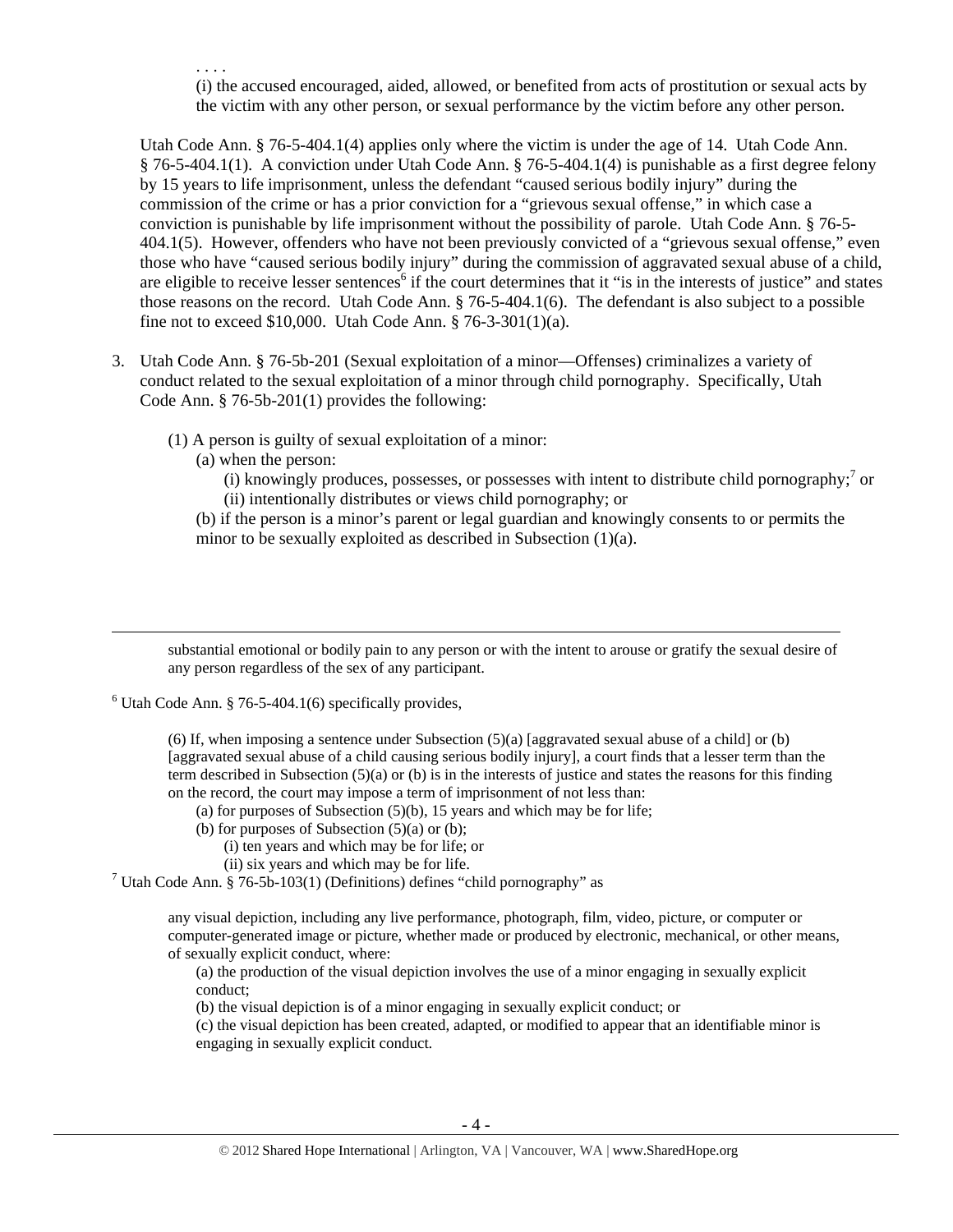A conviction under this statute is punishable as a second degree felony by imprisonment for 1–15 years and a possible fine not to exceed \$10,000. Utah Code Ann. §§ 76-5b-201(2), 76-3-203(2), 76-  $3-301(1)(a)$ .

Several other laws, while non-commercial in nature, may also apply in cases of commercial sexual exploitation of a child.

1. Utah Code Ann. § 76-5-401.1 (2) (Sexual abuse of a minor) states,

(2) A person commits sexual abuse of a minor if the person is seven years or more older than the minor and, under circumstances not amounting to rape, in violation of Section 76-5-402, object rape, in violation of Section 76-5-402.2, forcible sodomy, in violation of Section 76-5-403, aggravated sexual assault, in violation of Section 76-5-405, unlawful sexual activity with a minor, in violation of Section 76-5-401, or an attempt to commit any of those offenses, the person touches the anus, buttocks, or any part of the genitals of the minor, or touches the breast of a female minor, or otherwise takes indecent liberties with the minor, or causes a minor to take indecent liberties with the actor or another person, with the intent to cause substantial emotional or bodily pain to any person or with the intent to arouse or gratify the sexual desire of any person regardless of the sex of any participant.

Pursuant to subsection (1), "minor" means "a person who is 14 years of age or older, but younger than 16 years of age, at the time the sexual activity described in this section occurred." A conviction under this statute is punishable as a Class A misdemeanor by imprisonment up to 1 year and a possible fine not to exceed \$2,500. Utah Code Ann. §§ 76-5-401.1(3), 76-3-204(1), 76-3-301(1)(c).

2. Utah Code Ann. § 76-5-404.1(4) (Sexual abuse of a child—Aggravated sexual abuse of a child) states the following:

A person commits aggravated sexual abuse of a child when in conjunction with the offense [of sexual abuse under Utah Code Ann. § 76-5-404.1(2) $^{8}$ ] any of the following circumstances have been charged and admitted or found true in the action for the offense:

(a) the offense was committed by the use of a dangerous weapon as defined in Section 76-1-601, or by force, duress, violence, intimidation, coercion, menace, or threat of harm, or was committed during the course of a kidnaping;

. . .

(d) the accused used, showed, or displayed pornography or caused the victim to be photographed in a lewd condition during the course of the offense;

(e) the accused, prior to sentencing for this offense, was previously convicted of any felony, or of a misdemeanor involving a sexual offense;

(f) the accused committed the same or similar sexual act upon two or more victims at the same time or during the same course of conduct;

(g) the accused committed, in Utah or elsewhere, more than five separate acts, which if committed in Utah would constitute an offense described in this chapter, and were committed at the same time, or during the same course of conduct, or before or after the instant offense;

. . . .

Utah Code Ann. § 76-5-404.1(4) applies only where the victim is under the age of 14. Utah Code Ann. § 76-5-404.1(1). A conviction under Utah Code Ann. § 76-5-404.1(4) is punishable as a first degree felony<sup>9</sup>

<sup>8</sup>  *See supra* note 5.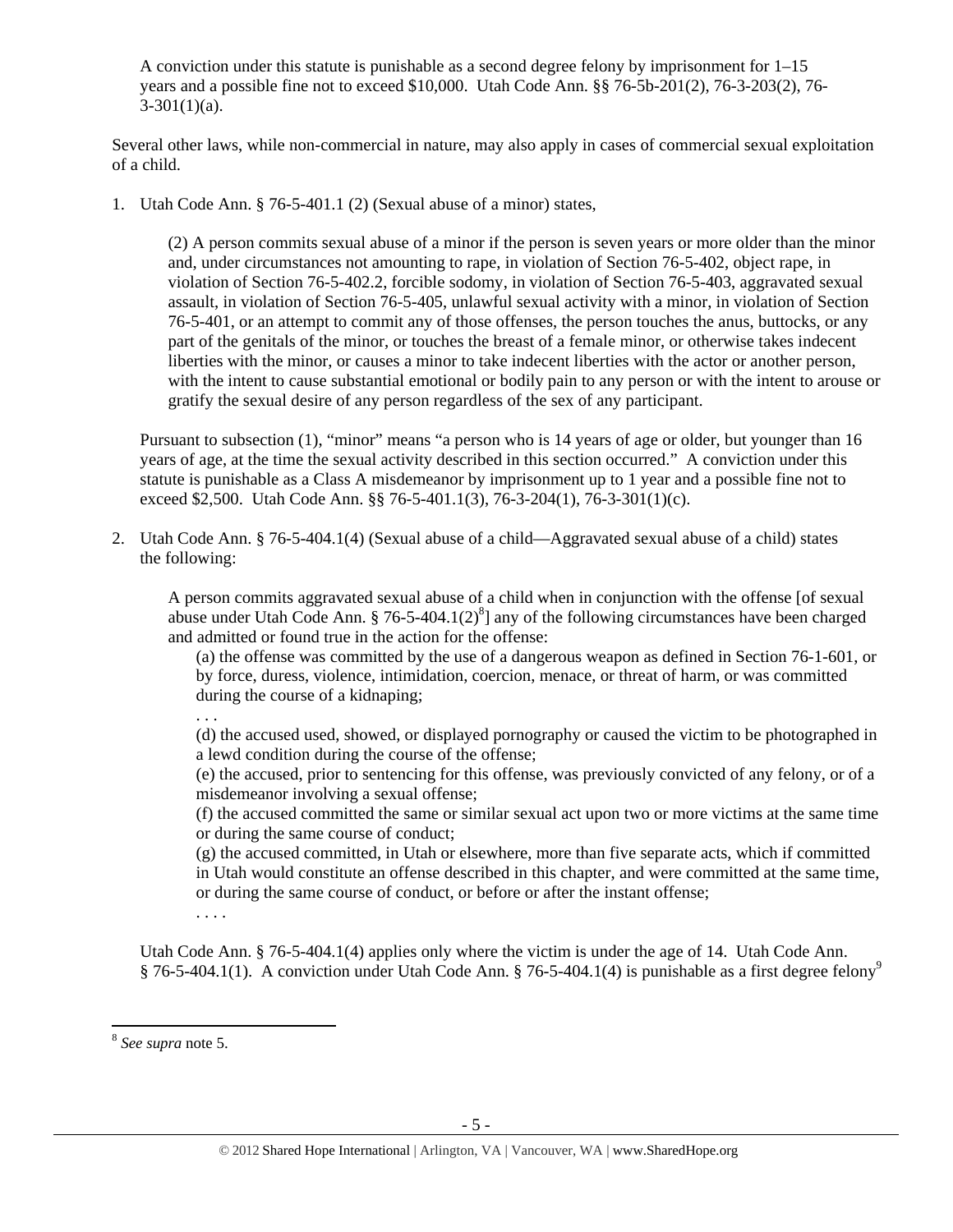by 15 years to life imprisonment, unless the defendant "caused serious bodily injury" during the commission of the crime or has a prior conviction for a "grievous sexual offense," in which case a conviction is punishable by life imprisonment without the possibility of parole. Utah Code Ann. § 76-5- 404.1(5). However, offenders who have not been previously convicted of a "grievous sexual offense," even those who have "caused serious bodily injury" during the commission of aggravated sexual abuse of a child, are eligible to receive lesser sentences<sup>10</sup> if the court determines that it "is in the interests of justice." Utah Code Ann. § 76-5-404.1(6). Additionally, the court may order the defendant to pay a fine not to exceed \$10,000. Utah Code Ann. § 76-3-301(1)(a).

3. Utah Code Ann. § 76-5-401.2(2) (Unlawful sexual conduct with a 16 or 17 year old) states,

A person commits unlawful sexual conduct with a minor [who is 16 or 17 years old] if, under circumstances not amounting to [rape, object rape, forcible sodomy, forcible sexual abuse, aggravated sexual assault, or any attempt to commit one of these offenses], an actor who is ten or more years older than the minor at the time of the sexual conduct:

(a) has sexual intercourse with the minor;

(b) engages in any sexual act with the minor involving the genitals of one person and the mouth or anus of another person, regardless of the sex of either participant;

(c) causes the penetration, however slight, of the genital or anal opening of the minor by any foreign object, substance, instrument, or device, including a part of the human body, with the intent to cause substantial emotional or bodily pain to any person or with the intent to arouse or gratify the sexual desire of any person, regardless of the sex of any participant; or

. . . .

A conviction under Utah Code Ann.  $\S 76-5-401.2(2)(a)$ –(c) is punishable as a third degree felony by imprisonment up to 5 years and a possible fine not to exceed \$5,000. Utah Code Ann. §§ 76-5- 401.2(4), 76-3-203(3), 76-3-301(1)(b), (c), 76-3-204(1).

4. Pursuant to Utah Code Ann. § 76-5-402.1(1), (2) (Rape of a child), any person who engages in "sexual intercourse with a child under the age of  $14$ " is guilty of a first degree felony.<sup>11</sup> A conviction under this statute is punishable by 25 years to life imprisonment. Utah Code Ann. § 76-5-402.1(2)(a). However, if the "trier of fact finds that . . . during the commission of the rape of a child, the defendant

 <sup>9</sup> Pursuant to Utah Code Ann. § 76-3-406 (Crimes for which probation, suspension of sentence, lower category of offense, or hospitalization may not be granted),

Notwithstanding Sections 76-3-201 and 77-18-1 and Title 77, Chapter 16a, Commitment and Treatment of Mentally Ill Persons, except as provided in Section 76-5-406.5, probation shall not be granted, the execution or imposition of sentence shall not be suspended, the court shall not enter a judgment for a lower category of offense, and hospitalization shall not be ordered, the effect of which would in any way shorten the prison sentence for any person who commits a capital felony or a first degree felony involving:

- . . . (6) Section 76-5-402.1, rape of a child;
- . . . (8) Section 76-5-402.3, object rape of a child;
- 
- (10) Section 76-5-403.1, sodomy on a child; . . .
- (12) Subsections 76-5-404.1(4) and (5), aggravated sexual abuse of a child;

. . . . 10 *See supra* note 6. 11 *See supra* note 9.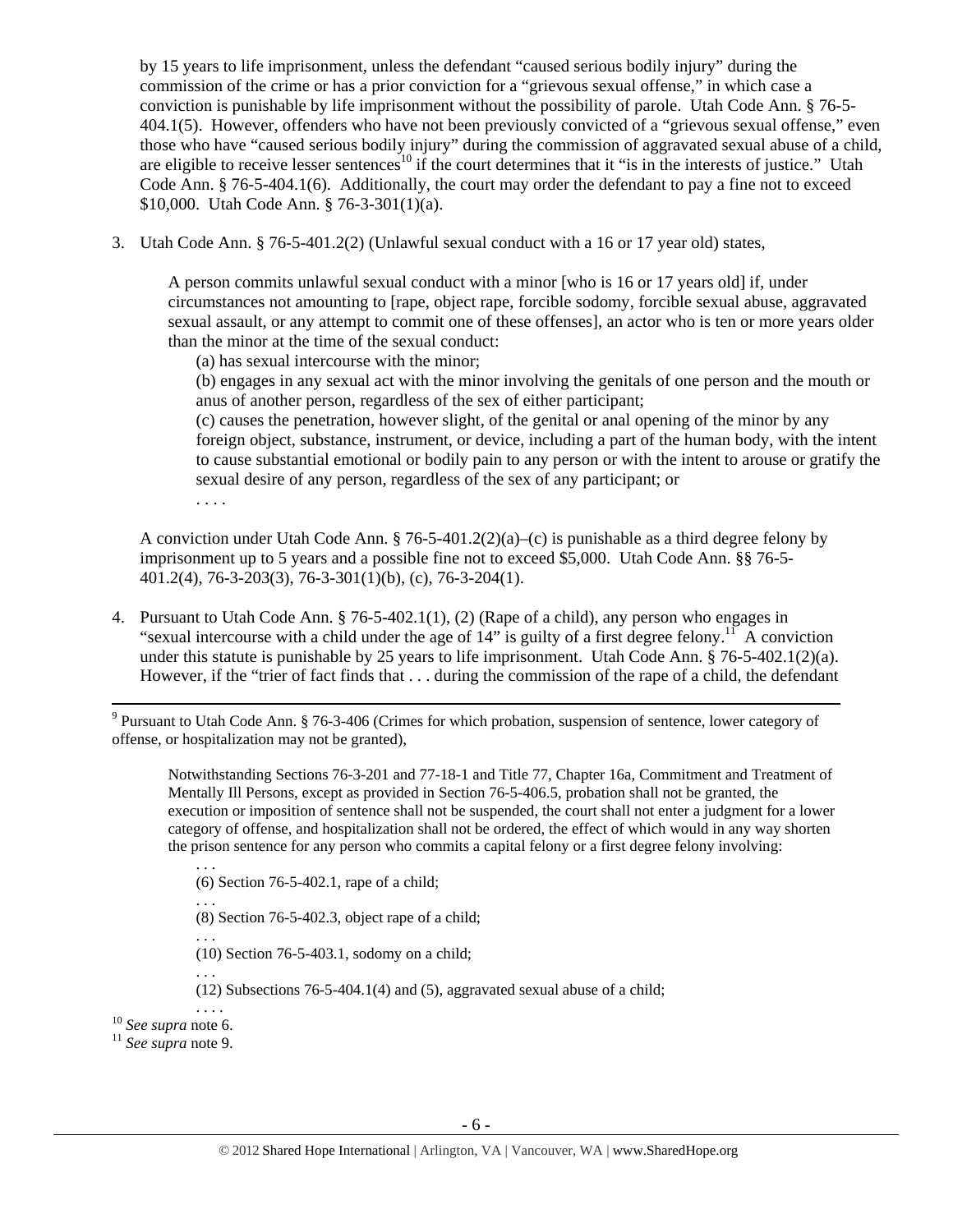caused serious bodily injury to another or . . . was previously convicted of a grievous sexual offense," the punishment is enhanced to life imprisonment without the possibility of parole. Utah Code Ann. § 76-5-402.1(2)(b). The defendant is also subject to a possible fine not to exceed \$10,000. Utah Code Ann. § 76-3-301(1)(a).

5. Utah Code Ann. § 76-5-402.3(1)(Object rape of a child—Penalty) states,

A person commits object rape of a child when the person causes the penetration or touching, however slight, of the genital or anal opening of a child who is under the age of 14 by any foreign object, substance, instrument, or device, not including a part of the human body, with intent to cause substantial emotional or bodily pain to the child or with the intent to arouse or gratify the sexual desire of any person.

A conviction under this statute is punishable as a first degree felony by imprisonment for 25 years to life imprisonment.<sup>12</sup> Utah Code Ann. § 76-5-402.3(2). However, if the "trier of fact finds that ... during the commission of the object rape of a child, the defendant caused serious bodily injury to another or . . . was previously convicted of a grievous sexual offense," the punishment is enhanced to life imprisonment without the possibility of parole. Utah Code Ann. § 76-5-402.3(2). The defendant is also subject to a possible fine not to exceed \$10,000. Utah Code Ann.  $\S$  76-3-301(1)(a).

6. Utah Code Ann. § 76-9-702.5(1) (Lewdness involving a child) states,

(1) A person is guilty of lewdness involving a child if the person under circumstances not amounting to rape of a child, object rape of a child, sodomy upon a child, sexual abuse of a child, aggravated sexual abuse of a child, or an attempt to commit any of those offenses, intentionally or knowingly does any of the following to, or in the presence of a child who under 14 years of age:

(a) performs an act of sexual intercourse or sodomy;

(d) under circumstances not amounting to sexual exploitation of a child under Section 76-5b-201 causes a child under the age of 14 to expose his or her genitals, anus, or breast, if female, to the actor, with the intent to arouse or gratify the sexual desire of the actor or the child; or (e) performs any other act of lewdness.

A conviction under this statute is punishable as a Class A misdemeanor by 1 year imprisonment and a possible fine not to exceed \$2,500. Utah Code Ann. §§ 76-9-702.5(2), 76-3-204(1), 76-3-301(1)(c). However, if the defendant is a "a sex offender as defined in [Utah Code Ann. § 77-27-21.7 (Sex offender restrictions)<sup>13</sup>]; or has been previously convicted of a violation of this section[Utah Code Ann. § 76-9-702.5(1)]," it is a third degree felony punishable by imprisonment up to 5 years and a possible fine not to exceed \$5,000. Utah Code Ann. §§ 76-9-702.5(2), 76-3-203(3), 76-3-301(1)(b).

7. Utah Code Ann. § 76-5-401(1), (2) (Unlawful sexual activity with a minor—Elements—Penalties— Evidence of age raised by defendant) makes it unlawful for a defendant to engage in any "unlawful sexual activity with a minor," who is 14–15 years of age

if under circumstances not amounting to [rape, object rape, forcible sodomy, or aggravated sexual assault], the actor:

(a) has sexual intercourse with the minor;

. . .

 $12$  See supra note 9.

<sup>&</sup>lt;sup>13</sup> See infra Section 2.10.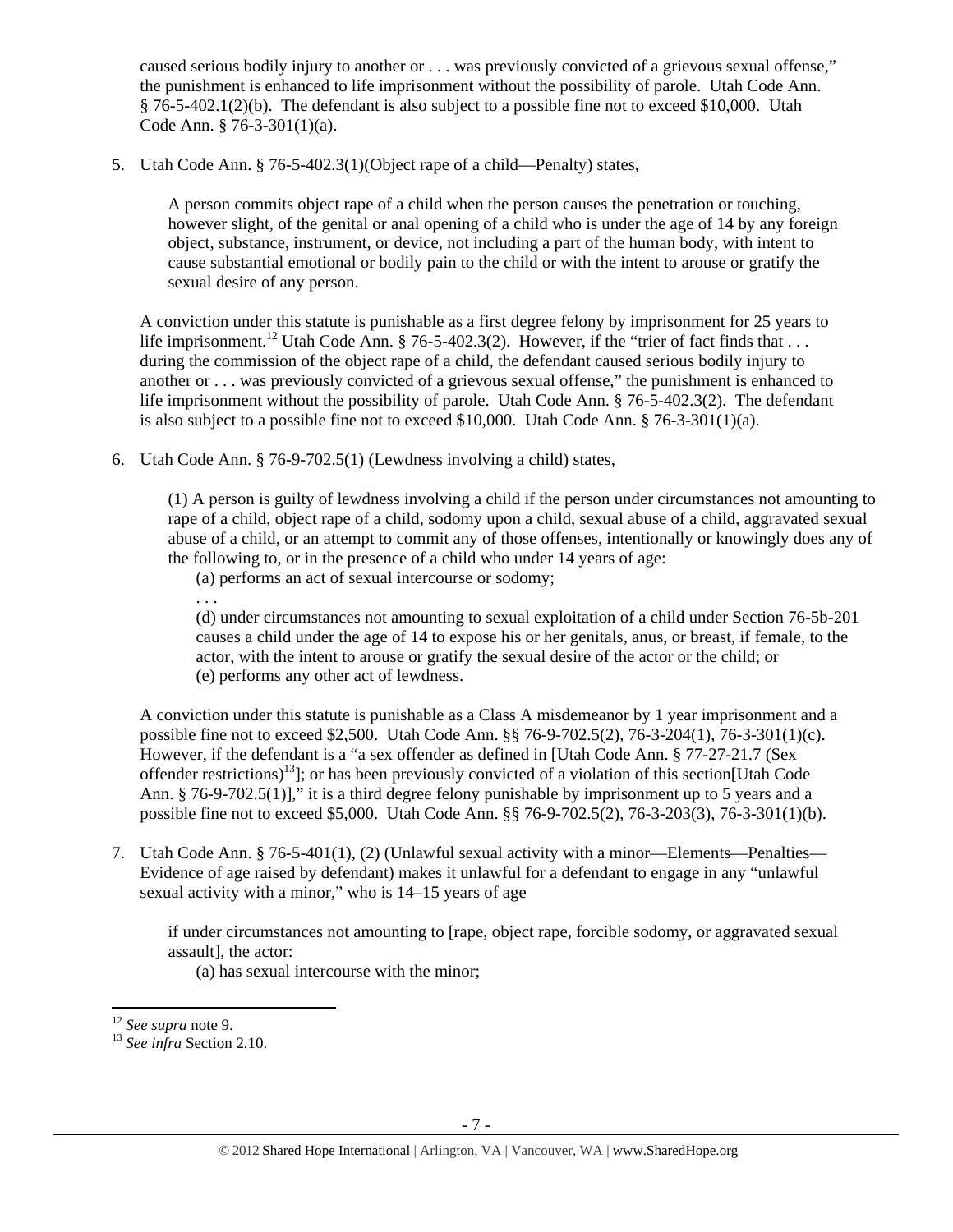(b) engages in any sexual act with the minor involving the genitals of one person and the mouth or anus of another person, regardless of the sex of either participant; or (c) causes the penetration, however slight, of the genital or anal opening of the minor by any foreign object, substance, instrument, or device, including a part of the human body, with the intent to cause substantial emotional or bodily pain to any person or with the intent to arouse or gratify the sexual desire of any person, regardless of the sex of any participant.

A conviction under this statute is punishable as a third degree felony by imprisonment up to 5 years and a possible fine not to exceed \$5,000. Utah Code Ann. §§ 76-5-401(3), 76-3-203(3), 76-3- 301(1)(b). However, if "the defendant establishes by a preponderance of the evidence the mitigating factor that the defendant is less than four years older than the minor at the time the sexual activity occurred," a conviction is punishable as a Class B misdemeanor punishable by imprisonment up to 6 months and a possible fine not to exceed \$1,000. Utah Code Ann. §§ 76-5-401(3), 76-3-204(2), 76-3-  $301(1)(d)$ .

8. Utah Code Ann. § 76-4-401(2) (Enticing a minor—Elements—Penalties) states,

(a) A person commits enticement of a minor when the person knowingly uses or attempts to use the Internet or text messaging to solicit, seduce, or entice a minor or other person that the actor believes to be a minor to engage in sexual activity which is a violation of state criminal law. (b) A person commits enticement of a minor when the person knowingly uses the Internet or text

messaging to:

(i) initiate contact with a minor or a person the actor believes to be a minor; and (ii) subsequently [initiates contact with a minor or a person the actor believes to be a minor], by any electronic or written means, solicits, seduces, lures, or entices, or attempts to solicit, seduce, lure, or entice the minor or a person the actor believes to be the minor to engage in any sexual activity which is a violation of state criminal law.

Penalties for convictions under Utah Code Ann. § 76-4-401(2) are staggered according to the crime the defendant intended to commit. Utah Code Ann. § 76-4-401(4). Generally, a conviction is a felony one degree lower than the felony intended to be committed (e.g., a defendant who enticed a minor with the intent to commit a second degree felony will be convicted of a third degree felony, etc.). Utah Code Ann. § 76-4-401(4). However, in instances where the defendant has the intent to commit a first degree felony and also has a prior conviction under this statute, the defendant will be guilty of a first degree felony punishable by 3 years to life imprisonment. Utah Code Ann.  $\S$  76-4-401(4)(a)(ii).

*1.3 Commercial sexual exploitation of children (CSEC) or prostitution statutes refer to the sex trafficking statute to identify the commercially sexually exploited minor as a trafficking victim.* 

None of Utah's CSEC statutes refer to Utah Code Ann. § 76-5-308 (Human trafficking) or Utah Code Ann. § 76-5-310 (Aggravated human trafficking and aggravated human smuggling—Penalties). Similarly, Utah Code Ann. § 76-10-1302(1) (Prostitution) does not refer to the human trafficking law when the person charged is a minor.

1.3.1 Recommendation: Amend Utah Code Ann. § 76-10-1306(1)(b) (Aggravated exploitation of prostitution),  $§ 76-5-404.1(4)(i)$  (Sexual abuse of a child—Aggravated sexual abuse of a child),  $§$ 76-5b-201 (Sexual exploitation of a minor—Offenses) and § 76-10-1302(1) (Prostitution), when the person engaged in prostitution is a minor, to refer to Utah Code Ann. § 76-5-310 (Aggravated human trafficking and aggravated human smuggling—Penalties) to ensure that minor victims of CSEC crimes and minors engaged in prostitution are properly identified as victims of human trafficking.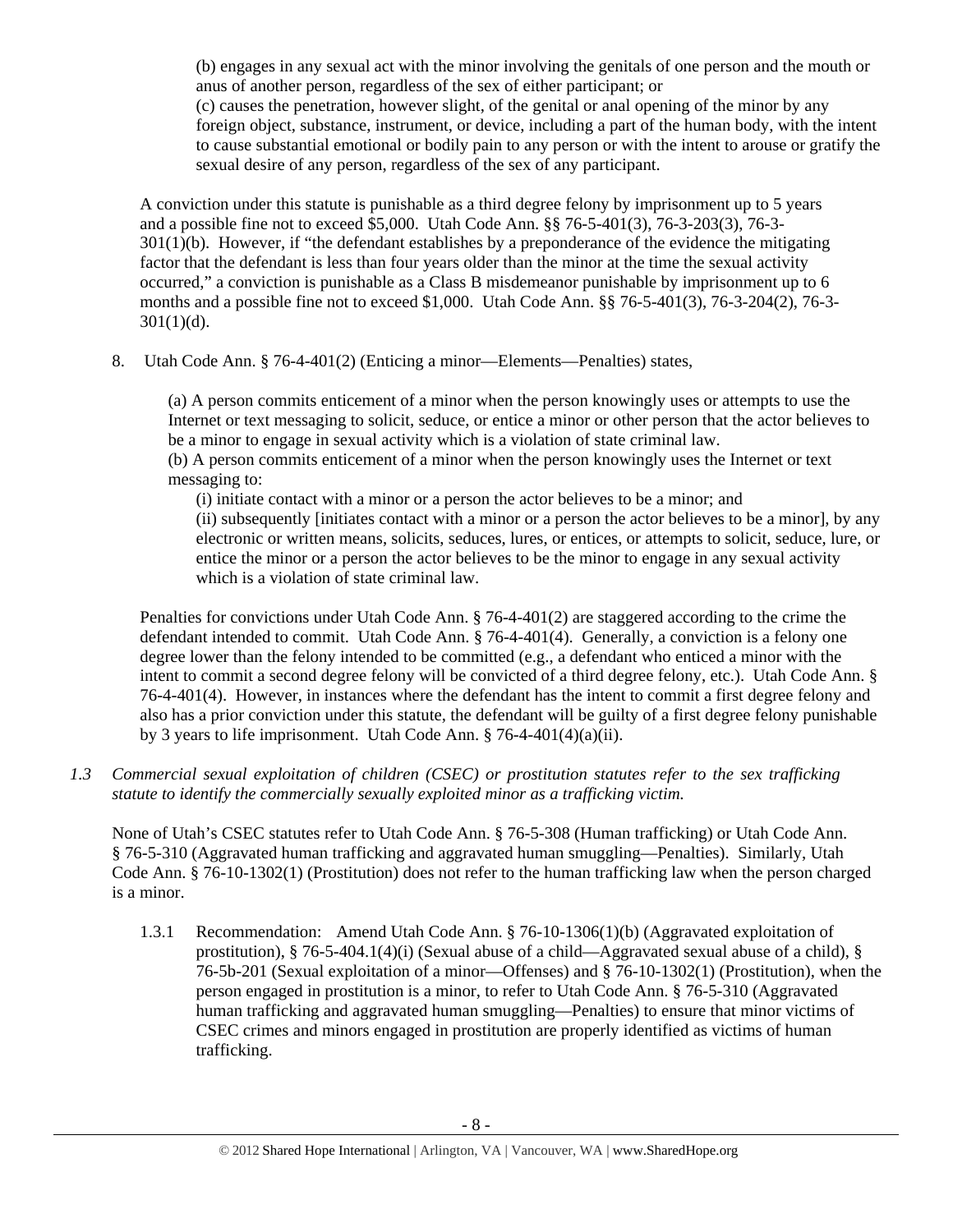*1.4 The state racketeering or gang crimes statute includes sex trafficking and commercial sexual exploitation of children (CSEC) offenses as predicate acts allowing the statute to be used to prosecute trafficking crimes.* 

Utah's Pattern of Unlawful Activity Act,<sup>14</sup> is codified at Utah Code Ann. § 76-10-1601 et. seq. Pursuant to Utah Code Ann. § 76-10-1603 (Unlawful acts),

(1) It is unlawful for any person who has received any proceeds derived, whether directly or indirectly, from a pattern of unlawful activity in which the person has participated as a principal, to use or invest, directly or indirectly, any part of that income, or the proceeds of the income, or the proceeds derived from the investment or use of those proceeds, in the acquisition of any interest in, or the establishment or operation of, any enterprise.

(2) It is unlawful for any person through a pattern of unlawful activity to acquire or maintain, directly or indirectly, any interest in or control of any enterprise.

(3) It is unlawful for any person employed by or associated with any enterprise to conduct or participate, whether directly or indirectly, in the conduct of that enterprise's affairs through a pattern of unlawful activity.

(4) It is unlawful for any person to conspire to violate any provision of Subsection (1), (2), or (3).

For purposes of the Pattern of Unlawful Activity Act, Utah Code Ann. § 76-10-1602(2)<sup>15</sup> defines a "pattern of unlawful activity" as

[E]ngaging in conduct which constitutes the commission of at least three episodes of unlawful activity, which episodes are not isolated, but have the same or similar purposes, results, participants, victims, or methods of commission, or otherwise are interrelated by distinguishing characteristics. Taken together, the episodes shall demonstrate continuing unlawful conduct and be related either to each other or to the enterprise. At least one of the episodes comprising a pattern of unlawful activity shall have occurred after July 31, 1981. The most recent act constituting part of a pattern of unlawful activity as defined by this part shall have occurred within five years of the commission of the next preceding act alleged as part of the pattern.

"Unlawful activity," is defined in Utah Code Ann. § 76-10-1602(4), as "to directly engage in conduct or to solicit, request, command, encourage, or intentionally aid another person to engage in conduct which would constitute any offense described by" certain listed crimes, "or to attempt or conspire to engage in an act which would constitute any of those offenses, regardless of whether the act is in fact charged or indicted by any authority or is classified as a misdemeanor or a felony." The listed crimes include violations of Utah Code Ann. § 76-5b-201 (Sexual exploitation of a minor—Offenses), § 76-5-308 (Human trafficking), § 76-5-309 (Human smuggling), § 76-5-310 (Aggravated Human Trafficking), § 76-10-1302 (Prostitution), § 76-10-1304 (Aiding prostitution), § 76-10-1305 (Exploiting prostitution), and § 76-10-1306 (Aggravated exploitation of prostitution). Utah Code Ann. § 76-10-1602(4)(n), (4)(o), (4)(bbbb)—(dddd).

<sup>&</sup>lt;sup>14</sup> For additional information on racketeering statutes, see http://www.sharedhope.org/wp-content/uploads/2012/11/SHI-WhitePaperFederalStateRacketeeringGangCrimeLaws.pdf.

<sup>&</sup>lt;sup>15</sup> The text of Utah Code Ann. 76-10-1602(4) included here and elsewhere in this report includes amendments made by the passage of H.B. 97, Gen. Leg. Sess. (Utah 2012) (effective May 8, 2012).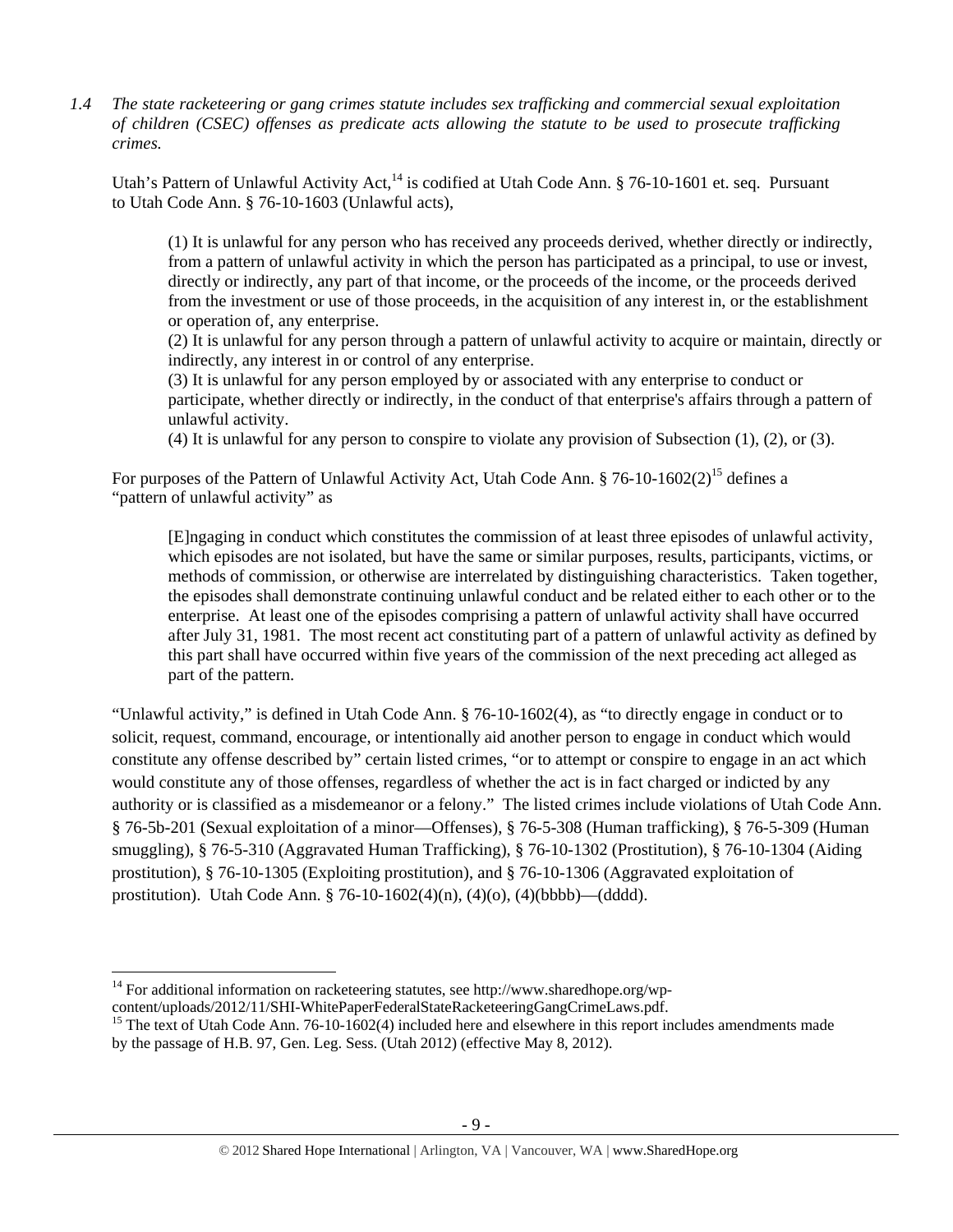A conviction under Utah Code Ann. § 76-10-1603 is a second degree felony punishable by imprisonment for 1– 15 years and a possible fine not to exceed \$10,000 or any other amount not exceeding twice the proceeds the trafficker obtained from the commission of the crime. Additionally, a conviction subjects the offender to asset forfeiture. Pursuant to Utah Code Ann. § 76-10-1603.5(1), traffickers convicted under Utah Code Ann. § 76- 10-1603, a section of Utah's Pattern of Unlawful Activity Act,<sup>16</sup> "shall forfeit"

(a) any interest acquired or maintained in violation of any provision of Section 76-10-1603; (b) any interest in, security of, claim against, or property or contractual right of any kind affording a source of influence over any enterprise which the person has established, operated, controlled, conducted, or participated in the conduct of in violation of Section 76-10-1603; and (c) any property constituting or derived from the net proceeds which the person obtained, directly or indirectly, from the conduct constituting the pattern of unlawful activity or from any act or conduct constituting the pattern of unlawful activity proven as part of the violation of any provision of Section 76-10-1603.

Finally, where the alleged enterprise is also a criminal street gang, additional penalties may apply. Utah Code Ann. § 76-3-203.1 (Offenses committed in concert with two or more persons or in relation to a criminal street gang—Notice—Enhanced penalties), which provides for enhanced penalties in the commission of certain offenses outlined in Utah Code Ann. § 76-3-203.1(5), including the following:

(d) kidnapping and related offenses under Title 76, Chapter 5, Part 3, Kidnapping, Trafficking, and Smuggling;

(e) any felony sexual offense under Title 76, Chapter 5, Part 4, Sexual Offenses;

(f) sexual exploitation of a minor as defined in Section 76-5b-201;

. . .

(q) pornographic and harmful materials and performance offenses under Title 76, Chapter 10 , Part 12, Pornographic and Harmful Materials and Performances;

(r) prostitution and related offenses under Title 76, Chapter 10, Part 13, Prostitution;

. . .

(t) any violation of Title 76, Chapter 10, Part 16, Pattern of Unlawful Activity Act;

. . .

(v) any violation of Title 76, Chapter 10, Part 19, Money Laundering and Currency Transaction Reporting Act;

. . . .

Utah Code Ann. § 76-3-203.1 provides in part,

(2) A person who commits any offense listed in Subsection (5) is subject to an enhanced penalty for the offense as provided in Subsection (4) if the trier of fact finds beyond a reasonable doubt that the person acted:

(a) in concert with two or more persons; $^{17}$ 

- (b) "In concert with two or more persons" means:
	- (i) the defendant was aided or encouraged by at least two other persons in committing the offense and was aware of this aid or encouragement; and

(ii) each of the other persons:

(A) was physically present; or

<sup>&</sup>lt;sup>17</sup> Utah Code Ann. § 76-3-203.1(1)(b), (c) (Offenses committed in concert with two or more persons or in relation to a criminal street gang—Notice—Enhanced penalties) states,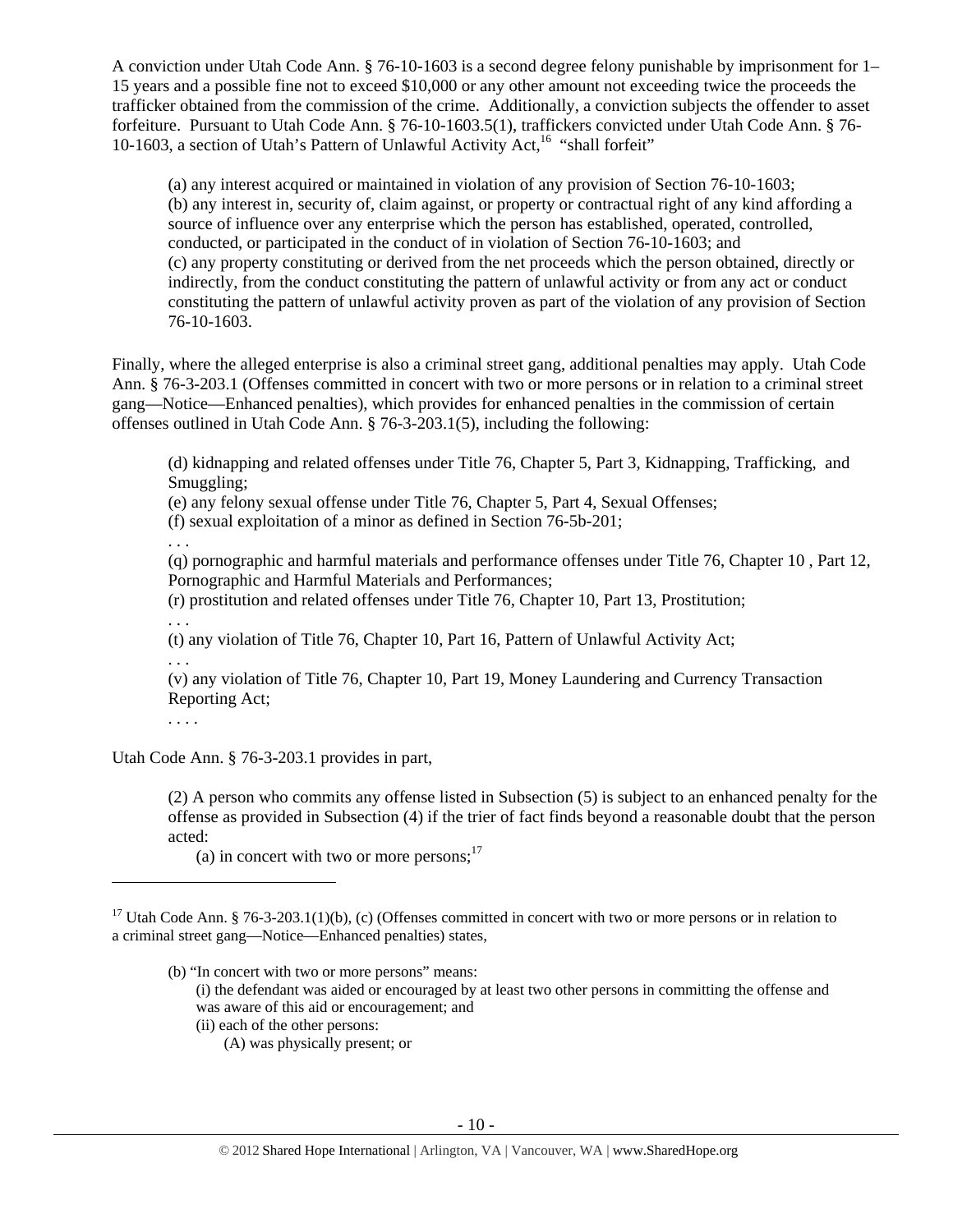(b) for the benefit of, at the direction of, or in association with any criminal street gang<sup>18</sup> as defined in Section 76-9-802; or

(c) to gain recognition, acceptance, membership, or increased status with a criminal street gang as defined in Section 76-9-802.

. . . .

(6) It is not a bar to imposing the enhanced penalties under this section that the persons with whom the actor is alleged to have acted in concert are not identified, apprehended, charged, or convicted, or that any of those persons are charged with or convicted of a different or lesser offense.

Pursuant to Utah Code Ann. § 76-3-203.1(4) enhanced penalties will be classified one level higher than the original penalty, unless the original penalty was classified as a first degree felony.

1.4.1 Recommendation: Amend Utah Code Ann. § 76-10-1602(4) to include Utah Code Ann. § 76-5-404.1(4)(i) (Sexual abuse of a child—Aggravated sexual abuse of a child) within the definition of "unlawful activity."

(B) participated as a party to any offense listed in Subsection (5).

(c) "In concert with two or more persons" means, regarding intent: (i) other persons participating as parties need not have the intent to engage in the same offense or degree of offense as the defendant; and (ii) a minor is a party if the minor's actions would cause the minor to be a party if the minor were an

<u> 1989 - Johann Stein, marwolaethau a gweledydd a ganlad y ganlad y ganlad y ganlad y ganlad y ganlad y ganlad</u>

adult.<br><sup>18</sup> Utah Code Ann. § 76-9-802(1) (Definitions) defines "criminal street gang" as

an organization, association in fact, or group of three or more persons, whether operated formally or informally:

(a) that is currently in operation;

- (b) that has as one of its primary activities the commission of one or more predicate gang crimes;
- (c) that has, as a group, an identifying name or identifying sign or symbol, or both; and

(d) whose members, acting individually or in concert with other members, engage in or have engaged

in a pattern of criminal gang activity.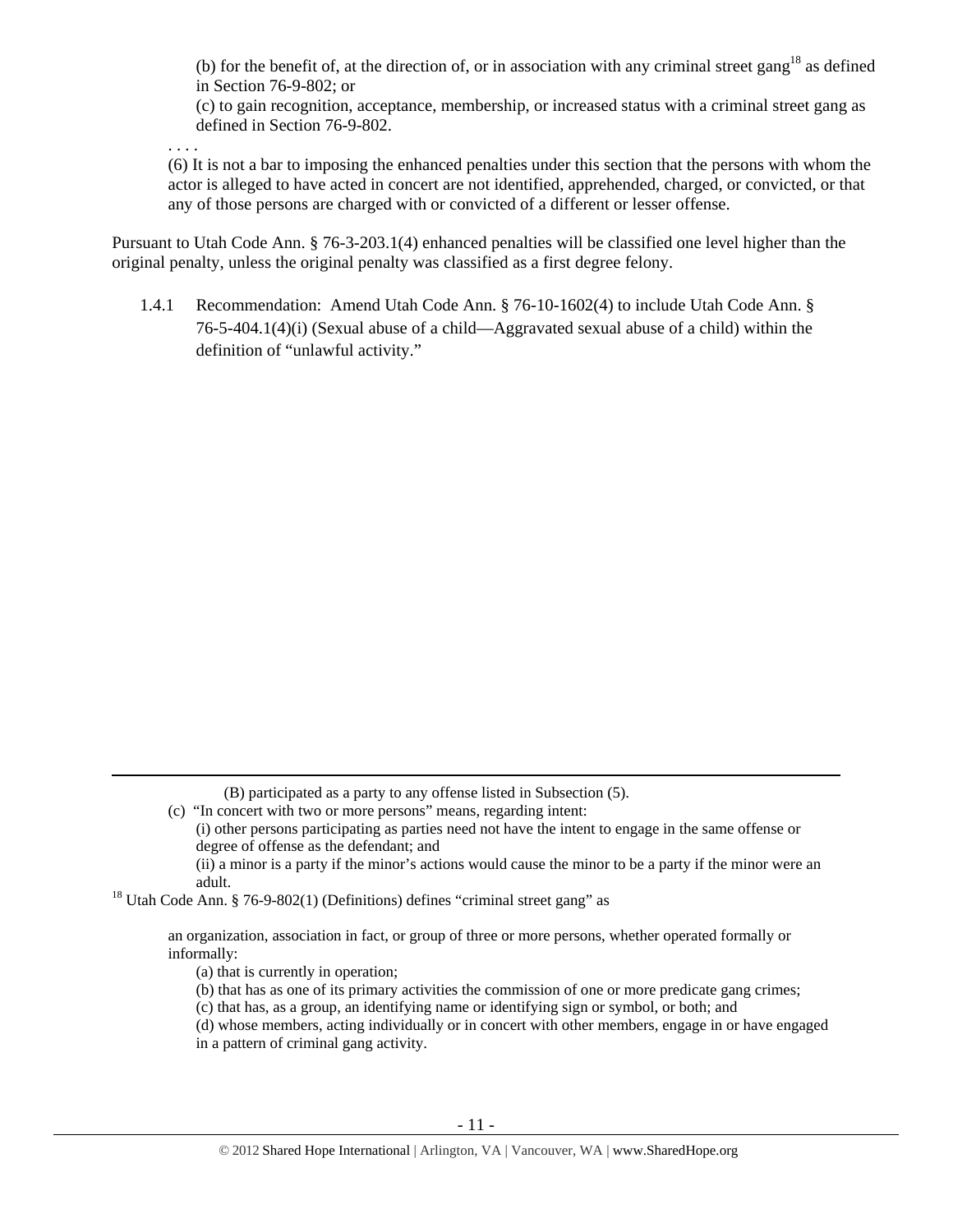#### **FRAMEWORK ISSUE 2: CRIMINAL PROVISIONS FOR DEMAND**

## *Legal Components:*

- *2.1 The state sex trafficking law can be applied to the buyers of commercial sex acts with a victim of domestic minor sex trafficking.*
- *2.2 Buyers of commercial sex acts with a minor can be prosecuted under commercial sexual exploitation of children (CSEC) laws.*
- *2.3 Solicitation laws differentiate buying sex acts with an adult and buying sex acts with a minor under 18.*
- *2.4 Penalties for buyers of commercial sex acts with minors are as high as federal penalties.*
- *2.5 Using the Internet to lure, entice, or purchase, or attempt to lure, entice, or purchase commercial sex acts with a minor is a separate crime or results in an enhanced penalty for buyers.*
- *2.6 No age mistake defense is permitted for a buyer of commercial sex acts with any minor under 18.*
- *2.7 Base penalties for buying sex acts with a minor under 18 are sufficiently high and not reduced for older minors.*
- *2.8 Financial penalties for buyers of commercial sex acts with minors are sufficiently high to make it difficult for buyers to hide the crime.*
- *2.9 Buying and possessing child pornography carries penalties as high as similar federal offenses.*
- *2.10 Convicted buyers of commercial sex acts with minors and child pornography are required to register as sex offenders.*

\_\_\_\_\_\_\_\_\_\_\_\_\_\_\_\_\_\_\_\_\_\_\_\_\_\_\_\_\_\_\_\_\_\_\_\_\_\_\_\_\_\_\_\_\_\_\_\_\_\_\_\_\_\_\_\_\_\_\_\_\_\_\_\_\_\_\_\_\_\_\_\_\_\_\_\_\_\_\_\_\_\_\_\_\_\_\_\_\_\_\_\_\_\_

# *Legal Analysis:*

*2.1 The state sex trafficking law can be applied to the buyers of commercial sex acts with a victim of domestic minor sex trafficking.*

Utah Code Ann. § 76-5-308<sup>19</sup> (Human trafficking) might apply to buyers of sex with victims of domestic minor sex trafficking through the term "obtain." Federal prosecutors, under the Trafficking Victims Protection Act (TVPA),20 have applied the crime of human trafficking to attempted buyers of commercial sex with minors by charging that the buyers attempted to "obtain"<sup>21</sup> a person under 18 to engage in commercial sex.<sup>22</sup> It is unsettled whether the courts will uphold this interpretation of the TVPA. It is arguable, therefore, that the term "obtain" in Utah's trafficking statute may be similarly applied, and could, therefore, implicate buyers under Utah Code Ann. § 76-5-308. Even if applied, however, the placement of the word "obtain" in Utah Code Ann. § 76-5-308, requires the buyer to use force, fraud, or coercion in committing the crime. This requirement makes it less likely that Utah Code Ann. § 76-5-308 would be applicable against buyers.

2.1.1 Recommendation: Amend Utah Code Ann. § 76-5-308 (Human trafficking) and § 76-5-310 (Aggravated human trafficking and aggravated human smuggling—Penalties) to include unambiguous language to make buyers subject to prosecution for trafficking.

 $19$  See supra Section 1.1 for a discussion of relevant provisions.

<sup>&</sup>lt;sup>20</sup> Trafficking Victims Protection Act (TVPA) of 2000, Pub. L. No. 106-386, 114 Stat. 1464, 1466 (codified in scattered sections of 18 and 22 U.S.C.).

 $21$  18 U.S.C. § 1591(a).

<sup>22</sup> *See, e.g*., Indictment at 1, United States v. Oflyng, No. 09-00084-01-CR-W-SOW (W.D. Mo. Mar. 10, 2009); *see also* News Release, U.S. Department of Justice, Office of the Unites States Attorney for the Western District of Missouri, Human Trafficking Rescue Project, Operation Guardian Angel, Final Defendant Pleads Guilty to Sex Trafficking of a Child, (Dec. 18, 2009), http://www.justice.gov/usao/mow/news2009/mikoloyck.ple.htm.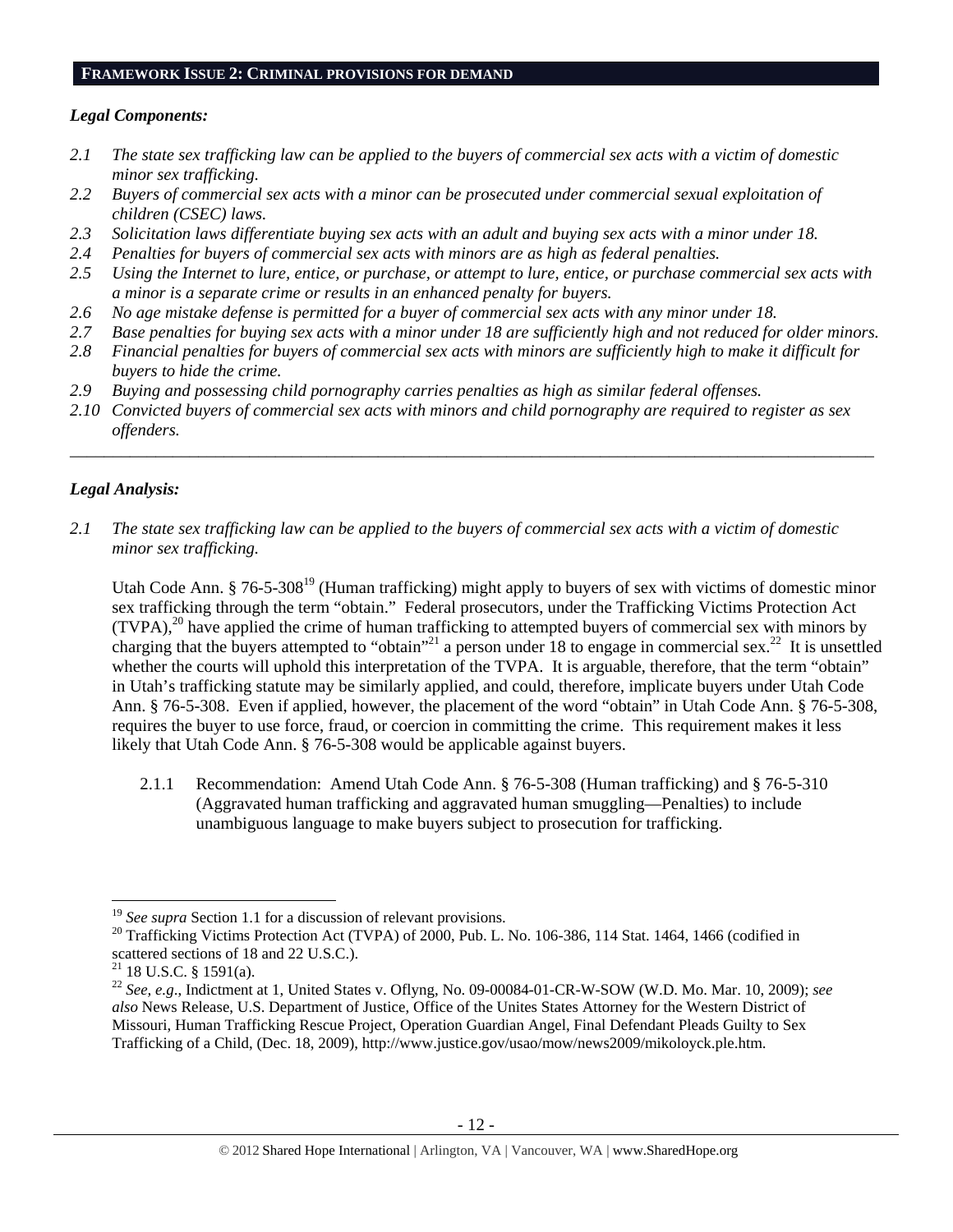*2.2 Buyers of commercial sex acts with a minor can be prosecuted under commercial sexual exploitation of children (CSEC) laws.* 

In the absence of any law making it a crime to purchase commercial sex acts with a minor specifically, Utah Code Ann. § 76-10-1303 (Patronizing a prostitute) or § 76-10-1313 (Sexual solicitation—Penalty) could be used to prosecute a buyer of commercial sex with a minor, although neither specifically targets the purchase of sex with minors. Utah Code Ann. § 76-10-1303(1) makes it a crime when a person "pays or offers or agrees to pay another person a fee for the purpose of engaging in an act of sexual activity," or "enters or remains in a house of prostitution for the purpose of engaging in sexual activity." Similarly, Utah Code Ann. § 76-10- 1313(1) makes it a crime when a person

(a) offers or agrees to commit any sexual activity with another person for a fee;

(b) pays or offers or agrees to pay a fee to another person to commit any sexual activity; or (c) with intent to engage in sexual activity for a fee or to pay another person to commit any sexual activity for a fee engages in, offers or agrees to engage in, or requests or directs another to engage in any of the following acts:

(i) exposure of a person's genitals, the buttocks, the anus, the pubic area, or the female breast below the top of the areola;

(ii) masturbation;

(iii) touching of a person's genitals, the buttocks, the anus, the pubic area, or the female breast; or (iv) any act of lewdness.

Convictions under Utah Code Ann. § 76-10-1303(1) or § 76-10-1313(1) are Class B misdemeanors punishable by imprisonment up to 6 months and a possible fine not to exceed \$1,000. Utah Code Ann. §§ 76-10-1303(2), 76-10-1313(3)(a), 76-3-204(2), 76-3-301(1)(d). Additionally, convictions under Utah Code Ann. § 76-10- 1313(1) (Sexual solicitation—Penalty) are Class A misdemeanors if the defendant has either a prior conviction under this section or under a local ordinance that is in compliance with this section.<sup>23</sup> Utah Code Ann. §§ 76-10-1313(3)(b), 76-3-301(1)(c). Class A misdemeanors are punishable by imprisonment up to 1 year and a possible fine not to exceed \$2,500. Utah Code Ann. § 76-3-204(1).

Several sexual offenses also may be used to prosecute certain buyers of commercial sex acts with a minor.<sup>24</sup>

- 2.2.1 Recommendation: Enact a law making it a crime to purchase commercial sex acts with a minor under 18.
- *2.3 Solicitation laws differentiate buying sex acts with an adult and buying sex acts with a minor under 18.*

Utah solicitation laws, Utah Code Ann. § 76-10-1303(1) (Patronizing a prostitute) and § 76-10-1313 (Sexual solicitation—Penalty), do not differentiate between the buying of sex with an adult and the buying of sex with a minor.

2.3.1 Recommendation: Amend Utah Code Ann. § 76-10-1303(1) (Patronizing a prostitute) and § 76-10- 1313 (Sexual solicitation—Penalty) to provide heightened penalties in cases of soliciting or

<sup>&</sup>lt;sup>23</sup> Utah Code Ann. § 76-10-1307 (Local ordinance consistent with code provisions) states, "An ordinance adopted by a local authority governing prostitution or aiding prostitution shall be consistent with the provisions of this part which govern those matters."

<sup>&</sup>lt;sup>24</sup> See supra Section 1.2 for a full description of sexual offense laws that may be used to prosecute certain buyers.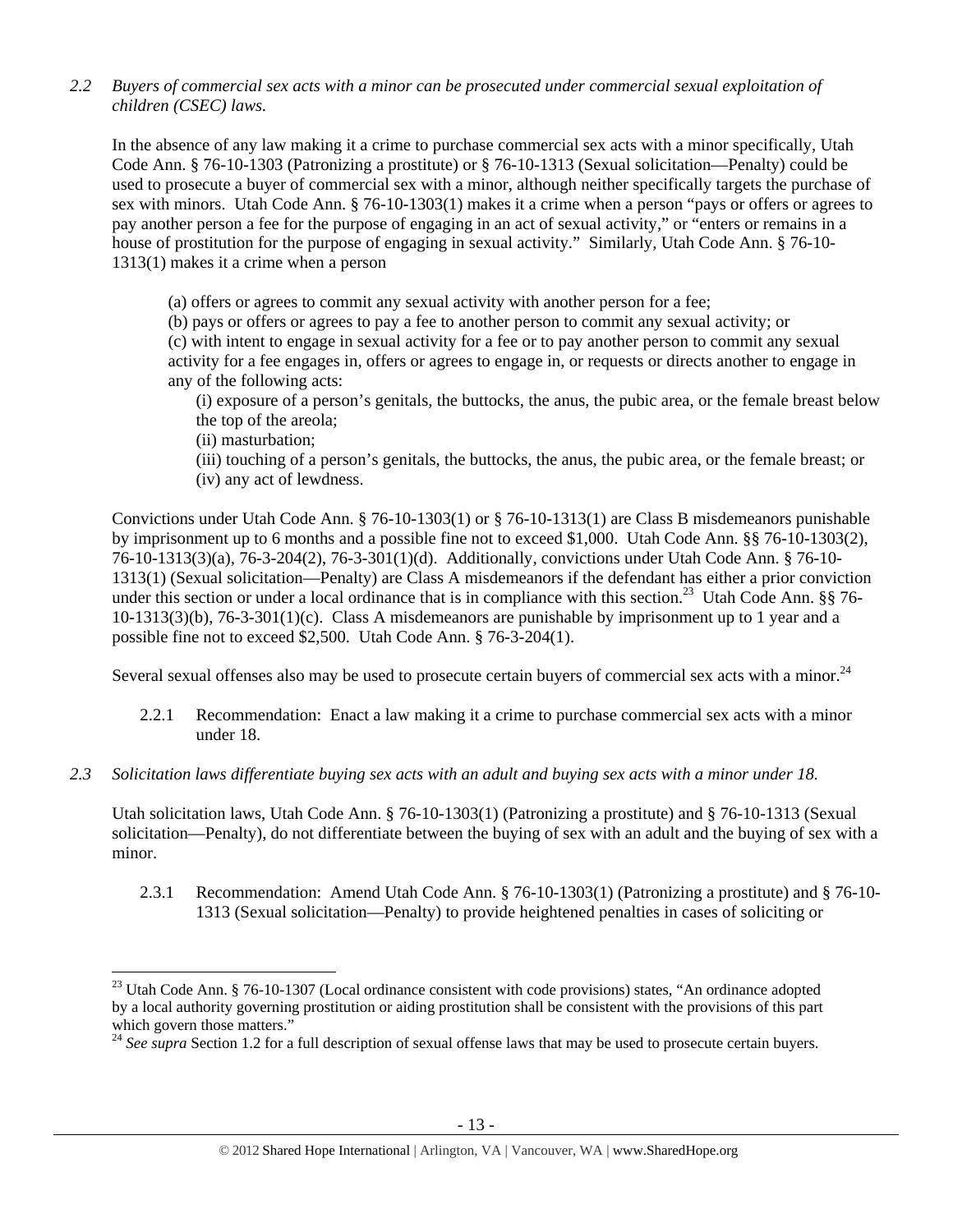purchasing sex with a minor to align with the penalties under Utah Code Ann. § 76-5-310(2) (Aggravated human trafficking and aggravated human smuggling—Penalties).

# *2.4 Penalties for buyers of commercial sex acts with minors are as high as federal penalties.*

In the absence of an applicable human trafficking or CSEC crime, buyers are likely to be prosecuted under Utah Code Ann. § 76-10-1303(1) (Patronizing a prostitute) or § 76-10-1313(1) (Sexual solicitation). Both are Class B misdemeanors punishable by imprisonment up to 6 months and a possible fine not to exceed \$1,000. Utah Code Ann. §§ 76-10-1303(2), 76-10-1313(3)(a), 76-3-204(2), 76-3-301(1)(d). Additionally, convictions under Utah Code Ann. § 76-10-1313(1) (Sexual solicitation—Penalty) are punishable as Class A misdemeanors if the defendant has either a prior conviction under this section or under a local ordinance that is in compliance with this section.<sup>25</sup> Utah Code Ann. §§ 76-10-1313(3)(b), 76-3-301(1)(c). Class A misdemeanors are punishable by imprisonment up to 1 year and a possible fine not to exceed \$2,500. Utah Code Ann. § 76-3-204(1).

Several sexual offenses may be used to prosecute certain buyers of commercial sex acts with a minor.<sup>26</sup>

Buyers may also be subject to enhanced penalties under certain circumstances. According to Utah's habitual violent offender<sup>27</sup> statute, buyers who have two prior violent felony convictions are subject to an enhanced penalty a conviction for a third violent felony. Utah Code Ann. § 76-3-203.5(2) (Habitual violent offender— Definition—Procedure—Penalty) states,

(2) If a person is convicted in this state of a violent felony by plea or by verdict and the trier of fact determines beyond a reasonable doubt that the person is a habitual violent offender under this section, the penalty for a:

(a) third degree felony is as if the conviction were for a first degree felony;

(b) second degree felony is as if the conviction were for a first degree felony; or

(c) first degree felony remains the penalty for a first degree penalty except:

(i) the convicted person is not eligible for probation; and

(ii) the Board of Pardons and Parole shall consider that the convicted person is a habitual violent offender as an aggravating factor in determining the length of incarceration.

Pursuant to Utah Code Ann. § 76-3-203.5(1)(c)(i), a "violent felony" is defined as

 (i) any of the following offenses, or any attempt, solicitation, or conspiracy to commit any of the following offenses punishable as a felony:

(Q) rape of a child, Section 76-5-402.1;

(R) object rape, Section 76-5-402.2;

(S) object rape of a child, Section 76-5-402.3;

. . .

. . .

(W) aggravated sexual abuse of a child or sexual abuse of a child, Section 76-5-404.1; . . .

(Y) sexual exploitation of a minor, Section 76-5b-201;

<sup>&</sup>lt;sup>25</sup> See supra note 23.<br><sup>26</sup> See supra Section 1.2 for a full description of sexual offense penalties.<br><sup>27</sup> "Habitual violent offender" is defined as "a person convicted within the state of any violent felony and who on a least two previous occasions has been convicted of a violent felony and committed to either prison in Utah or an equivalent correctional institution of another state or of the United States either at initial sentencing or after revocation of probation." Utah Code Ann. § 76-3-203.5(b).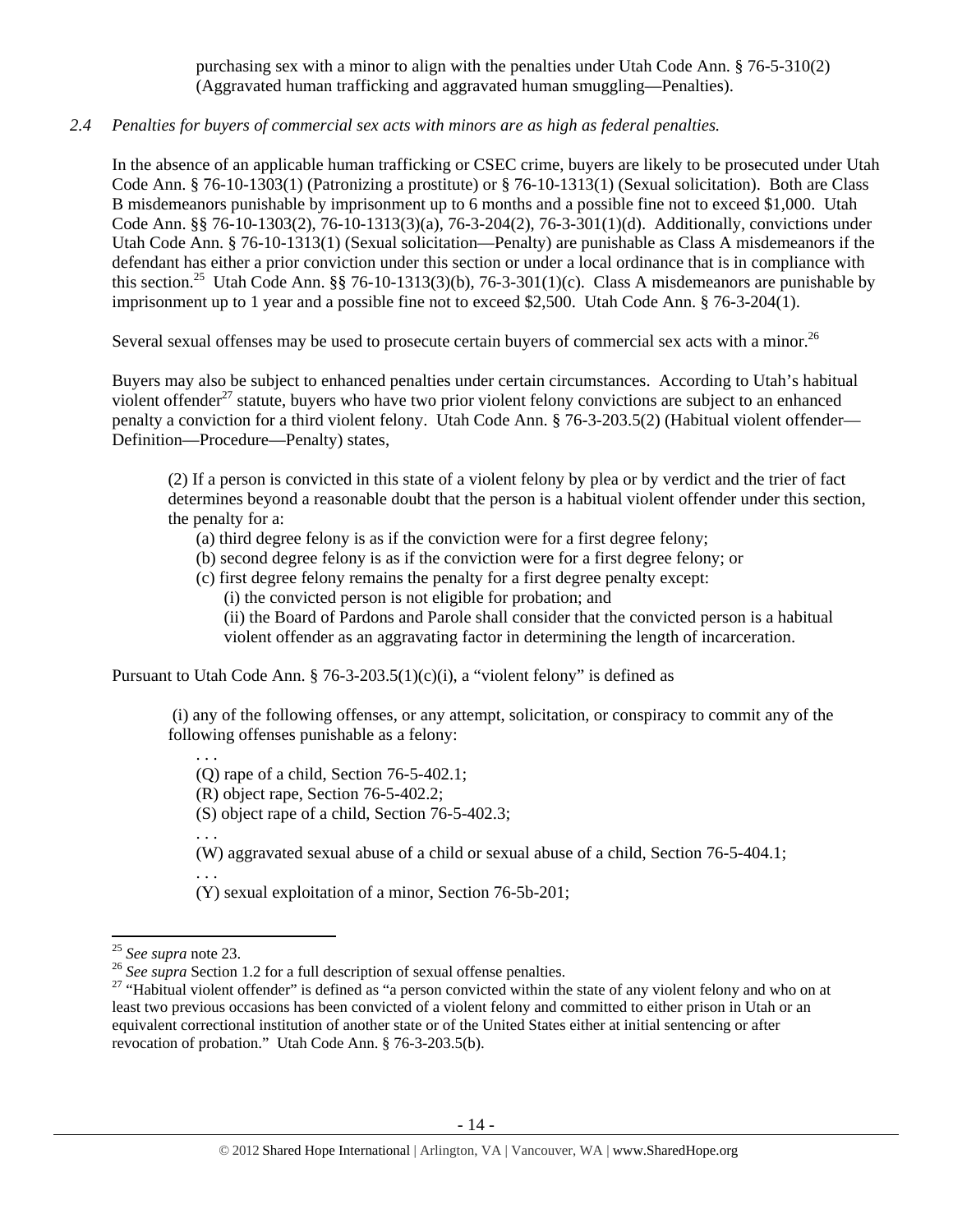Furthermore, Utah Code Ann. § 76-3-407(2) (Repeat and habitual sex offenders—Additional prison term for prior felony convictions) states that defendants who are being charged with a sexual offense<sup>28</sup> and have a previous conviction for a sexual offense<sup>29</sup> may be subject to the maximum penalty plus an additional 5 year penalty for "each conviction of the defendant for a prior sexual offense that arose from a separate criminal episode." This additional term is "in addition to, and consecutive to, any other prison term served by the defendant." Utah Code Ann. § 76-3-407(3).

In comparison, if the victim is under the age of 14, a conviction under the TVPA for child sex trafficking is punishable by 15 years to life imprisonment and a fine not to exceed \$250,000. 18 U.S.C. §§ 1591(b)(1), 3559(a)(1), 3571(b)(3). If the victim is between the ages of 14–17, a conviction is punishable by 10 years to life imprisonment and a fine not to exceed \$250,000. 18 U.S.C. §§ 1591(b)(2), 3559(a)(1), 3571(b)(3). A conviction is punishable by mandatory life imprisonment, however, if the buyer has a prior conviction for a federal sex offense<sup>30</sup> against a minor. 18 U.S.C. § 3559(e)(1). To the extent buyers can be prosecuted under other federal CSEC laws,  $31$  a conviction is punishable by penalties ranging from a fine not to exceed  $$250,000$  to life imprisonment and a fine not to exceed  $$250,000.<sup>32</sup>$ 

<sup>28</sup> Utah Code Ann. § 76-3-407(1)(b) defines "sexual offense" as

(i) an offense that is a felony of the second or third degree, or an attempted offense, which attempt is a felony of the second or third degree, described in Title 76, Chapter 5, Part 4, Sexual Offenses; (ii) sexual exploitation of a minor, Section 76-5b-201;

- (iv) a felony attempt to commit an offense described in Subsection  $(1)(b)(ii)$  or (iii); or
- (v) an offense in another state, territory, or district of the United States that, if committed in Utah, would constitute an offense described in Subsections (1)(b)(i) through (iv).
- <sup>29</sup> Utah Code Ann. § 76-3-407(1)(a) defines "prior sexual offense" as

(i) a felony offense described in Title 76, Chapter 5, Part 4, Sexual Offenses;

(v) an offense in another state, territory, or district of the United States that, if committed in Utah, would

constitute an offense described in Subsections (1)(a)(i) through (iv). <sup>30</sup> Pursuant to 18 U.S.C. § 3559(e)(2), "federal sex offense" is defined as

an offense under section 1591 [18 USCS § 1591] (relating to sex trafficking of children), 2241 [18 USCS § 2241] (relating to aggravated sexual abuse), 2242 [18 USCS  $\S$  2242] (relating to sexual abuse), 2244(a)(1) [18 USCS  $\S$  2244(a)(1)] (relating to abusive sexual contact), 2245 [18 USCS

§ 2245] (relating to sexual abuse resulting in death), 2251 [18 USCS § 2251] (relating to sexual exploitation of children), 2251A [18 USCS § 2251A] (relating to selling or buying of children), 2422(b) [18 USCS § 2422(b)] (relating to coercion and enticement of a minor into prostitution), or 2423(a) [18

USCS § 2423(a)] (relating to transportation of minors).<br><sup>31</sup> 18 U.S.C. §§ 2251A(b) (Selling or buying of children), 2251(a) (Sexual exploitation of children), 2423(a) (Transportation of a minor with intent for minor to engage in criminal sexual activity), 2422(a) (Coercion and enticement),  $2252(a)(2)$ ,  $(a)(4)$  (Certain activities relating to material involving the sexual exploitation of minors).<br><sup>32</sup> 18 U.S.C. §§ 2251A(b) (conviction punishable by imprisonment for 30 years to life and a fine), 22 (conviction punishable by imprisonment for 15–30 years and a fine), 2423(a) (conviction punishable by

imprisonment for 10 years to life and a fine), 2422(a) (conviction punishable by a fine, imprisonment up to 20 years, or both),  $2252(a)(2)$ , (4) (stating that a conviction under subsection (a)(2) is punishable by imprisonment for 5–20 years and a fine, while a conviction under subsection (a)(4) is punishable by imprisonment up to 10 years, a fine, or

<sup>(</sup>iii) a felony offense of enticing a minor over the Internet, Section 76-4-401;

<sup>(</sup>ii) sexual exploitation of a minor, Section 76-5b-201;

<sup>(</sup>iii) a felony offense of enticing a minor over the Internet, Section 76-4-401;

<sup>(</sup>iv) a felony attempt to commit an offense described in Subsections  $(1)(a)(i)$  through (iii); or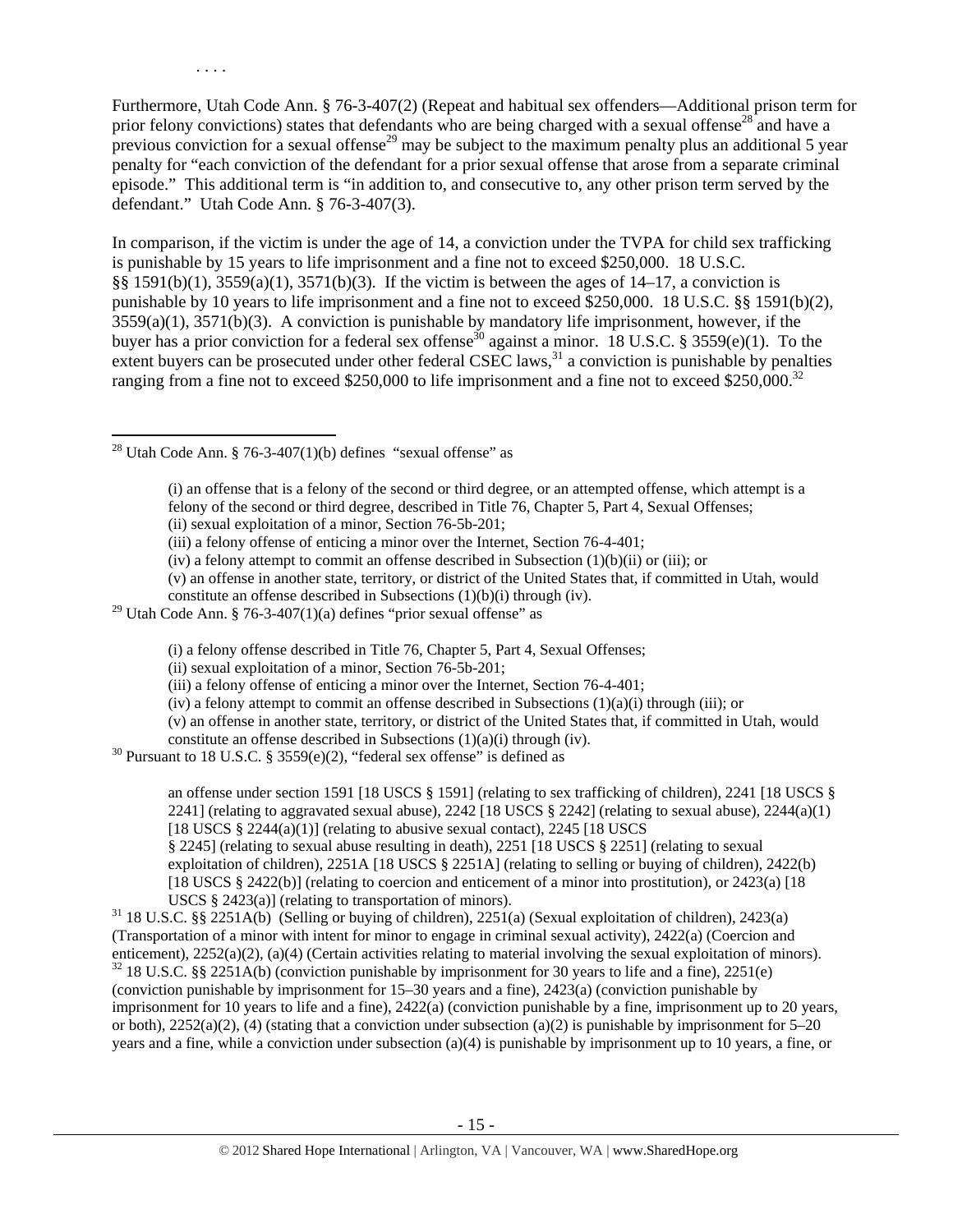*2.5 Using the Internet to lure, entice, or purchase, or attempt to lure, entice, or purchase commercial sex acts with a minor is a separate crime or results in an enhanced penalty for buyers.* 

Although Utah Code Ann. § 76-4-401(2) (Enticing a minor—Elements—Penalties) is not explicitly commercial in nature, it states that

(a) A person commits enticement of a minor when the person knowingly uses or attempts to use the Internet or text messaging to solicit, seduce, lure, or entice a minor or another person that the actor believes to be a minor to engage in any sexual activity which is a violation of state criminal law. (b) A person commits enticement of a minor when the person knowingly uses the Internet or text messaging to:

(i) initiate contact with a minor or a person the actor believes to be a minor; and (ii) subsequently to the action under Subsection  $(2)(b)(i)$ , by any electronic or written means, solicits, seduces, lures, or entices, or attempts to solicit, seduce, lure, or entice the minor or a person the actor believes to be the minor to engage in any sexual activity which is a violation of state criminal law.

Penalties for convictions under Utah Code Ann. § 76-4-401(2) are staggered according to the crime the defendant intended to commit. Utah Code Ann. § 76-4-401(4). Generally, a conviction is punishable as a felony one degree lower than the felony intended to be committed. Utah Code Ann. § 76-4-401(4). However, in instances where the defendant has the intent to commit a first degree felony and also has a prior conviction under this statute, the defendant will be guilty of a first degree felony punishable by 3 years to life imprisonment. Utah Code Ann.  $\S 76-4-401(4)(a)(ii)$ .

- 2.5.1 Recommendation: Amend Utah Code Ann. § 76-4-401(2) (Enticing a minor—Elements— Penalties) to make it a distinct crime to use the Internet to commit or attempt to commit CSEC and trafficking offenses and provide heightened penalties in such cases.
- *2.6 No age mistake defense is permitted for a buyer of commercial sex acts with any minor under 18.*

In the absence of a human trafficking or CSEC offense criminalizing the purchase of commercial sex acts with a minor, Utah Code Ann. § 76-10-1303(1) (Patronizing a prostitute) and § 76-10-1313 (Sexual solicitation— Penalty) are the most applicable offenses to apply to a buyer of sex with a minor. These offenses apply regardless of the age of the person solicited, making a mistake of age defense inapplicable in these crimes.

In contrast, Utah Code Ann. § 76-2-304.5(1) (Mistake as to victim's age not a defense) expressly prohibits a defendant from asserting a defense that he "mistakenly believed the victim to be 14 years of age or older at the time of the alleged offense or was unaware of the victim's true age" for certain sexual offenses, including Utah Code Ann. § 76-5-301.1 (Child kidnapping), § 76-5-402.1 (Rape of a child), § 76-5-402.3 (Object rape of a child), § 76-5-403.1 (Sodomy on a child), § 76-5-404.1 (Sexual abuse of a child), or § 76-5-404.1(4) (Aggravated sexual abuse of a child). Additionally, Utah Code Ann. § 76-5b-302, states that "[i]t is not a defense to an offense described in this chapter [Utah Code Ann. § 76-5b-201 (Sexual exploitation of minor— Offenses)] that the accused did not know the age of the victim."

both); *see also* 18 U.S.C. §§ 3559(a)(1) (classifying all of the above listed offenses as felonies), 3571(b)(3) (providing a fine up to \$250,000 for any felony conviction).

<u> Andrewski politika (za obrazu pod predsjednika u predsjednika u predsjednika u predsjednika (za obrazu pod p</u>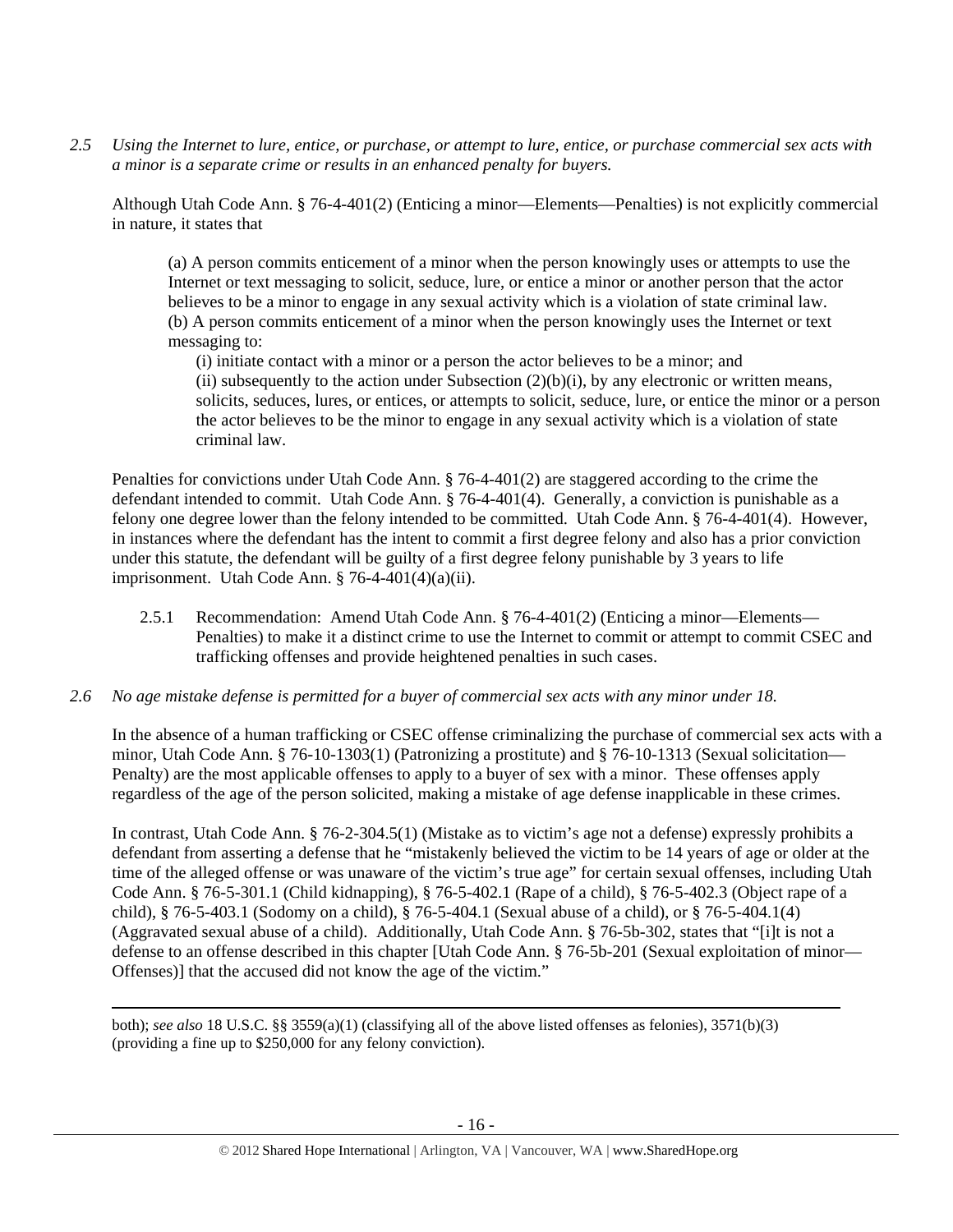- 2.6.1 Recommendation: Amend Utah Code Ann. § 76-5-310 (Aggravated human trafficking and aggravated human smuggling—Penalties) to prohibit the use of a mistake of age defense by buyers of commercial sex with minors.
- *2.7 Base penalties for buying sex acts with a minor under 18 are sufficiently high and not reduced for older minors.*

Since none of Utah's CSEC laws include the crime of purchasing sex with minors, buyers would most likely be prosecuted under Utah Code Ann. § 76-10-1303 (Patronizing a prostitute) or § 76-10-1313 (Sexual solicitation—Penalty), which do not provide a distinction between purchasing commercial sex acts from a minor and purchasing commercial sex acts from an adult.

- 2.7.1 Recommendation: Amend Utah Code Ann. § 76-10-1303 (Patronizing a prostitute) and § 76-10- 1313 (Sexual solicitation—Penalty) to provide a heightened penalty for purchasing commercial sex acts from any minor under 18 years of age or, alternatively, enact a stand-alone law which makes it a crime to purchase commercial sex from any minor and imposes sufficient penalties to protect all minors under 18.
- *2.8 Financial penalties for buyers of commercial sex acts with minors are sufficiently high to make it difficult for buyers to hide the crime.*

In the absence of an applicable human trafficking or CSEC crime, buyers are likely to be prosecuted under Utah Code Ann. § 76-10-1303(1) (Patronizing a prostitute) or § 76-10-1313(1) (Sexual solicitation). Both are Class B misdemeanors subject to a possible fine not to exceed \$1,000. Utah Code Ann. §§ 76-10-1303(2), 76-10- 1313(3)(a), 76-3-204(2), 76-3-301(1)(d). Additionally, convictions under Utah Code Ann. § 76-10-1313(1) (Sexual solicitation—Penalty) are punishable as Class A misdemeanors if the defendant has either a prior conviction under this section or under a local ordinance that is in compliance with this section.<sup>33</sup> Utah Code Ann. §§ 76-10-1313(3)(b), 76-3-301(1)(c). Class A misdemeanors are subject to a possible fine not to exceed \$2,500. Utah Code Ann. § 76-3-204(1).

Certain sexual offenses may apply to prosecute buyers in situations of commercial sexual exploitation. Buyers convicted under Utah Code Ann. § 76-5-404.1(2) (Sexual abuse of a child—Aggravated sexual abuse of a child) may be required to pay a fine not to exceed  $$10,000$ . Utah Code Ann.  $§$  76-5-404.1(2), (3), 76-3-301(1)(a).

Following any criminal action, the court has the discretion to order the buyer to make restitution to the victim pursuant to Utah Code Ann. § 77-38a-301 (Restitution—Convicted defendant may be required to pay), which authorizes the court to order "a convicted defendant to make restitution." To the extent that a buyer causes a victim to suffer pecuniary damages,<sup>34</sup> restitution is mandatory. Utah Code Ann. § 77-38a-302(1) (Restitution criteria), states in part, "When a defendant is convicted of criminal activity that has resulted in pecuniary damages, in addition to any other sentence it may impose, the court shall order that the defendant make

<sup>&</sup>lt;sup>33</sup> See supra note 23.<br><sup>34</sup> Pursuant to Utah Code Ann. § 77-38a-102(6), a victim's pecuniary damages include

all demonstrable economic injury, whether or not yet incurred, which a person could recover in a civil action arising out of the facts or events constituting the defendant's criminal activities and includes the fair market value of property taken, destroyed, broken, or otherwise harmed, and losses including lost earnings and medical expenses, but excludes punitive or exemplary damages and pain and suffering.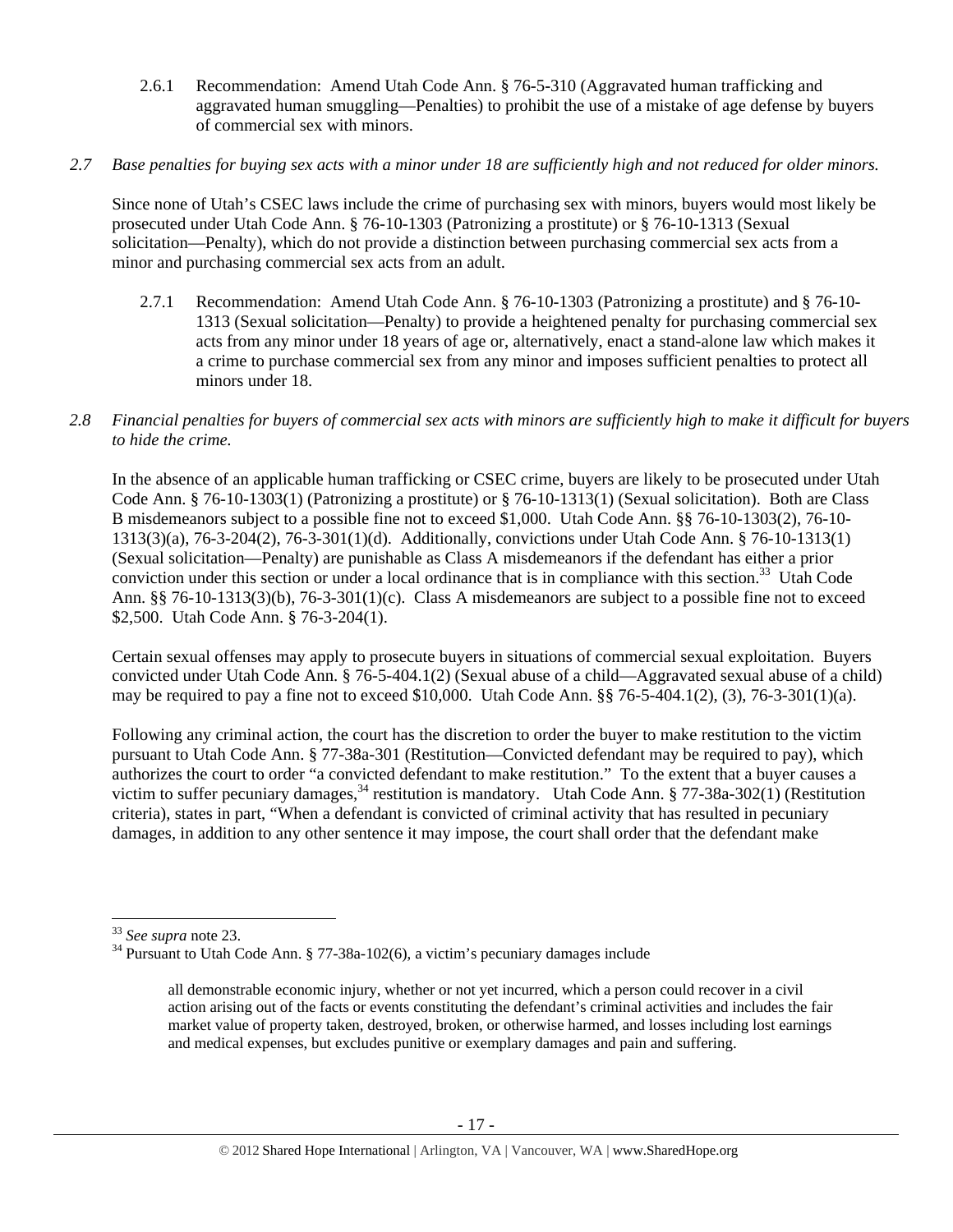restitution to victims<sup>35</sup> of crime as provided in this chapter, or for conduct for which the defendant has agreed to make restitution as part of a plea disposition."

2.8.1 Recommendation: Amend Utah Code Ann. § 76-5-310 (Aggravated human trafficking and aggravated human smuggling—Penalties) to include a forfeiture provision under which the assets of buyers may be seized and forfeited upon conviction.

# *2.9 Buying and possessing child pornography carries penalties as high as similar federal offenses.*

Utah Code Ann. § 76-5b-201(1)(a) (Sexual exploitation of a minor—Offenses) makes it a crime for a person to "knowingly . . . possess[] . . . child pornography; or [to] intentionally . . . view[] child pornography . . . . "<sup>36</sup> A conviction under Utah Code Ann. § 76-5b-201(1) is a second degree felony punishable by imprisonment for 1–15 years and a possible fine not to exceed \$10,000. Utah Code Ann. §§ 76-5b-201(2), 76-3-203(2), 76-3-301(1)(a).

In comparison, a federal conviction for possession of child pornography<sup>37</sup> is generally punishable by imprisonment for 5–20 years and a fine not to exceed \$250,000.<sup>38</sup> Subsequent convictions, however, are punishable by imprisonment up to 40 years and a fine not to exceed \$250,000.<sup>39</sup>

# *2.10 Convicted buyers of commercial sex acts with minors and child pornography are required to register as sex offenders.*

Under Utah law, sex and kidnap offenders are required to register. Utah Code Ann. §§ 77-41-105 (Registration of offenders—Offender responsibilities),  $77-41-102(11)^{40}$  (Definitions). Utah Code Ann. §  $77-41-102(16)(a)$  defines "sex offender" in part as

 $39$  18 U.S.C. §§ 2252(b) (stating if a person has a prior conviction under subsection (a)(2), or a list of other statutes, a conviction is punishable by a fine and imprisonment for 15–40 years, but if a person has a prior conviction under subsection (a)(4), or a list of other statutes, a conviction is punishable by a fine and imprisonment for  $10-20$  years),  $2252A(b)(1)$  (stating if a person has a prior conviction under subsection (a)(2), (a)(3), or a list of other statutes, a conviction is punishable by a fine and imprisonment for  $15-40$  years),  $1466A(a)$ , (b) (stating that the penalty scheme for section 2252A(b) applies); *see also* 18 U.S.C. §§ 3559(a)(1) (classifying all of the above listed offenses as felonies), 3571(b)(3) (providing a fine up to \$250,000 for any felony conviction).

<sup>40</sup> Pursuant to Utah Code Ann. § 77-41-102(11), "'Offender' means a kidnap offender as defined in Subsection (9) or a sex offender as defined in Subsection (16)." The text of Utah Code § 77-41-102 included here and elsewhere in this report reflects passage of H.B. 13, H.B. 17, and H.B. 18, 2012 Gen. Leg. Sess. (Utah 2012) (effective May 8, 2012). The provisions of these 3 bills are merged pursuant to Sections 3 and 4 of H.B. 13, which added Chapter 41 to Title 77 of the Utah Code.

  $35$  "Victim" is defined as "any person whom the court determines has suffered pecuniary damages as a result of the defendant's criminal activities" and it "may not include a codefendant or accomplice." Utah Code Ann. § 77-38a- $102(14)$ .<br><sup>36</sup> See supra note 7.

<sup>&</sup>lt;sup>37</sup> 18 U.S.C. §§ 2252(a)(2), (a)(4) (Certain activities relating to material involving the sexual exploitation of minors),  $2252A(a)(2)$ –(3) (Certain activities relating to material constituting or containing child pornography), 1466A(a), (b) (Obscene visual representations of the sexual abuse of children).

<sup>&</sup>lt;sup>38</sup> 18 U.S.C. §§ 2252(b) (stating that a conviction under subsection (a)(2) is punishable by imprisonment for 5–20 years and a fine, while a conviction under subsection (a)(4) is punishable by imprisonment up to 10 years, a fine, or both), 2252A(b)(1) (a conviction is punishable by imprisonment for 5–20 years and a fine), 1466A(a), (b) (stating that a conviction under subsection (a) is "subject to the penalties provided in section  $2252A(b)(1)$ ," imprisonment for 5–20 years and a fine, while a conviction under subsection (b) is "subject to the penalties provided in section 2252A(b)(2)," imprisonment up to 10 years, a fine, or both); *see also* 18 U.S.C. §§ 3559(a)(1) (classifying all of the above listed offenses as felonies), 3571(b)(3) (providing a fine up to \$250,000 for any felony conviction).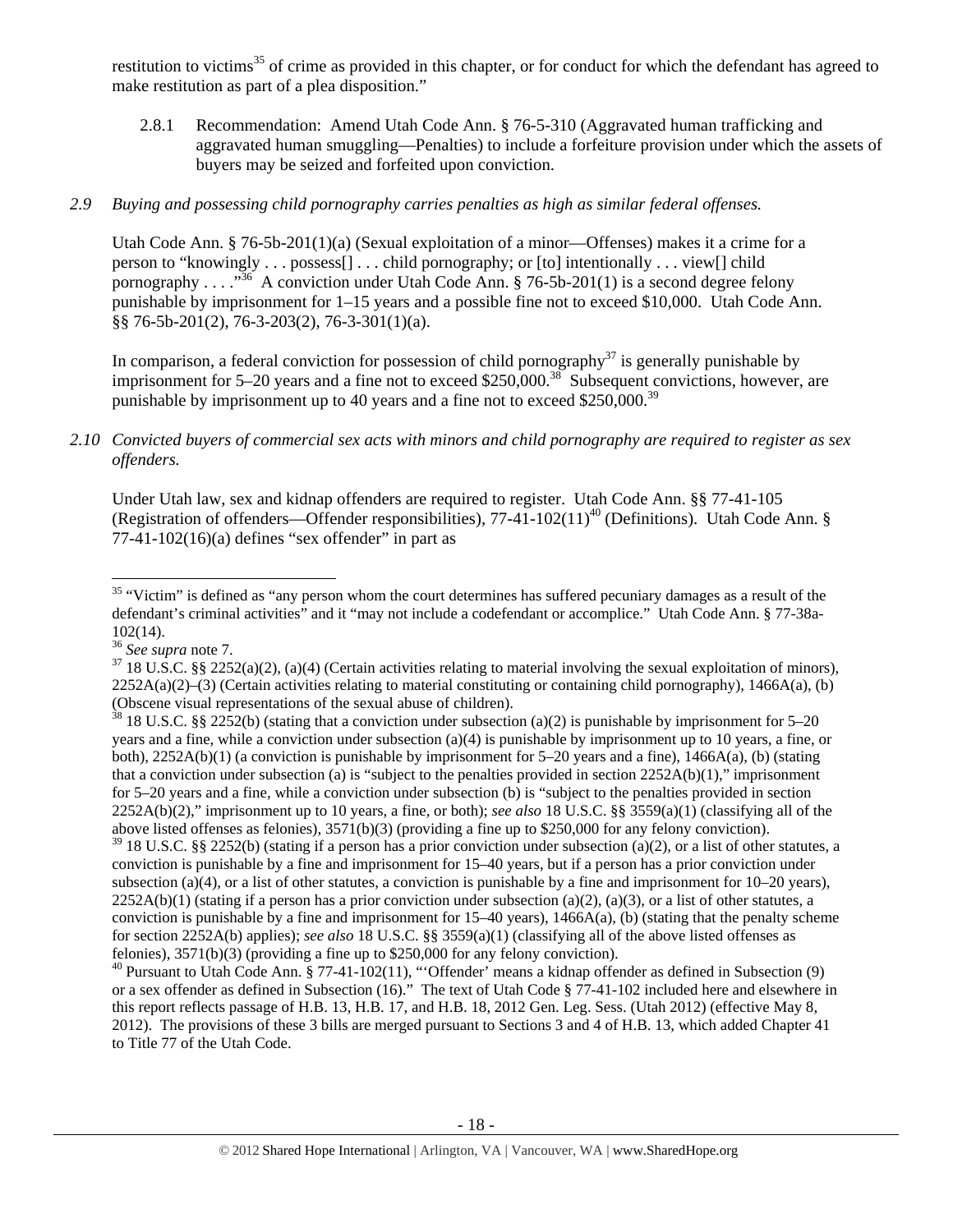[A]ny person

(a) convicted in this state of:

(i) a felony or class A misdemeanor violation of Section 76-4-401, enticing a minor; . . . .

(iii) a felony violation of Section 76-5-401, unlawful sexual activity with a minor;

(iv) Section 76-5-401.1, sexual abuse of a minor;

(v) Section 76-5-401.2, unlawful sexual conduct with a 16 or 17 year old;

(vii) Section 76-5-402.1, rape of a child;

. . . .(ix) Section 76-5-402.3, object rape of a child;

. . . .

. . . .

(xi) Section 76-5-403.1, sodomy on a child;

. . . .

(xiii) Section 76-5-404.1, sexual abuse of a child or aggravated sexual abuse of a child; . . . .

(xv) Section 76-5-412, custodial sexual relations, when the person in custody is younger than 18 years of age, if the offense is committed on or after May 10, 2011; (xvi) Section 76-5b-201, sexual exploitation of a minor;

. . . .

(xxi) Section 76-9-702.5, lewdness involving a child;

. . . . (xxiii) Section 76-10-1306, aggravated exploitation of prostitution; or (xxiv) attempting, soliciting, or conspiring to commit any felony offense listed in Subsection (16)(a);

Utah Code Ann. § 77-41-102(9)<sup>41</sup> (Definitions) defines "[k]idnap offender" in part as

[A]ny person other than a natural parent of the victim who:

(a) has been convicted in this state of a violation of:

- (i) Subsection  $76-5-301(1)(c)$  or (d), kidnapping;
- (ii) Section 76-5-301.1, child kidnapping;
- (iii) Section 76-5-302, aggravated kidnapping;
- (iv) Section 76-5-310, aggravated human trafficking, on or after May 10, 2011; or
- (v) attempting, soliciting, or conspiring to commit any felony offense listed in Subsections  $(9)(a)(i)$  through  $(iv)$ :

(b) has been convicted of any crime, or an attempt, solicitation, or conspiracy to commit a crime in another jurisdiction, including any state, federal, or military court that is substantially equivalent to the offenses listed in Subsection  $(9)(a)$ ...

Under Utah Code Ann. § 77-41-105(3)(a)<sup>42</sup> (Registration of offenders—Offender responsibilities), offenders must register for "the duration of the[ir] sentence and for 10 years after termination of [their] sentence." However, pursuant to § 77-41-105(3)(c)(i), (ii), "An offender convicted as an adult of any of the offenses listed in Section 77-41-106 shall, for the offender's lifetime, register every year during the month of the offender's birth, during the month that is the sixth month after the offender's birth month, and also within three business days of every change of the offender's primary residence, any secondary residences, place of employment,

<sup>&</sup>lt;sup>41</sup> *See supra* note 40.<br><sup>42</sup> The text of Utah Code Ann. § 77-41-105 included here and elsewhere in this report reflects passage of H.B. 17, 2012 Gen. Leg. Sess. (Utah 2012) (effective May 8, 2012).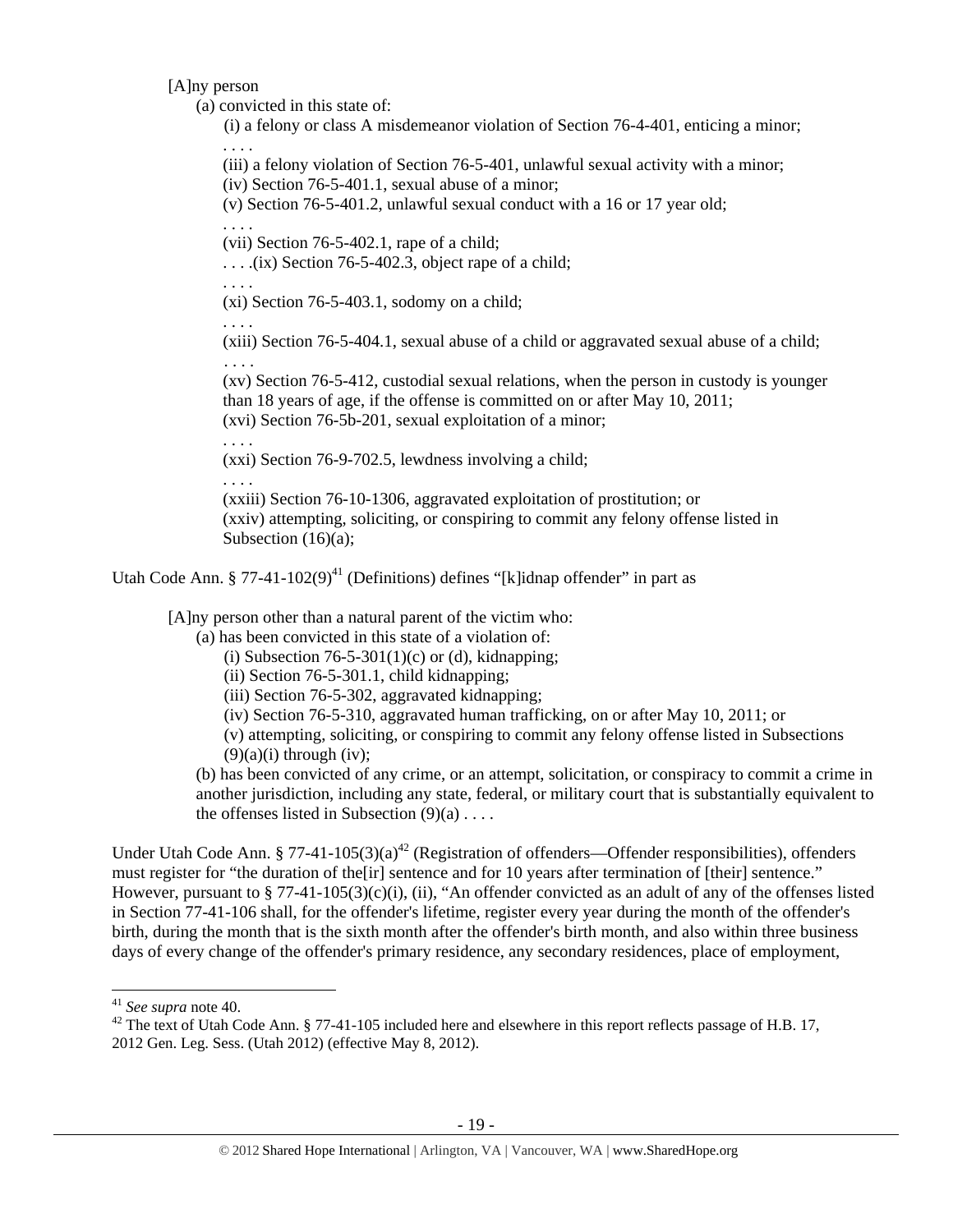vehicle information, or educational information required to be submitted under Subsection (8). . . This registration requirement is not subject to exemptions and may not be terminated or altered during the offender's lifetime."

Utah Code Ann. § 77-41-106<sup>43</sup> (Registerable offenses) lists the offenses for which offenders must register for their lifetime, including

(1) any offense listed in Subsection 77-41-102(9) or (16) [Definitions of "kidnap offender" and " sex offender"] if, at the time of the conviction, the offender has previously been convicted of an offense listed in Subsection 77-41-102(9) or (16) or has previously been required to register as a sex offender for an offense committed as a juvenile;

(2) a conviction for any of the following offenses, including attempting, soliciting, or conspiring to commit any felony of:

(a) Section 76-5-301.1, child kidnapping, except if the offender is a natural parent of the victim;

. . . . (c) Section 76-5-402.1, rape of a child;

. . . .

- (e) Section 76-5-402.3, object rape of a child;
- (f) Section 76-5-403.1, sodomy on a child;
- (g) Subsection 76-5-404.1(4), aggravated sexual abuse of a child; or
- (h) Section 76-5-405, aggravated sexual assault;
- (3) Section 76-4-401, a felony violation of enticing a minor over the Internet;
- (4) Section 76-5-302, aggravated kidnapping, except if the offender is a natural parent of the victim;
- (5) Section 76-5-403, forcible sodomy;
- (6) Section 76-5-404.1, sexual abuse of a child;
- (7) Section 76-5b-201, sexual exploitation of a minor; or
- (8) Section 76-10-1306, aggravated exploitation of prostitution, on or after May 10, 2011.

However, pursuant to Utah Code Ann.  $\S 77-41-112^{44}$  (Removal from registry—Requirements—Procedure) some offenders can be removed from the Sex Offender and Kidnap Offender Registry five years after the completion of their sentence, provided they were convicted under Utah Code Ann. § 76-5-301 (Kidnapping), § 76-5-304 (Unlawful detention), or Utah Code Ann. § 76-5-401 (Unlawful sexual activity with a minor) and were no more than 10 years older than the victim at the time of the offense, or they were convicted under Utah Code Ann. § 76-5-401.2 (Unlawful sexual conduct with a 16 or 17 year old) and were not more than 10 years older than the victim at the time of the offense.

- 2.10.1 Recommendation: Amend Utah Code Ann. § 77-41-102(16) or (9) (Definitions) to include § 76- 10-1303 (Patronizing a prostitute) and § 76-10-1313 (Sexual solicitation) as offenses for which a convicted offender is required to register as a sex offender when the victim is a minor under 18.
- 2.10.2 Recommendation: Amend Utah Code Ann. § 77-41-106 to include § 76-5-308 (Human trafficking), § 76-5-310 (Aggravated human trafficking), § 76-5-401.2(2) (Unlawful sexual conduct with a 16 or 17 year old), § 76-9-702.5(1) (Lewdness involving a child), and § 76-5-401(1) (Unlawful sexual activity with a minor), so that individuals convicted under those statutes are subject to lifetime registration.

 $^{43}$  The text of Utah Code Ann. § 77-41-106 included here and elsewhere in this report reflects passage of H.B. 17, 2012 Gen. Leg. Sess. (Utah 2012) (effective May 8, 2012).

<sup>&</sup>lt;sup>44</sup> The text of Utah Code Ann. § 77-41-112 included here and elsewhere in this report reflects passage of H.B. 13 and H.B. 18, 2012 Gen. Leg. Sess. (Utah 2012) (effective May 8, 2012). The provisions of these bills are merged pursuant to Sections 3 and 4 of H.B. 13, which added Chapter 41 to Title 77 of the Utah Code.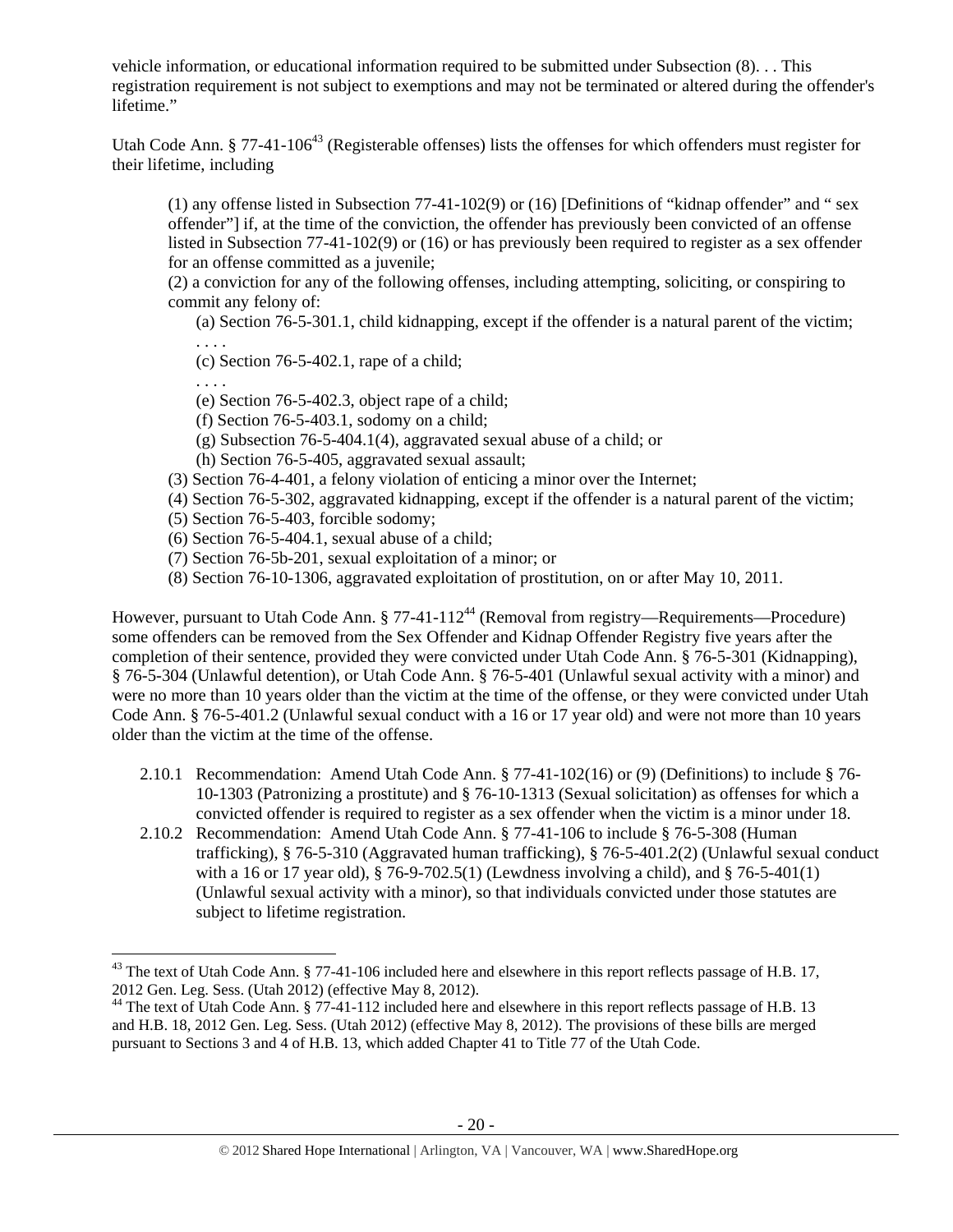# **FRAMEWORK ISSUE 3: CRIMINAL PROVISIONS FOR TRAFFICKERS**

# *Legal Components:*

- *3.1 Penalties for trafficking a child for sexual exploitation are as high as federal penalties.*
- *3.2 Creating and distributing child pornography carries penalties as high as similar federal offenses.*
- *3.3 Using the Internet to lure, entice, recruit or sell commercial sex acts with a minor is a separate crime or results in an enhanced penalty for traffickers.*
- *3.4 Financial penalties for traffickers, including asset forfeiture, are sufficiently high.*
- *3.5 Convicted traffickers are required to register as sex offenders.*
- *3.6 Laws relating to termination of parental rights for certain offenses include sex trafficking or commercial sexual exploitation of children (CSEC) offenses in order to remove the children of traffickers from their control and potential exploitation.*

*\_\_\_\_\_\_\_\_\_\_\_\_\_\_\_\_\_\_\_\_\_\_\_\_\_\_\_\_\_\_\_\_\_\_\_\_\_\_\_\_\_\_\_\_\_\_\_\_\_\_\_\_\_\_\_\_\_\_\_\_\_\_\_\_\_\_\_\_\_\_\_\_\_\_\_\_\_\_\_\_\_\_\_\_\_\_\_\_\_\_\_\_\_\_* 

# *Legal Analysis:*

3.1 *Penalties for trafficking a child for sexual exploitation are as high as federal penalties.*<sup>45</sup>

A trafficker may be prosecuted under Utah Code Ann. § 76-5-310 (Aggravated human trafficking and aggravated human smuggling—Penalties), a first degree felony punishable by 5 years to life imprisonment and a possible fine not to exceed \$10,000. Utah Code Ann. §§ 76-5-310(4)(a), 76-3-203(1), 76-3-301(1)(a). A trafficker may also be prosecuted under Utah Code Ann. § 76-10-1306 (Aggravated exploitation of prostitution), a second degree felony punishable by imprisonment for 1–15 years and a possible fine not to exceed \$10,000. Utah Code Ann. §§ 76-3-201(2), 76-3-301(1)(a). Traffickers prosecuted under Utah Code Ann. § 76-5b-201(1)(a) (Sexual exploitation of a minor—Offenses), a second degree felony, are subject to imprisonment for 1–15 years and a possible fine not to exceed \$10,000. Utah Code Ann. §§ 76-5b-201(2), 76- 3-203(2), 76-5-301(1)(a).

Additionally, to the extent that a trafficker can be found to have "cause[d] a child to take indecent liberties" with another person, a trafficker may be prosecuted under Utah Code Ann. § 76-5-404.1(4)(i) (Sexual abuse of a child—Aggravated sexual abuse of a child), which states that

[a] person commits aggravated sexual abuse of a child when in conjunction with the offense [of sexual abuse under Utah Code Ann. § 76-5-404.1(2)]<sup>46</sup> . . . any of the following circumstances have been charged and admitted or found true in the action for the offense:

(i) the accused encouraged, aided, allowed, or benefited from acts of prostitution or sexual acts by the victim with any other person, or sexual performance by the victim before any other person.

A conviction under Utah Code Ann. § 76-5-404.1(4) is a first degree felony punishable by 15 years to life imprisonment, unless the defendant "caused serious bodily injury" during the commission of the crime or has a prior conviction for a "grievous sexual offense," in which case a conviction is punishable by life imprisonment without the possibility of parole. Utah Code Ann. § 76-5-404.1(5). However, offenders who have not been previously convicted of a "grievous sexual offense," even those who have "caused serious bodily injury" during the commission of aggravated sexual abuse of a child, are eligible to receive

. . . .

 <sup>45</sup> *See* discussion the statutory text of relevant provisions listed in this section *supra* Sections 1.1 and 1.2. 46 *See supra* note 5.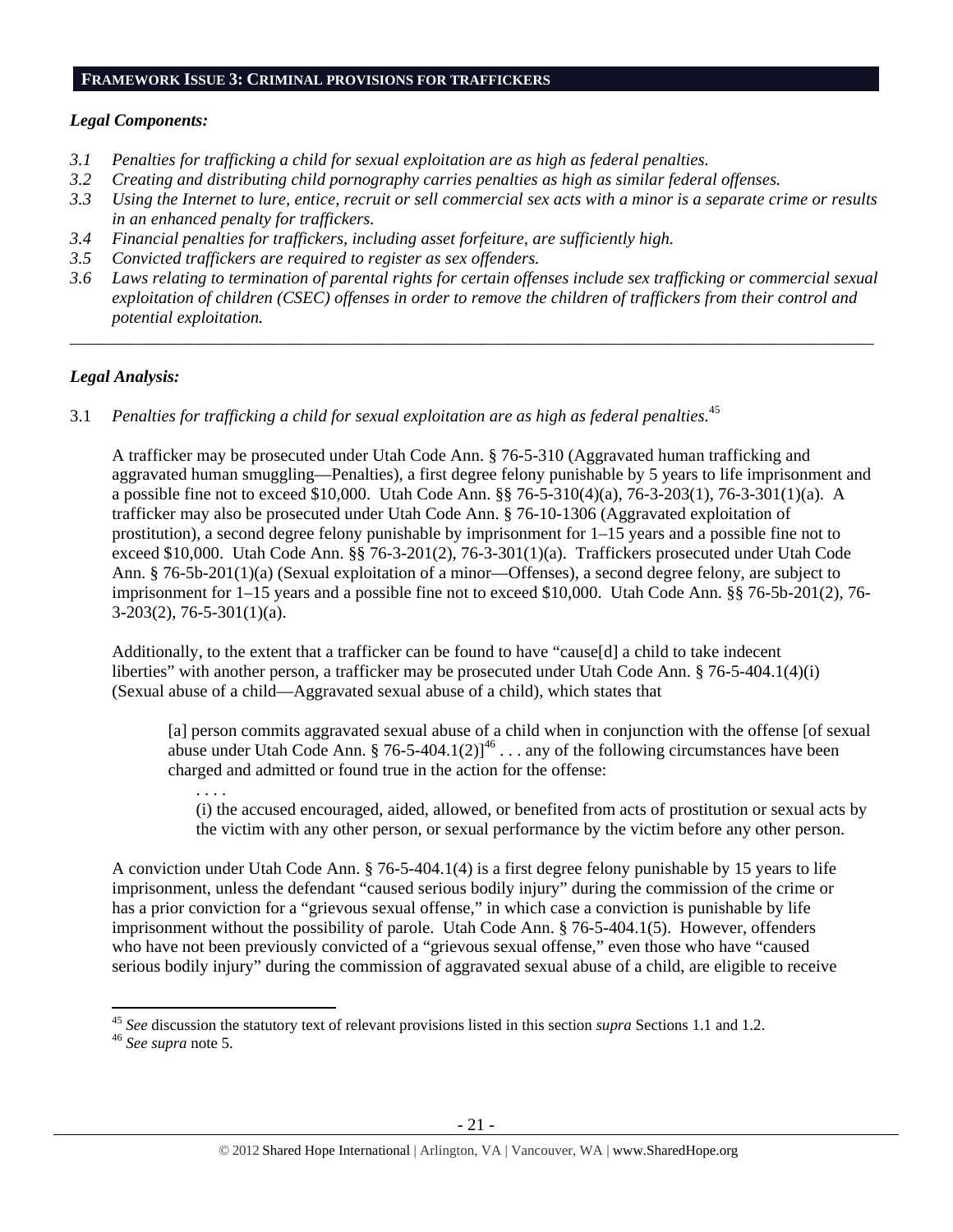lesser sentences<sup>47</sup> if the court determines that it "is in the interests of justice" and states why on the record. Utah Code Ann. § 76-5-404.1(6). The defendant is also subject to a possible fine not to exceed \$10,000. Utah Code Ann. § 76-3-301(1)(a).

Utah Code Ann. § 76-5-302(1)(b)(vi) (Aggravated kidnapping) makes it a first degree felony for a trafficker to, among other things, "in the course of committing unlawful detention or kidnapping, . . . act<sup>[]</sup> with [the] intent . . . to commit a sexual offense as described in [Utah Code Ann. § 76-5-404.1(4) (Sexual abuse of a child— Aggravated sexual abuse of a child)]." Both kidnapping under Utah Code Ann. § 76-5-301(1) and unlawful detention under Utah Code Ann.  $\frac{2}{9}$  76-5-304(1)<sup>48</sup> must be committed "intentionally or knowingly, without authority of law, and against the will of the victim." A conviction under Utah Code Ann. § 76-5-302(1) is punishable by 15 years to life imprisonment and a possible fine not to exceed \$10,000, unless the trafficker "caused serious bodily injury" in the commission of the offense or has a prior conviction for a "grievous sexual offense," in which case the trafficker may receive life imprisonment without the possibility of parole. Utah Code Ann. §§ 76-5-302(3), 76-3-203(1), 76-3-301(1)(a). However, in instances where a convicted defendant caused "serious bodily injury," or has no prior sex offense convictions, the court may imprison the defendant for a lesser term (either 10 years to life imprisonment or 6 years to life imprisonment) if "the interests of justice" so require and the court states the reasons why on the record. Utah Code Ann. § 76-5-302(4).

A trafficker also may face penalties under Utah Code Ann. § 76-10-1304(1)<sup>49</sup> (Aiding prostitution) which states:

- (1) A person is guilty of aiding prostitution if the person:
	- (a) (i) solicits a person to patronize a prostitute;
		- (ii) procures or attempts to procure a prostitute for a patron; or

(iii) leases or otherwise permits a place controlled by the actor, alone or in association with another, to be used for prostitution or the promotion of prostitution; or

(iv) provides any service or commits any act that enables another person to commit a violation of this Subsection  $(1)(a)$  or facilitates another person's ability to commit any violation of this Subsection (1)(a); or

(b) solicits, receives, or agrees to receive any benefit for committing any of the acts prohibited by Subsection (1)(a).

A first conviction under Utah Code Ann. § 76-10-1304(1) is punishable as a Class B misdemeanor by imprisonment for up to 6 months and a possible fine not to exceed \$1,000. Utah Code Ann. §§ 76-10- 1304(2), 76-3-204(2), 76-3-301(1)(d). "However, a person who is convicted a second time, and on all subsequent convictions, under this section or under a local ordinance adopted in compliance with Section 76-10-1307 is guilty of a Class A misdemeanor," punishable by imprisonment up to 1 year and a possible fine not to exceed \$2,500. Utah Code Ann. §§ 76-10-1304(2), 76-3-204(1), 76-3-301(1)(c).

Lastly, traffickers may face prosecution under Utah Code Ann. § 76-10-1903(1) (Money laundering), which states,

A person commits the offense of money laundering who:

<sup>&</sup>lt;sup>47</sup> See supra note 6.<br><sup>48</sup> The text of Utah Code Ann. § 76-5-304 included here and elsewhere in this report includes amendments made by the passage of House Bill 159, 2012 Gen. Leg. Sess. (Utah 2012) (effective May 8, 2012) (creating the offense of "unlawful detention of a minor").

<sup>&</sup>lt;sup>49</sup> The text of Utah Code Ann. § 76-10-1304 included here and elsewhere in this report includes amendments made by the passage of House Bill 276, 2012 Gen. Leg. Sess. (Utah 2012) (effective May 8, 2012).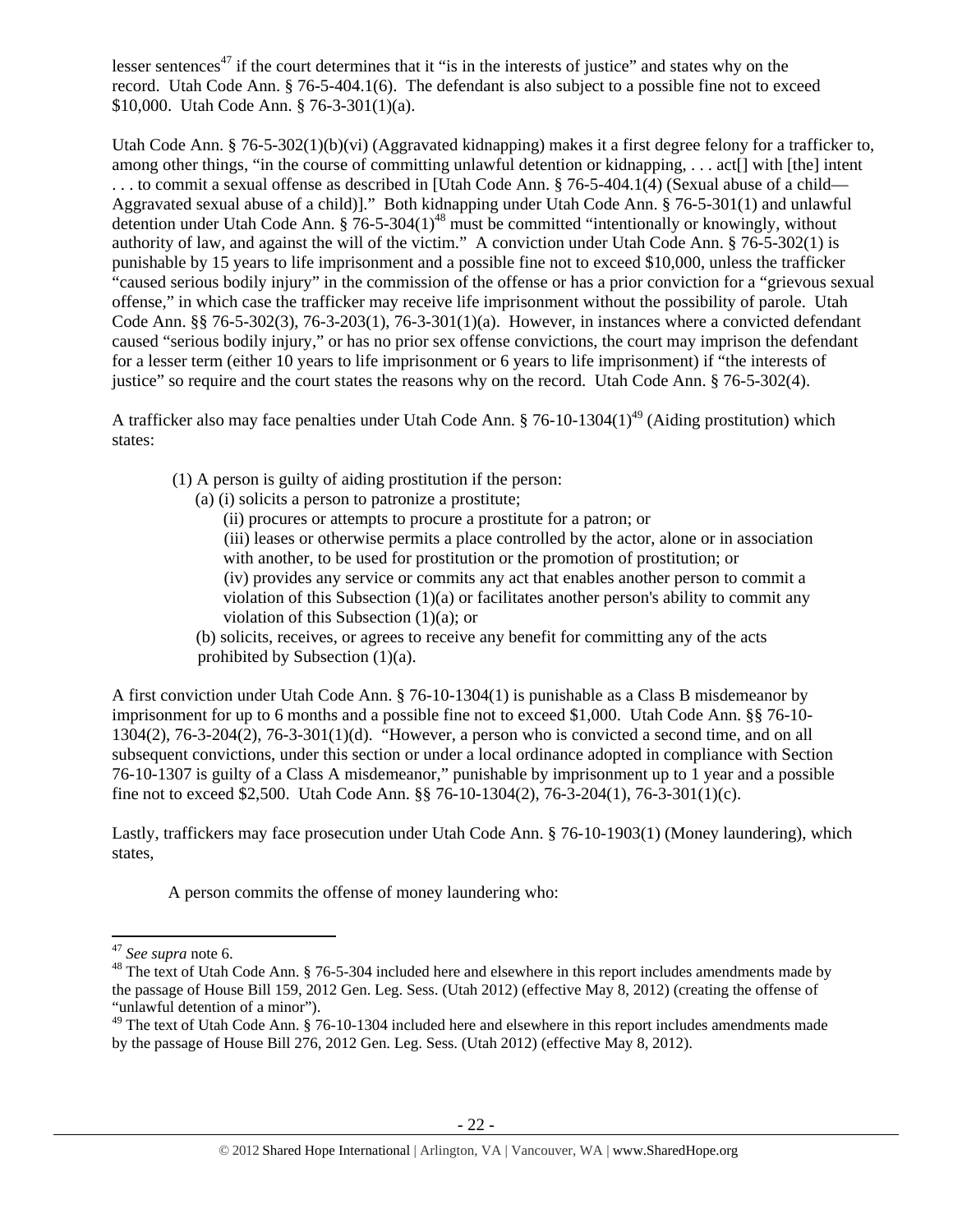(a) transports, receives, or acquires the property which is in fact proceeds of the specified unlawful activity, knowing that the property involved represents the proceeds of some form of unlawful activity;

(b) makes proceeds of unlawful activity available to another by transaction, transportation, or other means, knowing that the proceeds are intended to be used for the purpose of continuing or furthering the commission of specified unlawful activity;

(c) conducts a transaction knowing the property involved in the transaction represents the proceeds of some form of unlawful activity with the intent:

(i) to promote the unlawful activity;

- (ii) to conceal or disguise the nature, location, source, ownership, or control of the property; or
- (iii) to avoid a transaction reporting requirement under this chapter or under federal law; or
- (d) knowingly accepts or receives property which is represented to be proceeds of unlawful activity.

"Specified unlawful activity" includes "any unlawful activity defined as an unlawful activity in Section 76-10- 1602,"50 which includes violations of Utah Code Ann. § 76-5b-201 (Sexual exploitation of a minor—Offenses), § 76-5-308 (Human trafficking), § 76-5-309 (Human smuggling), § 76-5-310 (Aggravated Human Trafficking), § 76-10-1304 (Aiding prostitution), § 76-10-1305 (Exploiting prostitution), and § 76-10-1306 (Aggravated exploitation of prostitution). Utah Code Ann. §§ 76-10-1902(12), 76-10-1602(4) (n), (4)(o), (4)(cccc)–(eeee). A conviction under Utah Code Ann. § 76-10-1903(1)(a), (b), or (c) is punishable as a second degree felony by imprisonment for 1–15 years and a possible fine not to exceed \$10,000, while a conviction under Utah Code Ann. § 76-10-1903(1)(d) (Knowingly accepting or receiving property) is punishable as a third degree felony by imprisonment up to 5 years and a possible fine not to exceed \$5,000. Utah Code Ann. §§ 76-10-1904, 76-3- 203(2), (3), 76-3-301(1)(a), (b).

Traffickers may also be subject to enhanced penalties for repeat offenses under certain circumstances. According to Utah's habitual violent offender statute, buyers who have two prior violent felony convictions are subject to an enhanced penalty a conviction for a third violent felony.<sup>51</sup> Utah Code Ann. § 76-3-203.5(2) (Habitual violent offender—Definition—Procedure—Penalty) states,

(2) If a person is convicted in this state of a violent felony by plea or by verdict and the trier of fact determines beyond a reasonable doubt that the person is a habitual violent offender under this section, the penalty for a:

- (a) third degree felony is as if the conviction were for a first degree felony;
- (b) second degree felony is as if the conviction were for a first degree felony; or
- (c) first degree felony remains the penalty for a first degree penalty except:

(i) the convicted person is not eligible for probation; and

(ii) the Board of Pardons and Parole shall consider that the convicted person is a habitual violent offender as an aggravating factor in determining the length of incarceration.

In comparison, if the victim is under the age of 14, a conviction under the Trafficking Victims Protection Act  $(TVPA)^{52}$  for child sex trafficking is punishable by 15 years to life imprisonment and a fine not to exceed \$250,000. 18 U.S.C. §§ 1591(b)(1), 3559(a)(1), 3571(b)(3). If the victim is between the ages of 14–17, a conviction is punishable by 10 years to life imprisonment and a fine not to exceed \$250,000. 18 U.S.C. §§

<sup>&</sup>lt;sup>50</sup> *See supra* note 15.<br><sup>51</sup>Utah Code Ann. § 76-3-203.5(c)(i) defines a "violent felony" as "any of the following offenses, or any attempt, solicitation, or conspiracy to commit any of the following offenses punishable as a felony: . . . (W) aggravated sexual abuse of a child or sexual abuse of a child, Section  $76-5-404.1$ ; ... (Y) sexual exploitation of a minor, Section 76-5b-201; . . . (LL) aggravated exploitation of prostitution under Subsection 76-10-1306(1)(a); . . . ."<br><sup>52</sup> *See supra* note 20.

<sup>- 23 -</sup>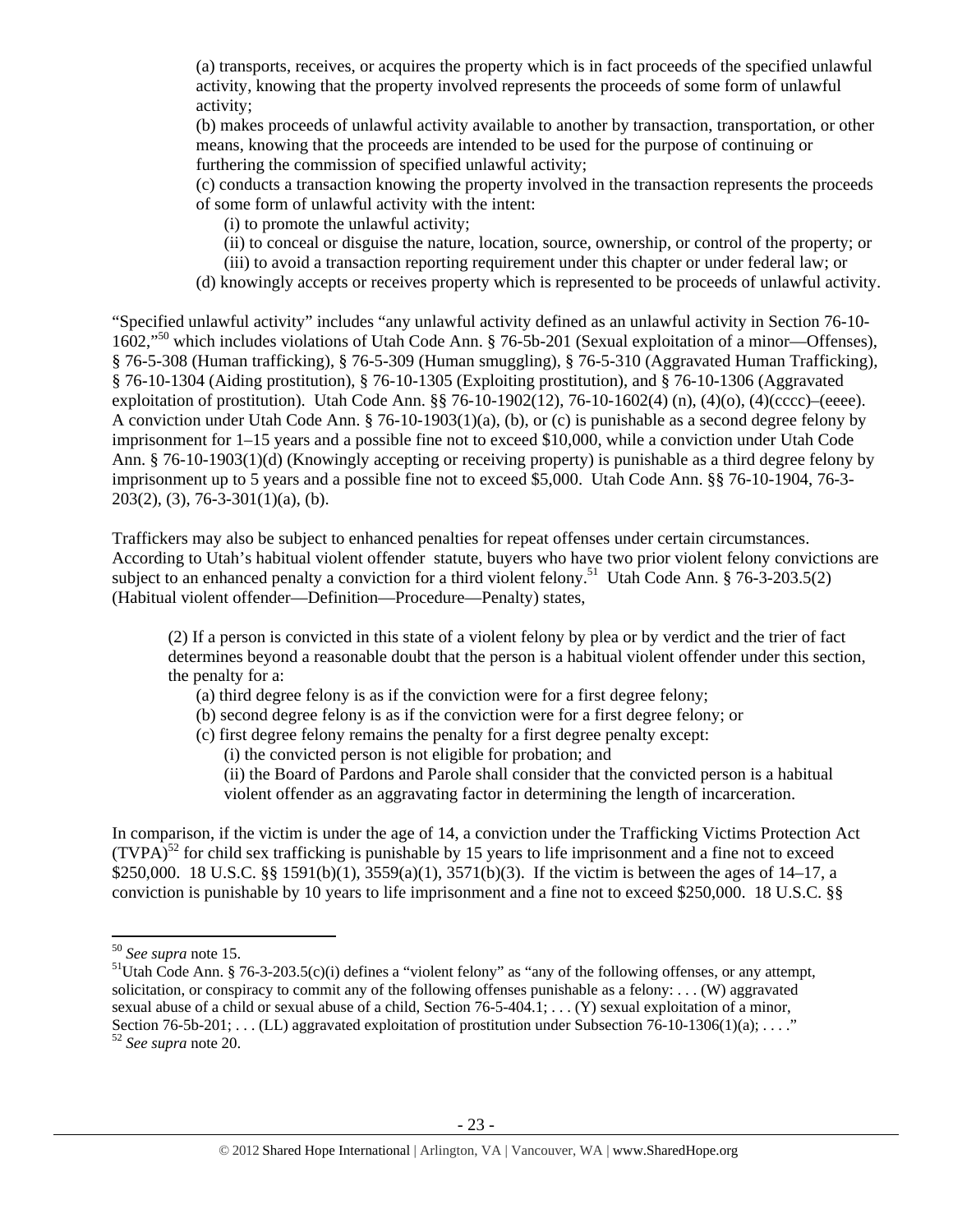1591(b)(2), 3559(a)(1), 3571(b)(3). A conviction is punishable by mandatory life imprisonment, however, if the trafficker has a prior conviction for a federal sex offense<sup>53</sup> against a minor.

3.1.1 Recommendation: Refer cases under Utah Code Ann. § 76-5b-201 (Sexual exploitation of a minor—Offenses), § 76-10-1304 (Aiding prostitution), § 76-10-1305 (Exploiting prostitution), and § 76-10-1306 (Aggravated Exploitation of Prostitution) to Utah Code Ann. § 76-5-310 (Aggravated human trafficking and aggravated human smuggling—Penalties) to ensure traffickers are prosecuted consistently.

# 3.2 *Creating and distributing child pornography carries penalties as high as similar federal offenses.*

Utah Code Ann. § 76-5b-201(1) (Sexual exploitation of a minor—Offenses) makes it a crime if a person "knowingly produces . . . or possesses with intent to distribute child pornography. . . [or] intentionally distributes child pornography."<sup>54</sup> A conviction under this statute is punishable by imprisonment for  $1-15$ years and a possible fine not to exceed \$10,000. Utah Code Ann. §§ 76-5b-201(2), 76-3-203(2), 76-3-  $301(1)(a)$ .

In comparison, if the victim is under the age of 14, a conviction under the TVPA for child sex trafficking is punishable by 15 years to life imprisonment and a fine not to exceed \$250,000. 18 U.S.C. §§ 1591(b)(1),  $3559(a)(1)$ ,  $3571(b)(3)$ . If the victim is between the ages of  $14-17$ , a conviction is punishable by 10 years to life imprisonment and a fine not to exceed \$250,000. 18 U.S.C. §§ 1591(b)(2), 3559(a)(1), 3571(b)(3). A conviction is punishable by mandatory life imprisonment, however, if the trafficker has a prior conviction for a federal sex offense<sup>55</sup> against a minor. Additionally, a federal conviction for distribution of child pornography<sup>56</sup> is generally punishable by imprisonment for  $5-20$  years and a fine not to exceed \$250,000.<sup>57</sup> Subsequent convictions, however, are punishable by imprisonment up to 40 years and a fine not to exceed \$250,000.58

- 3.2.1 Recommendation: Amend Utah Code Ann. § 76-5b-201 to raise the penalties to a level closer to the federal pornography statutes.
- 3.3 *Using the Internet to lure, entice, recruit or sell commercial sex acts with a minor is a separate crime or results in an enhanced penalty for traffickers.*

<sup>&</sup>lt;sup>53</sup> See supra note 30 for the definition of "federal sex offense."<br><sup>54</sup> See supra note 7.<br><sup>55</sup> See supra note 30 for the definition of "federal sex offense."<br><sup>55</sup> 18 U.S.C. §§ 2252(a)(1), (a)(2), (a)(3) (Certain activiti minors),  $2252A(a)(2)$ ,  $(a)(3)$  (Certain activities relating to material constituting or containing child pornography),

<sup>1466</sup>A(a) (Obscene visual representations of the sexual abuse of children).<br><sup>57</sup> 18 U.S.C. §§ 2252(b) (stating that a conviction under subsection (a)(1), (a)(2), or (a)(3) is punishable by imprisonment for 5–20 years and a fine), 2252A(b)(1) (a conviction is punishable by imprisonment for 5–20 years and a fine), 1466A(a), (b) (stating that a conviction under subsection (a) is "subject to the penalties provided in section 2252A(b)(1)," imprisonment for 5–20 years and a fine, while a conviction under subsection (b) is "subject to the penalties provided in section 2252A(b)(2)," imprisonment up to 10 years, a fine, or both); *see also* 18 U.S.C. §§ 3559(a)(1) (classifying all of the above listed offenses as felonies), 3571(b)(3) (providing a fine up to \$250,000 for any felony conviction).

<sup>&</sup>lt;sup>58</sup> 18 U.S.C. §§ 2252(b) (stating if a person has a prior conviction under subsection (a)(1), (a)(2), or (a)(3) or a list of other statutes, a conviction is punishable by a fine and imprisonment for 15–40 years), 2252A(b)(1) (stating if a person has a prior conviction under subsection (a)(2), (a)(3), or a list of other statutes, a conviction is punishable by a fine and imprisonment for  $15-40$  years),  $1466A(a)$ , (b) (stating that the penalty scheme for section  $2252A(b)$ applies); *see also* 18 U.S.C. §§ 3559(a)(1) (classifying all of the above listed offenses as felonies), 3571(b)(3) (providing a fine up to \$250,000 for any felony conviction).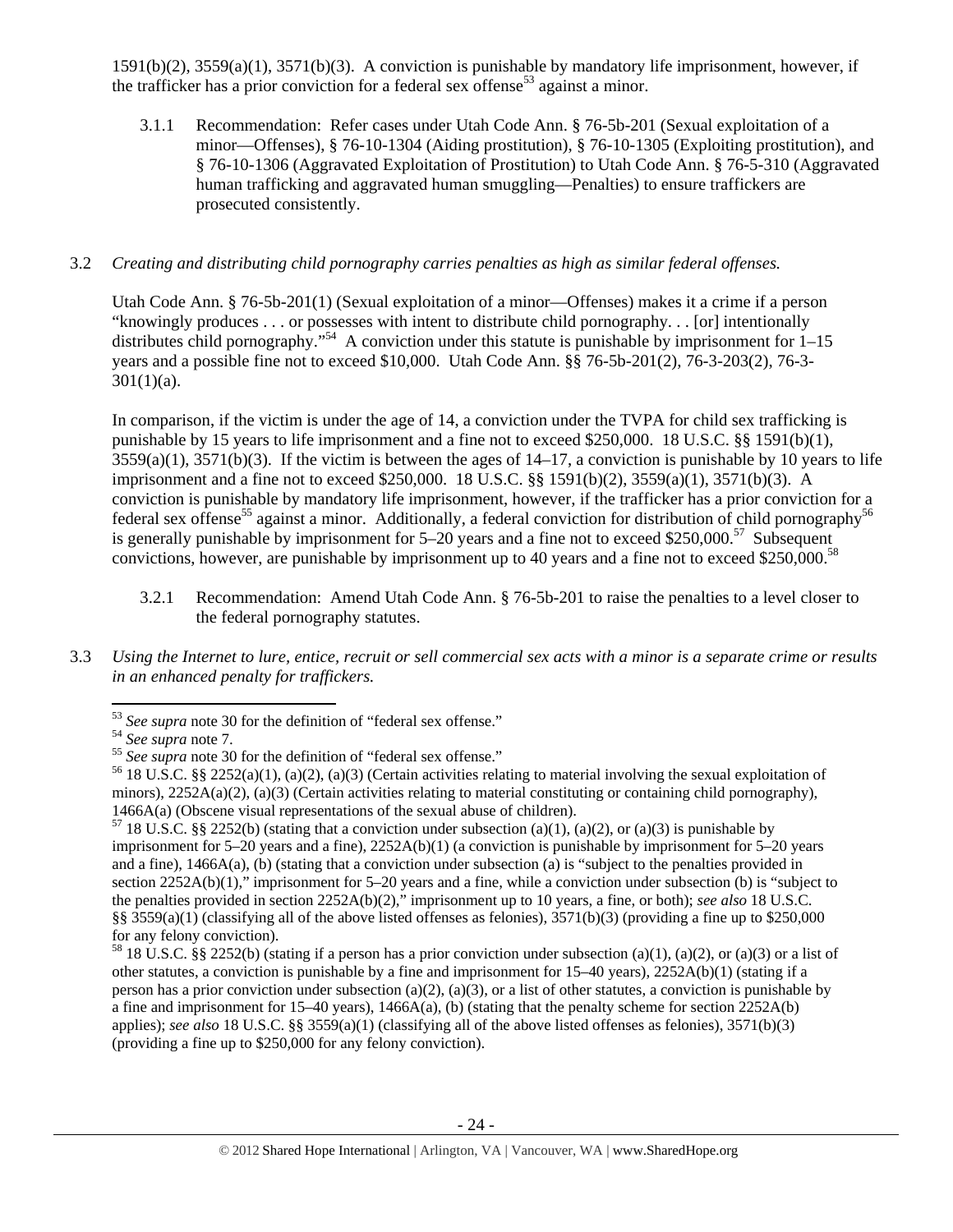Although Utah Code Ann. § 76-4-401(2) (Enticing a minor—Elements—Penalties) is not expressly commercial in nature, it states,

(a) A person commits enticement of a minor when the person knowingly uses or attempts to use the Internet or text messaging to solicit, seduce, lure, or entice a minor or another person that the actor believes to be a minor to engage in any sexual activity which is a violation of state criminal law. (b) A person commits enticement of a minor when the person knowingly uses the Internet or text messaging to:

(i) initiate contact with a minor or a person the actor believes to be a minor; and (ii) subsequently to the action under Subsection  $(2)(b)(i)$ , by any electronic or written means, solicits, seduces, lures, or entices, or attempts to solicit, seduce, lure, or entice the minor or a person the actor believes to be the minor to engage in any sexual activity which is a violation of state criminal law.

Penalties for convictions under Utah Code Ann. § 76-4-401(2) are determined by the crime the defendant intended to commit. Utah Code Ann. § 76-4-401(4). Generally, a conviction is a felony one degree lower than the felony intended to be committed (e.g., a defendant who enticed a minor with the intent to commit a second degree felony will be convicted of a third degree felony, etc.). Utah Code Ann. § 76-4-401(4). However, in instances where the defendant has the intent to commit a first degree felony and also has a prior conviction under this statute, the defendant will be guilty of a first degree felony punishable by imprisonment for 3 years to life. Utah Code Ann. § 76-4-401(4).

3.3.1 Recommendation: Enact a law that makes it a distinct crime to use the Internet to commit, or attempt to commit, CSEC and trafficking offenses.

# 3.4 *Financial penalties for traffickers, including asset forfeiture, are sufficiently high.*

Convicted traffickers are subject to fines up to \$10,000. Specifically, traffickers convicted under Utah Code Ann. § 76-5-310 (Aggravated human trafficking and aggravated human smuggling—Penalties), § 76-10-1306 (Aggravated exploitation of prostitution), § 76-5b-201(Sexual exploitation of a minor—Offenses), § 76-5- 404.1(4) (Sexual abuse of a child—Aggravated sexual abuse of a child), § 76-5-302 (Aggravated kidnapping), § 76-10-1603(1) (Unlawful acts), or § 76-10-1903(1)(a)–(c) (Money laundering) are subject to a possible fine not to exceed \$10,000.59 Utah Code Ann. § 76-3-301(a).

A trafficker convicted under Utah Code Ann. § 76-10-1903(1)(d) (Money laundering), a third degree felony, is subject to a possible fine not to exceed \$5,000. Utah Code Ann. §§ 76-10-1904(2), 76-3-301(1)(b). A trafficker convicted under Utah Code Ann. § 76-10-1304(1) (Aiding prostitution), a Class B misdemeanor, is subject to a possible fine not to exceed \$1,000. Utah Code Ann. §§ 76-10-1304(2), 76-3-301(1)(d).

In addition to possible fines, a court may order traffickers to pay restitution. Utah Code Ann. § 77-38a-301 (Restitution—Convicted defendant may be required to pay), authorizes the court to order "a convicted defendant to make restitution." Convicted defendants, including traffickers, whose criminal activity results in pecuniary damages are subject to mandatory restitution. Utah Code Ann. § 77-38a-302(1) (Restitution criteria), states in part,

<sup>&</sup>lt;sup>59</sup> These statutes are either first or second degree felonies and, pursuant to Utah Code Ann. § 76-3-301(a), are subject to a possible fine not to exceed \$10,000. Utah Code Ann. §§ 76-5-310(4)(a), 76-10-1306(2), 76-5b-201(2), 76-5-404.1(5), 76-5-302(3), 76-10-1603.5(1), 76-10-1904(1).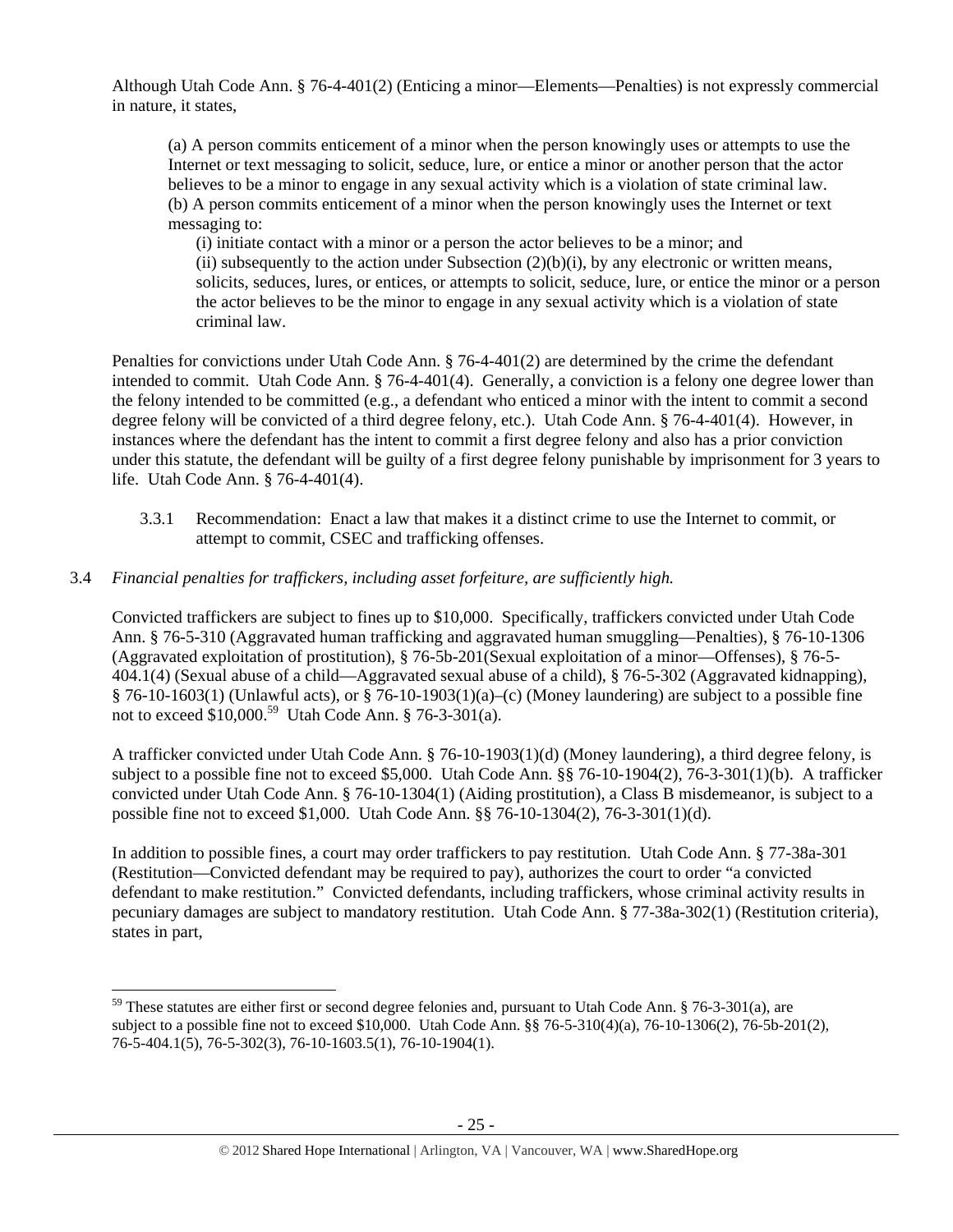When a defendant is convicted of criminal activity that has resulted in pecuniary damages, in addition to any other sentence it may impose, the court shall order that the defendant make restitution to victims<sup>60</sup> of crime as provided in this chapter, or for conduct for which the defendant has agreed to make restitution as part of a plea disposition.

In determining restitution, the court shall determine "court-ordered restitution,"<sup>61</sup> and "complete restitution"<sup>62</sup> using the criteria provided in subsection (5). Utah Code Ann. § 77-38a-302(1), (2).

Pursuant to Utah Code Ann. § 77-38a-302(5)(b),

(b) In determining the monetary sum and other conditions for complete restitution, the court shall consider all relevant facts, including:

(i) the cost of the damage or loss if the offense resulted in damage to or loss or destruction of property of a victim of the offense;

(ii) the cost of necessary medical and related professional services and devices relating to physical or mental health care, including nonmedical care and treatment rendered in accordance with a method of healing recognized by the law of the place of treatment;

(iii) the cost of necessary physical and occupational therapy and rehabilitation;

(iv) the income lost by the victim as a result of the offense if the offense resulted in bodily injury to a victim;

. . . .

In determining court-ordered restitution, pursuant to Utah Code Ann. § 77-38a-302(5)(c), the court must consider the factors listed above in Utah Code Ann. § 77-38a-302(5)(b), as well as the following factors:

(i) the financial resources of the defendant and the burden that payment of restitution will impose, with regard to the other obligations of the defendant;

(ii) the ability of the defendant to pay restitution on an installment basis or on other conditions to be fixed by the court;

(iii) the rehabilitative effect on the defendant of the payment of restitution and the method of payment; and

(iv) other circumstances which the court determines may make restitution inappropriate.

If a trafficker disobeys an order to make restitution, and the "victim . . . elects to pursue collection of the order by civil process, the victim shall be entitled to recover collection and attorney's fees." Utah Code Ann. § 77- 38a-401(3).

In addition, any property that is part of the "net proceeds"<sup>63</sup> of a trafficker's conviction under Utah Code Ann. § 76-10-1903 (Money laundering), may also be seized and forfeited. Utah Code Ann. § 76-10-1908(1)(a)(ii).

 $60$  "Victim" is defined as "any person whom the court determines has suffered pecuniary damages as a result of the defendant's criminal activities" and it "may not include a codefendant or accomplice." Utah Code Ann. § 77-38a-102(14).

<sup>&</sup>lt;sup>61</sup> Utah Code Ann. § 77-38a-302(2)(b) defines "court-ordered restitution" as "the restitution the court having criminal jurisdiction orders the defendant to pay as a part of the criminal sentence at the time of sentencing or within one year after sentencing."

 $62$  Utah Code Ann. § 77-38a-302(2)(a) defines "complete restitution" as the "restitution necessary to compensate a victim for all losses caused by the defendant."

 $63$  For purposes of Utah Code Ann. § 76-10-1908, "net proceeds" is defined as "property acquired as a result of the violation minus the direct costs of acquiring the property."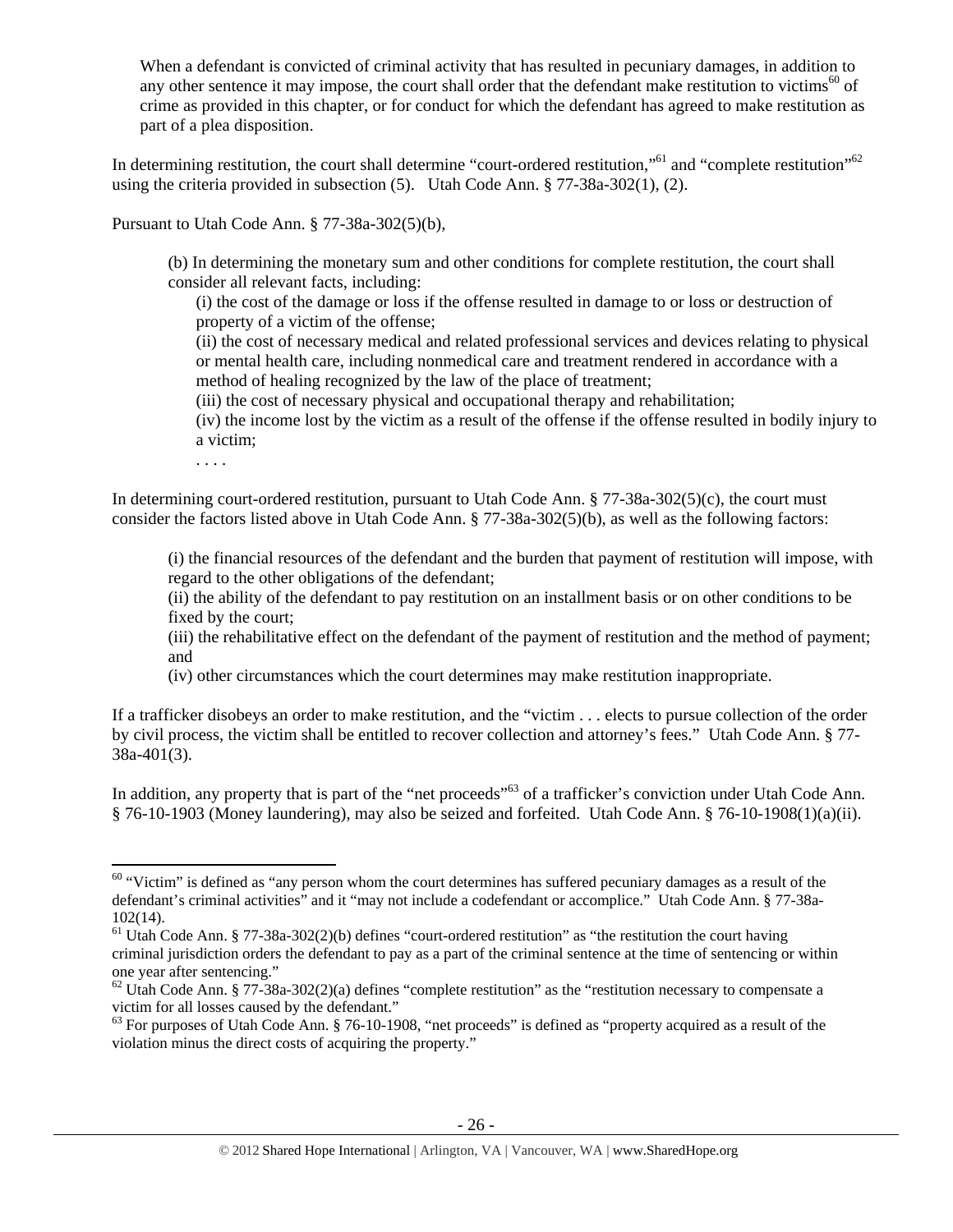3.4.1 Recommendation: Amend Utah Code Ann. § 76-5-310 (Aggravated human trafficking and aggravated human smuggling—Penalties) to include a forfeiture provision under which the assets of traffickers may be seized and forfeited upon conviction.

# 3.5 *Convicted traffickers are required to register as sex offenders.*

Under Utah law, sex and kidnap offenders are required to register. Utah Code Ann. § §§ 77-41-105 (Registration of offenders—Offender responsibilities), 77-41-102(11) (Definitions).<sup>64</sup> Utah Code Ann. § 77-41-102(16) (Sex and kidnap offender registry—Definitions) defines "sex offender" in part as

## [A]ny person:

(a) convicted in this state of:

(i) a felony or class A misdemeanor violation of Section 76-4-401, enticing a minor;

. . . (iv) Section 76-5-401.1, sexual abuse of a minor;

. . . (xiii) Section 76-5-404.1, sexual abuse of a child or aggravated sexual abuse of a child;

. . .

(xvi) Section 76-5b-201, sexual exploitation of a minor;

. . .

. . .

(xxi) Section 76-9-702.5, lewdness involving a child;

 (xxiii) Section 76-10-1306, aggravated exploitation of prostitution; or (xxiv) attempting, soliciting, or conspiring to commit any felony offense listed in Subsection (16)(a);

. . . .

Traffickers convicted of certain trafficking crimes are also required to register as a "kidnap offender." Utah Code Ann. § 77-41-105(1).<sup>65</sup> Utah Code Ann. § 77-41-102(9) (Sex and kidnap offender registry— Definitions) defines "kidnap offender" in part as

[A]ny person other than the natural parent of the child who:

(a) has been convicted in this state of a violation of: (i) Subsection  $76-5-301(1)(c)$  or (d), kidnapping; (ii) Section 76-5-301.1, child kidnapping; (iii) Section 76-5-302, aggravated kidnapping; (iv) Section 76-5-310, aggravated human trafficking, on or after May 10, 2011; or (v) attempting, soliciting, or conspiring to commit any felony offense listed in Subsections  $(9)(a)(i)$  through (iv); . . . .

Under Utah Code Ann. § 77-41-105(3)(a) (Registration of offenders—Offender responsibilities),  $^{66}$  offenders must register for "the duration of the[ir] sentence and for 10 years after termination of [their] sentence."

<sup>&</sup>lt;sup>64</sup> *See supra* note 40.<br><sup>65</sup> See supra note 42.

<sup>66</sup> *See supra* note 42.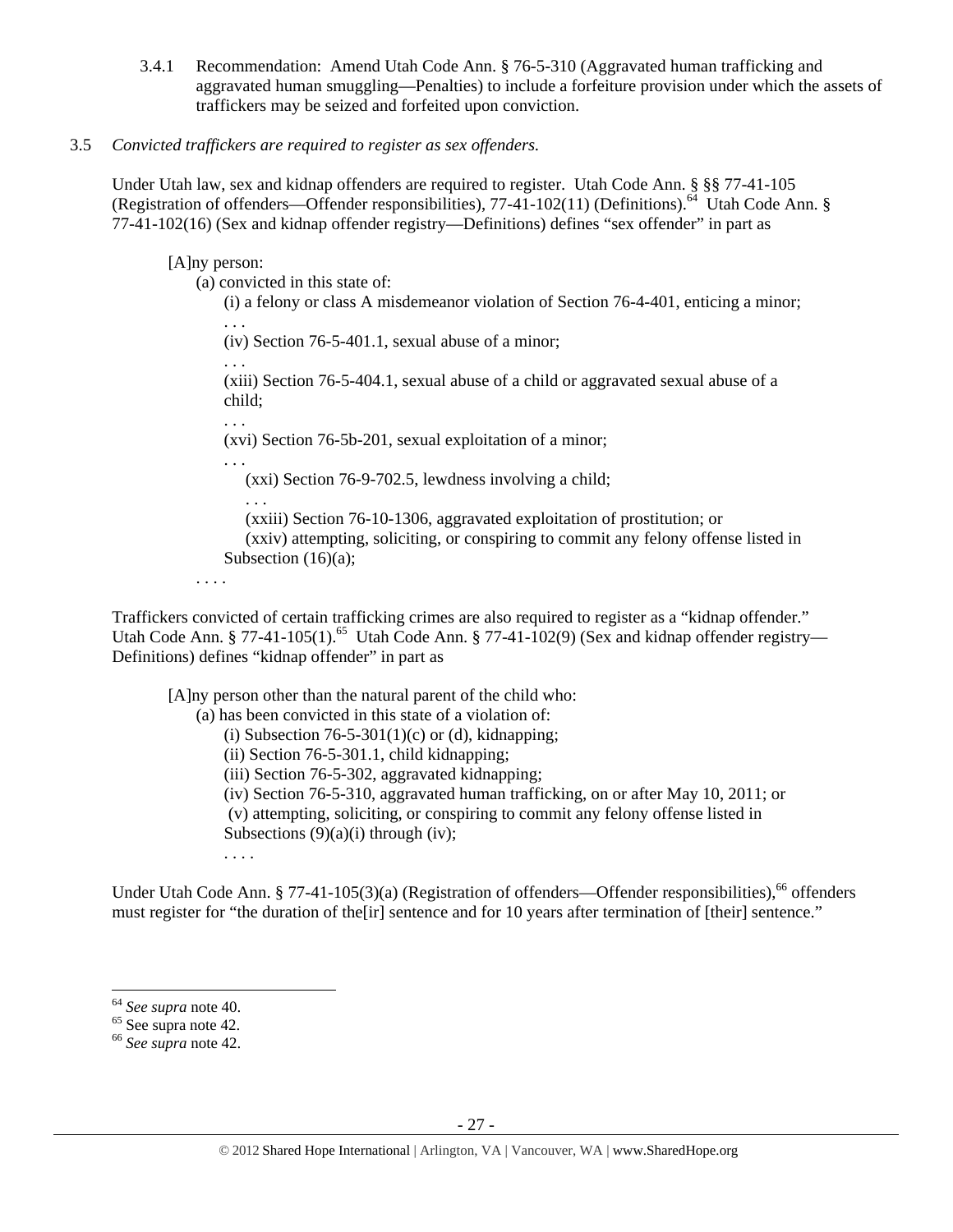However, pursuant to § 77-41-105(3)(c)(i), offenders convicted of offenses listed in Utah Code Ann. § 77-41- 106<sup>67</sup> must register for their entire lives, including

(1) any offense listed in Subsection 77-41-102(9) or (16) [Definitions of "kidnap offender" and " sex offender"] if, at the time of the conviction, the offender has previously been convicted of an offense listed in Subsection 77-41-102(9) or (16) or has previously been required to register as a sex offender for an offense committed as a juvenile;

(2) a conviction for any of the following offenses, including attempting, soliciting, or conspiring to commit any felony of:

(a) Section 76-5-301.1, child kidnapping, except if the offender is a natural parent of the victim; . . . .

(c) Section 76-5-402.1, rape of a child;

- (e) Section 76-5-402.3, object rape of a child;
- (f) Section 76-5-403.1, sodomy on a child;
- (g) Subsection 76-5-404.1(4), aggravated sexual abuse of a child; or
- (h) Section 76-5-405, aggravated sexual assault;
- (3) Section 76-4-401, a felony violation of enticing a minor over the Internet;
- (4) Section 76-5-302, aggravated kidnapping, except if the offender is a natural parent of the victim;
- (5) Section 76-5-403, forcible sodomy;

. . . .

- (6) Section 76-5-404.1, sexual abuse of a child;
- (7) Section 76-5b-201, sexual exploitation of a minor; or
- (8) Section 76-10-1306, aggravated exploitation of prostitution, on or after May 10, 2011.

However, pursuant to Utah Code Ann.  $\S 77-41-112$  (Removal from registry—Requirements—Procedure),<sup>68</sup> some offenders can be removed from the Sex Offender and Kidnap Offender Registry five years after the completion of their sentence, provided they were convicted under Utah Code Ann. § 76-5-301 (Kidnapping), § 76-5-304 (Unlawful detention), or Utah Code Ann. § 76-5-401 (unlawful sexual activity with a minor) and were not more than 10 years older than the victim at the time of the offense, or they were convicted under Utah Code Ann. § 76-5-401.2 (unlawful sexual conduct with a 16 or 17 year old) and were not more than 10 years older than the victim at the time of the offense.

- 3.5.1 Recommendation: Amend Utah Code Ann. § 77-41-102(9), (16) (Definitions) to include Utah Code Ann. § 76-10-1304 (Aiding prostitution) in instances when the victim is a minor under 18.
- 3.5.2 Recommendation: Amend Utah Code Ann. § 77-41-106 (Registerable offenses) to include Utah Code Ann. § 76-5-308 (Human trafficking), § 76-5-310 (Aggravated human trafficking), § 76-5- 401.2(2) (Unlawful sexual conduct with a 16 or 17 year old), § 76-9-702.5(1) (Lewdness involving a child), and § 76-5-401(1) (Unlawful sexual activity with a minor), so that individuals convicted under those statutes are subject to lifetime registration.
- *3.6 Laws relating to termination of parental rights for certain offenses include sex trafficking or commercial sexual exploitation of children (CSEC) offenses in order to remove the children of traffickers from their control and potential exploitation.*

Although Utah's statutes relating to the termination of parental rights do not expressly mandate termination of parental rights for convictions under Utah Code Ann. § 76-5-310 (Aggravated human trafficking and aggravated

 $67$  See supra note 43.

<sup>67</sup> *See supra* note 43. 68 *See supra* note 44.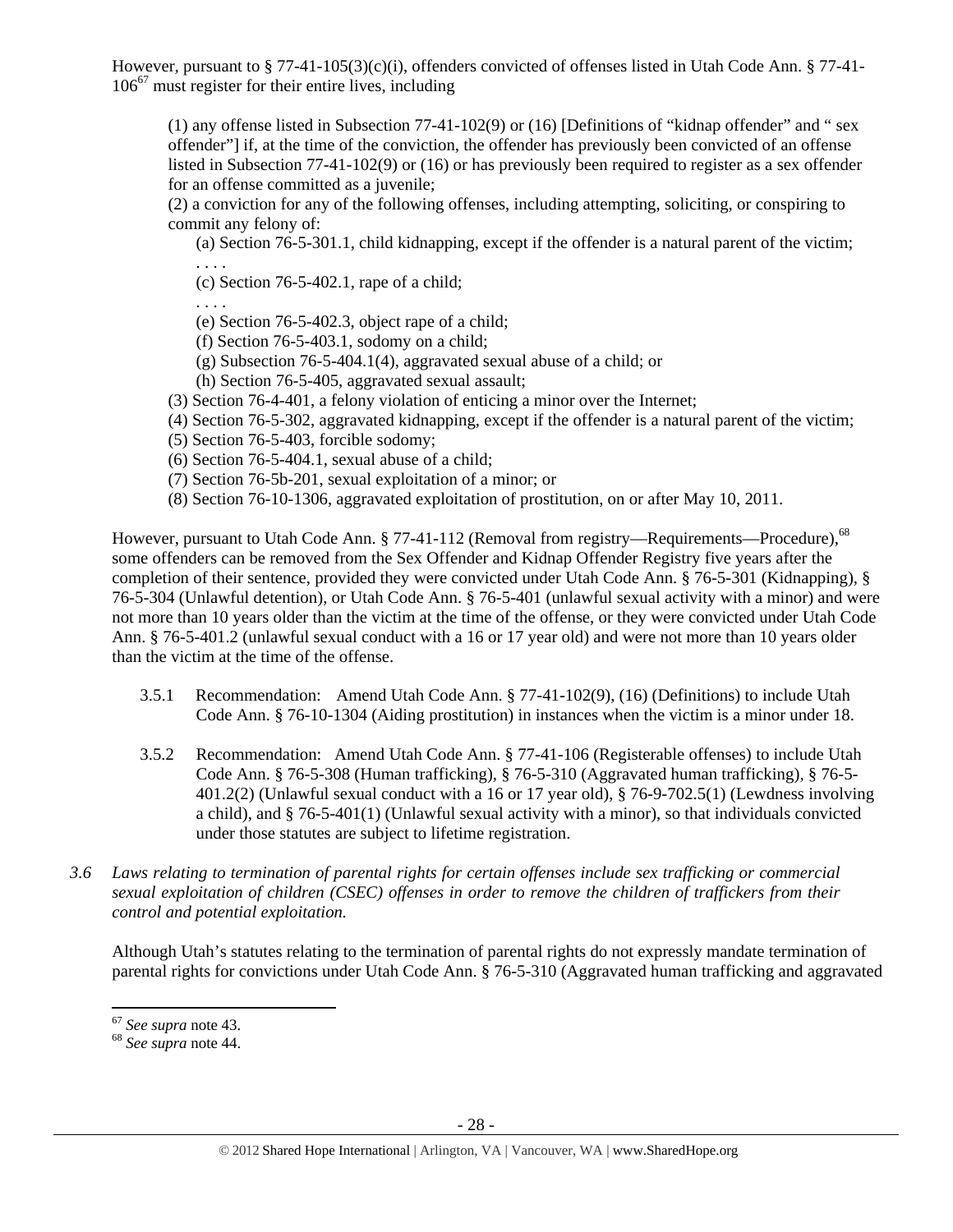human smuggling—Penalties),<sup>69</sup> Utah Code Ann. § 78A-6-507 (Grounds for termination of parental rights— Findings regarding reasonable efforts) and Utah Code Ann. § 62A-4a-203.5 (Mandatory petition for termination of parental rights) provide other grounds that may be used to petition for termination of parental rights of a convicted trafficker.

Utah Code Ann. § 78A-6-507(1)(b), (c) provides that the court may terminate parental rights if it finds "that the parent has neglected or abused the child" or "that the parent is unfit or incompetent." For purposes of Utah's Juvenile Court Act of 1996, commercial sexual exploitation is expressly identified as a type of abuse. Specifically, Utah Code Ann. § 78A-6-105(1) (Definitions) defines "abuse" as "(i) nonaccidental harm of a child; (ii) threatened harm of a child; (iii) sexual exploitation; or (iv) sexual abuse." Utah Code Ann. § 78A-6- 105(40) defines "sexual exploitation" as

knowingly:

(a) employing, using, persuading, inducing, enticing, or coercing any child to:

(i) pose in the nude for the purpose of sexual arousal of any person; or

(ii) engage in any sexual or simulated sexual conduct for the purpose of photographing, filming, recording, or displaying in any way sexual or simulated sexual conduct;

(b) displaying, distributing, possessing for the purpose of distribution, or selling material depicting a child:

(i) in the nude, for the purpose of sexual arousal of any person; or

(ii) engaging in sexual or simulated sexual conduct; or

(c) engaging in any conduct that would constitute an offense under Section 76-5b-201, Sexual Exploitation of a Minor, regardless of whether the person who engages in the conduct is actually charged with, or convicted of, the offense.

Additionally, Utah Code Ann. § 78A-6-508(2) (Evidence of grounds for termination) lists circumstances that a court must examine in order to determine whether a parent is unfit or neglected a child, including, "conduct toward a child of a physically, emotionally, or sexually cruel or abusive in nature" and "whether the parent is incarcerated as a result of conviction of a felony, and the sentence is of such length that the child will be deprived of a normal home for more than one year." Utah Code Ann. § 78A-6-508(2)(b),(2)(e). Furthermore, Utah Code Ann. § 78A-6-508(6)(a) provides that "sexual abuse, sexual exploitation, injury, or death of a sibling of the child, or of any child, due to known or substantiated abuse or neglect by the parent or parents" is "prima facie evidence of unfitness."

- 3.6.1 Recommendation: Amend Utah Code Ann. § 78A-6-507 (Grounds for termination of parental rights—Findings regarding reasonable efforts) to provide that a conviction under Utah Code Ann. § 76-5-310 (Aggravated human trafficking and aggravated human smuggling—Penalties) is a reasonable ground for terminating parental rights.
- 3.6.2 Recommendation: Amend Utah Code Ann. § 62A-4a-203.5(2)(b) (Mandatory petition for termination of parental rights) to require the Division of Child and Family Services to file a petition

 $^{69}$  Utah Code Ann. § 62A-4a-203.5(2)(b) (Mandatory petition for termination of parental rights) requires the Division of Child and Family Services to file a petition seeking the termination of parental rights when a child's parent has, among other things,

<sup>(</sup>ii) committed manslaughter of another child of that parent;

<sup>(</sup>iii) aided, abetted, attempted, conspired, or solicited to commit murder, child abuse homicide, or manslaughter against another child of that parent; or

<sup>(</sup>iv) committed a felony assault or abuse that has resulted in serious physical injury to another child of that parent, or to the other parent of that child.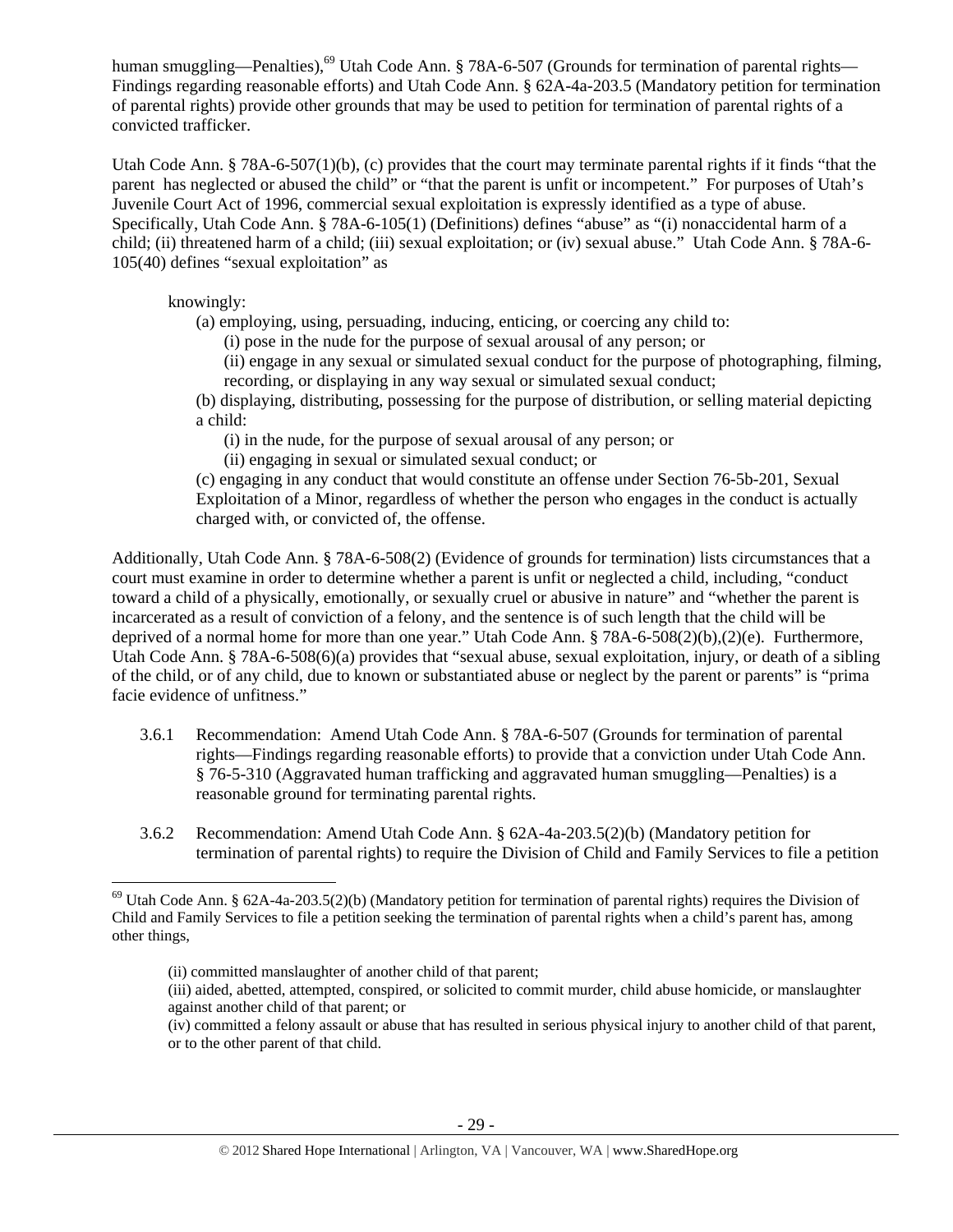for termination of parental rights when a parent has been convicted under Utah Code Ann. §76-5- 310 (Aggravated human trafficking and aggravated human smuggling—Penalties).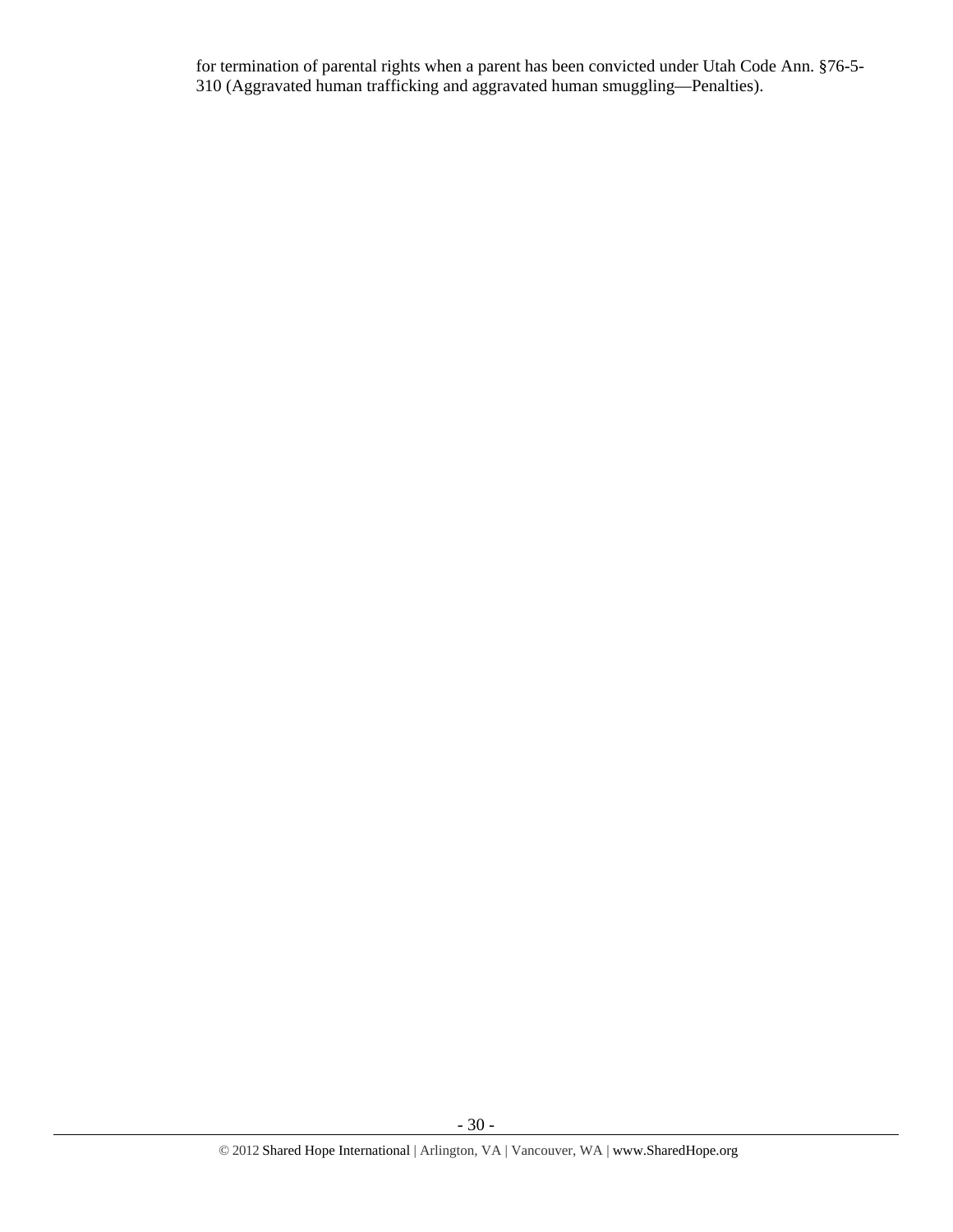#### **FRAMEWORK ISSUE 4: CRIMINAL PROVISIONS FOR FACILITATORS**

#### *Legal Components:*

- *4.1 The acts of assisting, enabling, or financially benefitting from child sex trafficking are included as criminal offenses in the state sex trafficking statute.*
- *4.2 Financial penalties, including asset forfeiture laws, are in place for those who benefit financially from or aid and assist in committing domestic minor sex trafficking.*

*\_\_\_\_\_\_\_\_\_\_\_\_\_\_\_\_\_\_\_\_\_\_\_\_\_\_\_\_\_\_\_\_\_\_\_\_\_\_\_\_\_\_\_\_\_\_\_\_\_\_\_\_\_\_\_\_\_\_\_\_\_\_\_\_\_\_\_\_\_\_\_\_\_\_\_\_\_\_\_\_\_\_\_\_\_\_\_\_\_\_\_\_\_\_* 

- *4.3 Promoting and selling child sex tourism is illegal.*
- *4.4 Promoting and selling child pornography is illegal.*

#### *Legal Analysis:*

4.1 *The acts of assisting, enabling, or financially benefitting from child sex trafficking are included as criminal offenses in the state sex trafficking statute*. 70

Utah Code Ann. § 76-5-308 (Human trafficking) does not expressly apply to facilitators. However, Utah Code § 76-5-309(4) (Human trafficking and human smuggling—Penalties) makes it a crime if a person "benefits financially or materially by receiving anything of value from knowing participation in: (a) human trafficking . . . ." A conviction for financially benefitting from human trafficking is a second degree felony punishable by imprisonment for 1–15 years and a possible fine not to exceed \$10,000. Utah Code Ann. §§ 76-5-309(4)(a), 76-3-203(2), 76-3-301(1)(a).

Also, under Utah Code Ann. § 76-10-1306 (Aggravated exploitation of prostitution) a facilitator who commits the act of exploiting prostitution<sup>71</sup> will be guilty of aggravated exploitation if "the person" procured transported, or persuaded . . . is under eighteen years of age." Aggravated exploitation of prostitution<sup>72</sup> is a second degree felony punishable by imprisonment for  $1-15$  years and a possible fine not to exceed \$10,000. Utah Code Ann. §§ 76-10-1306(2), 76-3-201(2), 76-3-301(1)(a).

A facilitator also may face penalties under Utah Code Ann.  $\S 76$ -10-1304(1)<sup>73</sup> (Aiding prostitution) which states:

- (1) A person is guilty of aiding prostitution if the person:
	- (a) (i) solicits a person to patronize a prostitute;
		- (ii) procures or attempts to procure a prostitute for a patron; or
		- (iii) leases or otherwise permits a place controlled by the actor, alone or in association with another, to be used for prostitution or the promotion of prostitution; or

<sup>&</sup>lt;sup>70</sup> See supra Sections 1.1, 1.2 for a discussion of the relevant statutory provisions discussed in this section.<br><sup>71</sup> See supra note 4.<br><sup>72</sup> Utah Code Ann. § 76-10-1306(1) (Aggravated exploitation of prostitution) states

<sup>(1)</sup> A person is guilty of aggravated exploitation if: (a) in committing an act of exploiting prostitution, as defined in Section 76-10-1305, he uses any force, threat, or fear against any person; or (b) the person procured, transported, or persuaded or with whom he shares the proceeds of prostitution is under eighteen years of age or is the wife of the actor. 73 *See supra* note 49.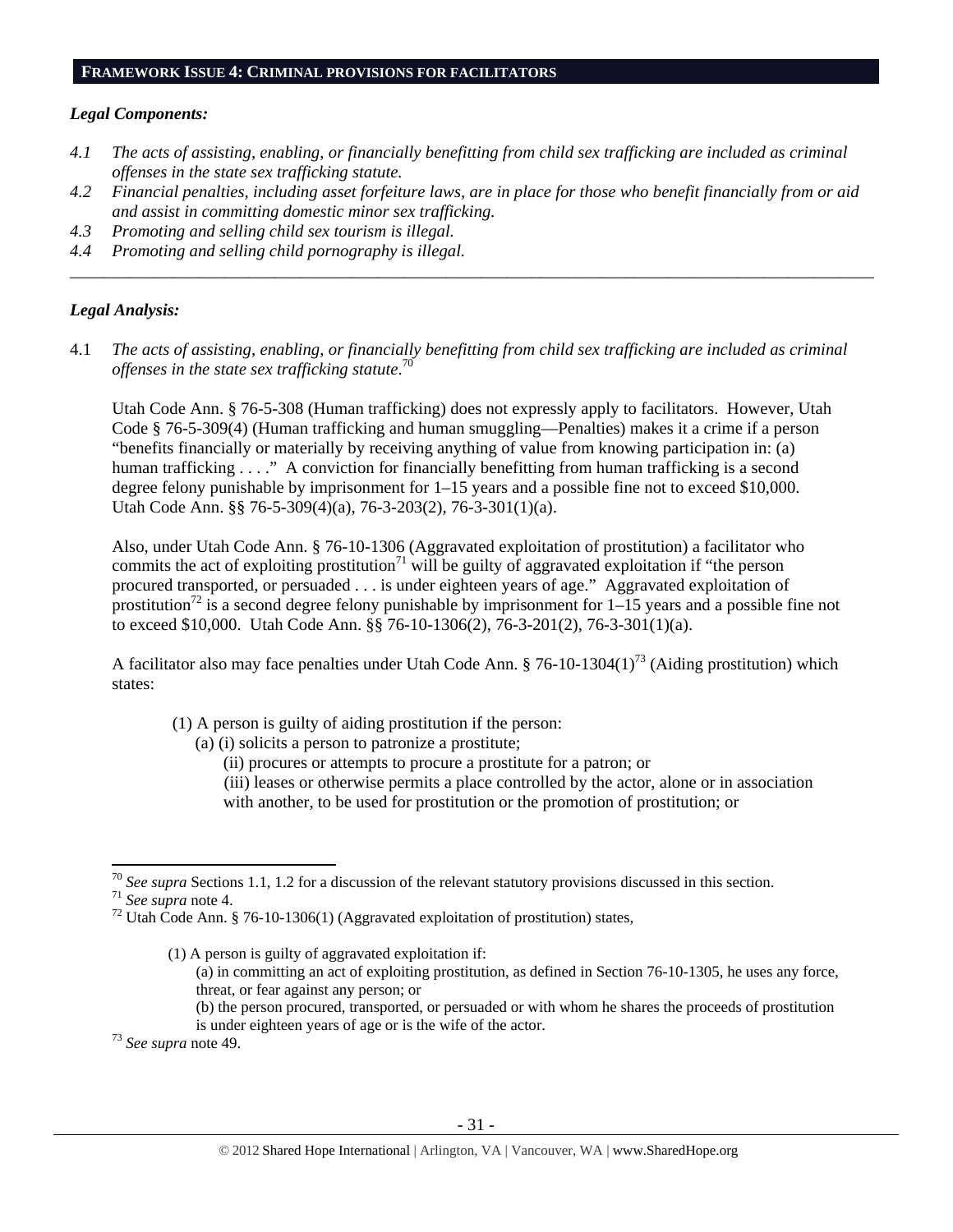(iv) provides any service or commits any act that enables another person to commit a violation of this Subsection (1)(a) or facilitates another person's ability to commit any violation of this Subsection (1)(a); or

(b) solicits, receives, or agrees to receive any benefit for committing any of the acts prohibited by Subsection (1)(a).

Lastly, facilitators may face prosecution under Utah Code Ann. § 76-10-1903(1) (Money laundering), which states,

(1) A person commits the offense of money laundering who:

(a) transports, receives, or acquires the property which is in fact proceeds of the specified unlawful activity, knowing that the property involved represents the proceeds of some form of unlawful activity;

(b) makes proceeds of unlawful activity available to another by transaction, transportation, or other means, knowing that the proceeds are intended to be used for the purpose of continuing or furthering the commission of specified unlawful activity;

(c) conducts a transaction knowing the property involved in the transaction represents the proceeds of some form of unlawful activity with the intent:

(i) to promote the unlawful activity;

(ii) to conceal or disguise the nature, location, source, ownership, or control of the property; or

(iii) to avoid a transaction reporting requirement under this chapter or under federal law; or (d) knowingly accepts or receives property which is represented to be proceeds of unlawful activity.74

 A conviction under Utah Code Ann. § 76-10-1903(1)(a), (b), or (c) is a second degree felony punishable by imprisonment for 1–15 years and a possible fine not to exceed \$10,000, while a conviction under Utah Code Ann. § 76-10-1903(1)(d) (knowingly accepting or receiving property) is a third degree felony punishable by imprisonment up to 5 years and a possible fine not to exceed \$5,000. Utah Code Ann. §§ 76-10-1904, 76-3-  $203(2)$ , (3), 76-3-301(1)(a), (b).

- 4.1.1 Recommendation: Amend Utah Code Ann. § 76-5-308 (Human trafficking) to include the crime of "knowingly benefitting from or aiding in the commission of a crime of human trafficking" in order to prosecute facilitators of all forms of human trafficking.
- 4.2 *Financial penalties, including asset forfeiture laws, are in place for those who benefit financially from or aid and assist in committing domestic minor sex trafficking.*

Convicted facilitators are subject to fines ranging from \$1,000 to \$10,000. Specifically, facilitators convicted under Utah Code Ann. § 76-5-309(4)(a) (Human trafficking and human smuggling—Penalties), § 76-10-1306 (Aggravated exploitation of prostitution), § 76-5b-201(Sexual exploitation of a minor—Offenses), or § 76-10- 1903(1)(a)–(c) (Money laundering) are subject to a possible fine not to exceed \$10,000.75 Utah Code Ann. § 76-3-301(a).

 $74$  "Specified unlawful activity" includes "any unlawful activity defined as an unlawful activity in Section 76-10-1602," which includes violations of Utah Code Ann. § 76-5b-201 (Sexual exploitation of a minor—Offenses), § 76- 10-1304 (Aiding prostitution), § 76-10-1305 (Exploiting prostitution), and § 76-10-1306 (Aggravated exploitation of prostitution). Utah Code Ann. § 76-10-1902(12).

 $\frac{75}{15}$  These statutes are either first or second degree felonies and, pursuant to Utah Code Ann. § 76-3-301(a), are subject to a possible fine not to exceed \$10,000. Utah Code Ann. §§ 76-10-1306(2), 76-5b-201(2), 76-10-1603.5(1), 76-10-1904(1).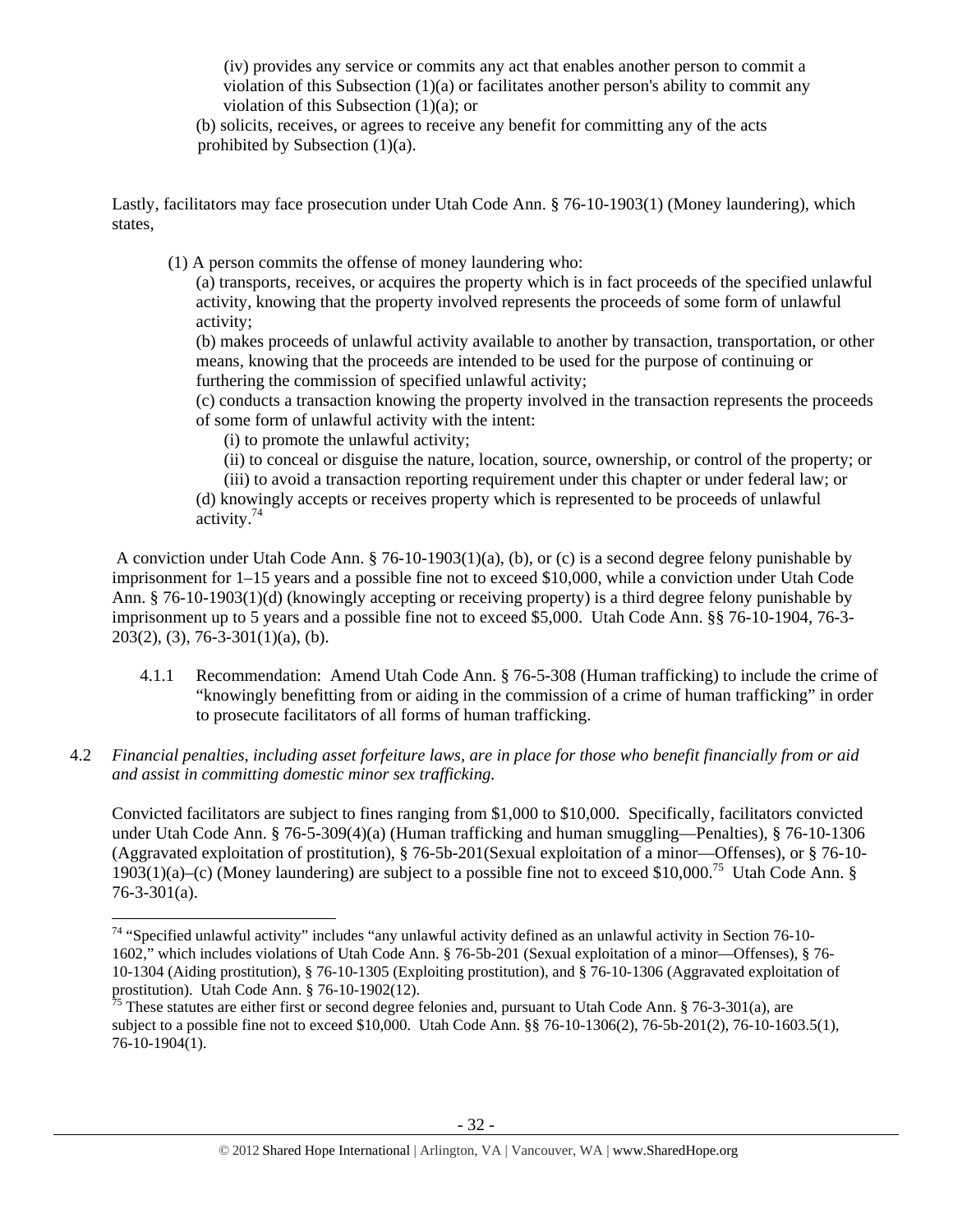Facilitators convicted under Utah Code Ann. § 76-10-1304(1)<sup>76</sup> (Aiding prostitution) are guilty of a Class B misdemeanor, which is punishable by imprisonment for up to 6 months and a possible fine not to exceed \$1,000. Utah Code Ann. §§ 76-10-1304(2), 76-3-204(2), 76-3-301(1)(d). "However, a person who is convicted a second time, and on all subsequent convictions, under this section or under a local ordinance adopted in compliance with Section 76-10-1307 is guilty of a Class A misdemeanor," punishable by imprisonment up to 1 year and a possible fine not to exceed \$2,500. Utah Code Ann. §§ 76-10-1304(2), 76-3-204(1), 76-3-301(1)(c).

A facilitator convicted under Utah Code Ann. § 76-10-1903(1)(d) (Money laundering), a third degree felony, is subject to a possible fine not to exceed \$5,000. Utah Code Ann. §§ 76-10-1904(2); 76-3-301(1)(b). A facilitator convicted under Utah Code Ann. § 76-10-1304(1) (Aiding prostitution), a Class B misdemeanor, is subject to a possible fine not to exceed \$1,000. Utah Code Ann. §§ 76-10-1304(2), 76-3-301(1)(d).

In addition to possible fines, a court may order facilitators to pay restitution. Utah Code Ann. § 77-38a-301 (Restitution—Convicted defendant may be required to pay) authorizes the court to order "a convicted defendant to make restitution." Convicted defendants, including facilitators, whose criminal activity results in pecuniary damages are subject to mandatory restitution. Utah Code Ann. § 77-38a-302(1) (Restitution criteria), states in part, "When a defendant is convicted of criminal activity that has resulted in pecuniary damages, in addition to any other sentence it may impose, the court shall order that the defendant make restitution to victims<sup>77</sup> of crime as provided in this chapter, or for conduct for which the defendant has agreed to make restitution as part of a plea disposition." In determining restitution, the court shall determine "court-ordered restitution,"<sup>78</sup> and "complete restitution"<sup>79</sup> using the criteria provided in subsection (5). Utah Code Ann. § 77-38a-302(1), (2).

Pursuant to Utah Code Ann. § 77-38a-302(5)(b),

(b) In determining the monetary sum and other conditions for complete restitution, the court shall consider all relevant facts, including:

(i) the cost of the damage or loss if the offense resulted in damage to or loss or destruction of property of a victim of the offense;

(ii) the cost of necessary medical and related professional services and devices relating to physical or mental health care, including nonmedical care and treatment rendered in accordance with a method of healing recognized by the law of the place of treatment;

(iii) the cost of necessary physical and occupational therapy and rehabilitation;

(iv) the income lost by the victim as a result of the offense if the offense resulted in bodily injury to a victim as a result of the offense if the offense resulted in bodily injury to a victim;

. . . .

In determining court-ordered restitution, pursuant to Utah Code Ann. § 77-38a-302(5)(c), the court must consider the factors listed above in Utah Code Ann. § 77-38a-302(5)(b), as well as the following factors:

<sup>&</sup>lt;sup>76</sup> See supra note 49.<br><sup>77</sup> "Victim" is defined as "any person whom the court determines has suffered pecuniary damages as a result of the defendant's criminal activities" and it "may not include a codefendant or accomplice." Utah Code Ann. § 77-38a-102(14).

<sup>&</sup>lt;sup>78</sup> Utah Code Ann. § 77-38a-302(2)(b) defines "court-ordered restitution" as "the restitution the court having criminal jurisdiction orders the defendant to pay as a part of the criminal sentence at the time of sentencing or within one year after sentencing."

 $79$  Utah Code Ann. § 77-38a-302(2)(a) defines "complete restitution" as the "restitution necessary to compensate a victim for all losses caused by the defendant."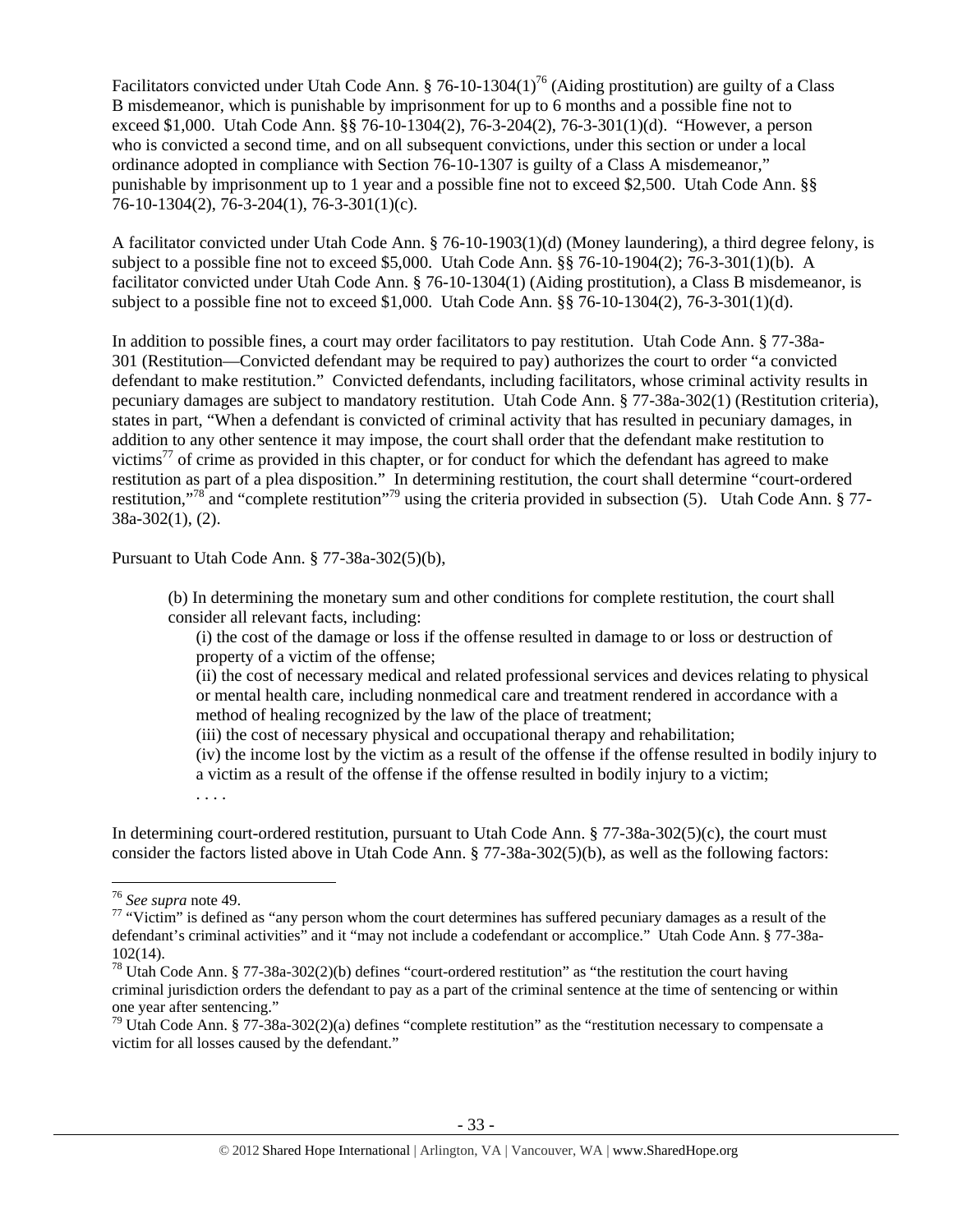(i) the financial resources of the defendant and the burden that payment of restitution will impose, with regard to the other obligations of the defendant;

(ii) the ability of the defendant to pay restitution on an installment basis or on other conditions to be fixed by the court;

(iii) the rehabilitative effect on the defendant of the payment of restitution and the method of payment; and

(iv) other circumstances which the court determines may make restitution inappropriate.

If a facilitator disobeys an order to make restitution, and the "victim . . . elects to pursue collection of the order by civil process, the victim shall be entitled to recover collection and attorney's fees." Utah Code Ann. § 77- 38a-401(3).

In addition, any property that is a "net proceeds"<sup>80</sup> of a facilitator's conviction under Utah Code Ann. § 76-10-1903 (Money laundering), may also be seized and forfeited. Utah Code Ann. § 76-10-1908(1)(a)(ii).

- 4.2.1 Recommendation: Amend Utah Code Ann. § 76-5-310 (Aggravated human trafficking and aggravated human smuggling—Penalties) to include a forfeiture provision under which the assets of facilitators of trafficking may be seized and forfeited.
- 4.3 *Promoting and selling child sex tourism is illegal*.

There is no specific provision in Utah law criminalizing the promotion or selling of child sex tourism.

- 4.3.1 Recommendation: Enact a law that prohibits the selling or offering to sell travel services that include or facilitate travel for the purpose of engaging in commercial sexual exploitation of a minor or prostitution of a minor, if occurring in Utah.
- 4.4 *Promoting and selling child pornography is illegal*.

Utah Code Ann. § 76-5b-201(1) (Sexual exploitation of a minor—Offenses) states, "A person is guilty of sexual exploitation of a minor: (a) when the person: (i) knowingly produces, possesses, or possesses with intent to distribute child pornography; or (ii) intentionally distributes or views child pornography."<sup>81</sup> A conviction under this statute is a second degree felony punishable by imprisonment for 1–15 years and a possible fine not to exceed \$10,000. Utah Code Ann. §§ 76-5b-201(2), 76-3-203(2), 76-3-301(1)(a).

 $80$  See supra note 63.

<sup>&</sup>lt;sup>81</sup> See supra note 7.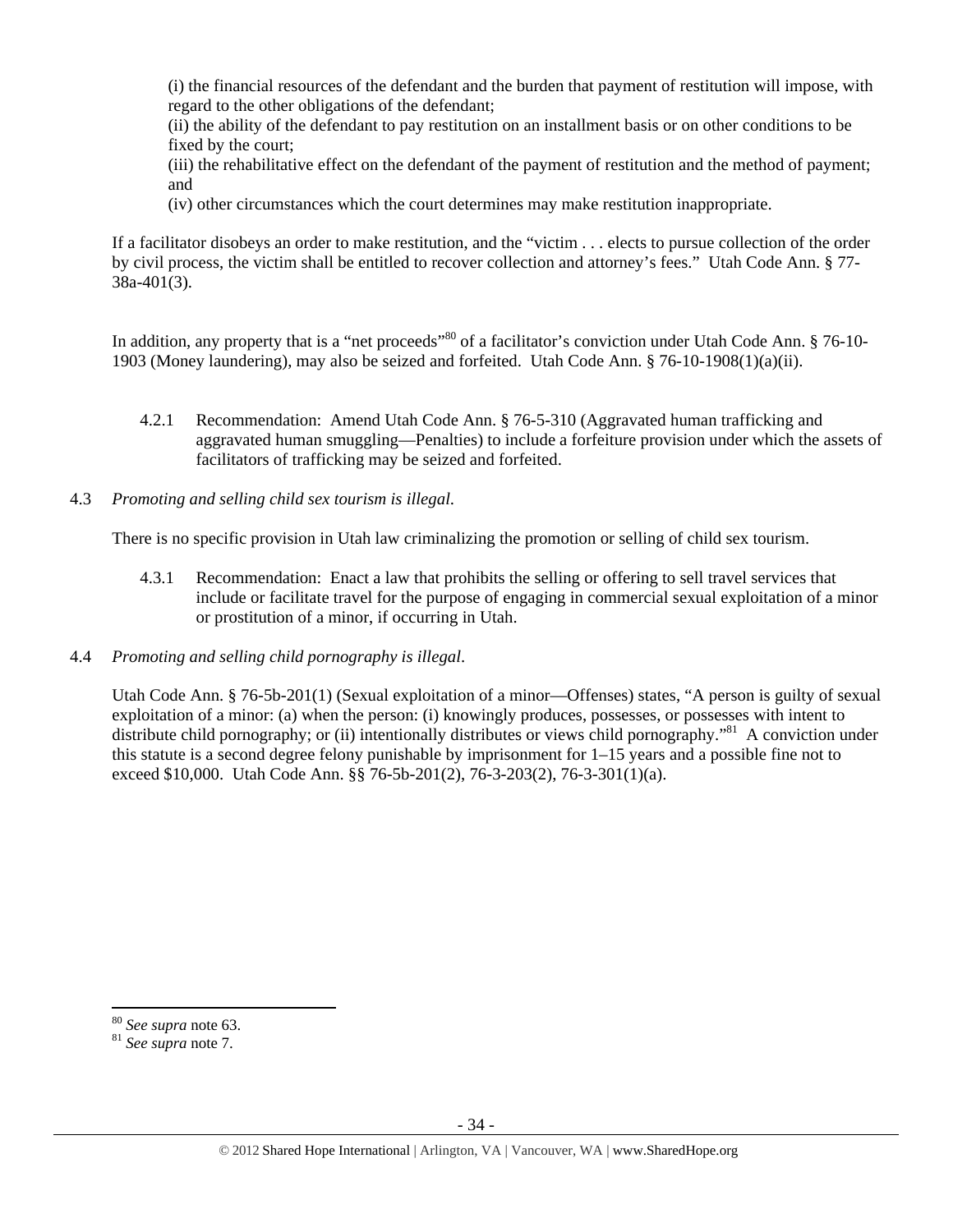#### **FRAMEWORK ISSUE 5: PROTECTIVE PROVISIONS FOR THE CHILD VICTIMS**

# *Legal Components:*

- *5.1 Statutorily-mandated victim services define "victim" to specifically include victims of domestic minor sex trafficking or commercial sexual exploitation of children (CSEC) to ensure prompt identification and access to victims' rights and services.*
- *5.2 The state sex trafficking statute expressly prohibits a defendant from raising consent of the minor to the commercial sex acts as a defense.*
- *5.3 Prostitution laws apply only to adults, making minors under 18 specifically immune from this offense.*
- *5.4 Child victims of sex trafficking or commercial sexual exploitation are provided with a child protection response, including specialized shelter and services, and are not detained in juvenile detention facilities.*
- *5.5 Commercial sexual exploitation is identified as a type of abuse and neglect within child protection statutes.*
- *5.6 The definition of "caregiver" (or similar term) in the child welfare statutes is broad enough to include a trafficker who has custody or control of a child in order to bring a trafficked child into protection of child protective services.*
- *5.7 Crime victims' compensation is specifically available to a child victim of sex trafficking or commercial sexual exploitation of children (CSEC) without regard to ineligibility factors.*
- *5.8 Victim-friendly procedures and protections are provided in the trial process for minors under 18.*
- *5.9 Expungement or sealing of juvenile delinquency records resulting from arrests or adjudications for prostitution-related offenses committed as a result of, or in the course of, the commercial sexual exploitation of a minor is available within a reasonable time after turning 18.*
- *5.10 Victim restitution and civil remedies for victims of domestic minor sex trafficking or commercial sexual exploitation of children (CSEC) are authorized by law.*
- *5.11 Statutes of limitations for civil and criminal actions for child sex trafficking or commercial sexual exploitation of children (CSEC) offenses are eliminated or lengthened sufficiently to allow prosecutors and victims a realistic opportunity to pursue criminal action and legal remedies.*

*\_\_\_\_\_\_\_\_\_\_\_\_\_\_\_\_\_\_\_\_\_\_\_\_\_\_\_\_\_\_\_\_\_\_\_\_\_\_\_\_\_\_\_\_\_\_\_\_\_\_\_\_\_\_\_\_\_\_\_\_\_\_\_\_\_\_\_\_\_\_\_\_\_\_\_\_\_\_\_\_\_\_\_\_\_\_\_\_\_\_\_\_\_* 

# *Legal Analysis:*

*5.1 Statutorily-mandated victim services define "victim" to specifically include victims of domestic minor sex trafficking or commercial sexual exploitation of children (CSEC) to ensure prompt identification and access to victims' rights and services.* 

A commercially sexually exploited child may be considered a "victim" under Utah laws. Utah Code Ann. § 77-  $37-2(3)$  (Definitions) defines a "victim," for purposes of Utah's Crime Victims' Bill of Rights, $82$  as "a person against whom a crime has allegedly been committed, or against whom an act has allegedly been committed by a juvenile or incompetent adult, which would have been a crime if committed by a competent adult." Additionally, Utah Code Ann. § 77-38-2(9)(a) (Definitions) defines "victim of a crime," for purposes of the Rights of Crime Victims  $Act^{83}$  and the Utah Constitution, in part as

any natural person against whom the charged crime or conduct is alleged to have been perpetrated or attempted by the defendant or minor personally or as a party to the offense or conduct or, in the discretion of the court, against whom a related crime or act is alleged to have been perpetrated or attempted, unless the natural person is the accused or appears to be accountable or otherwise criminally responsible for or criminally involved in the crime or conduct or a crime or act arising from the same conduct, criminal episode, or plan as the crime is defined under the laws of this state.

  $82$  Utah Code Ann.  $\S$  77-37-1 et seq.

<sup>83</sup> Utah Code Ann. § 77-38-1 et seq.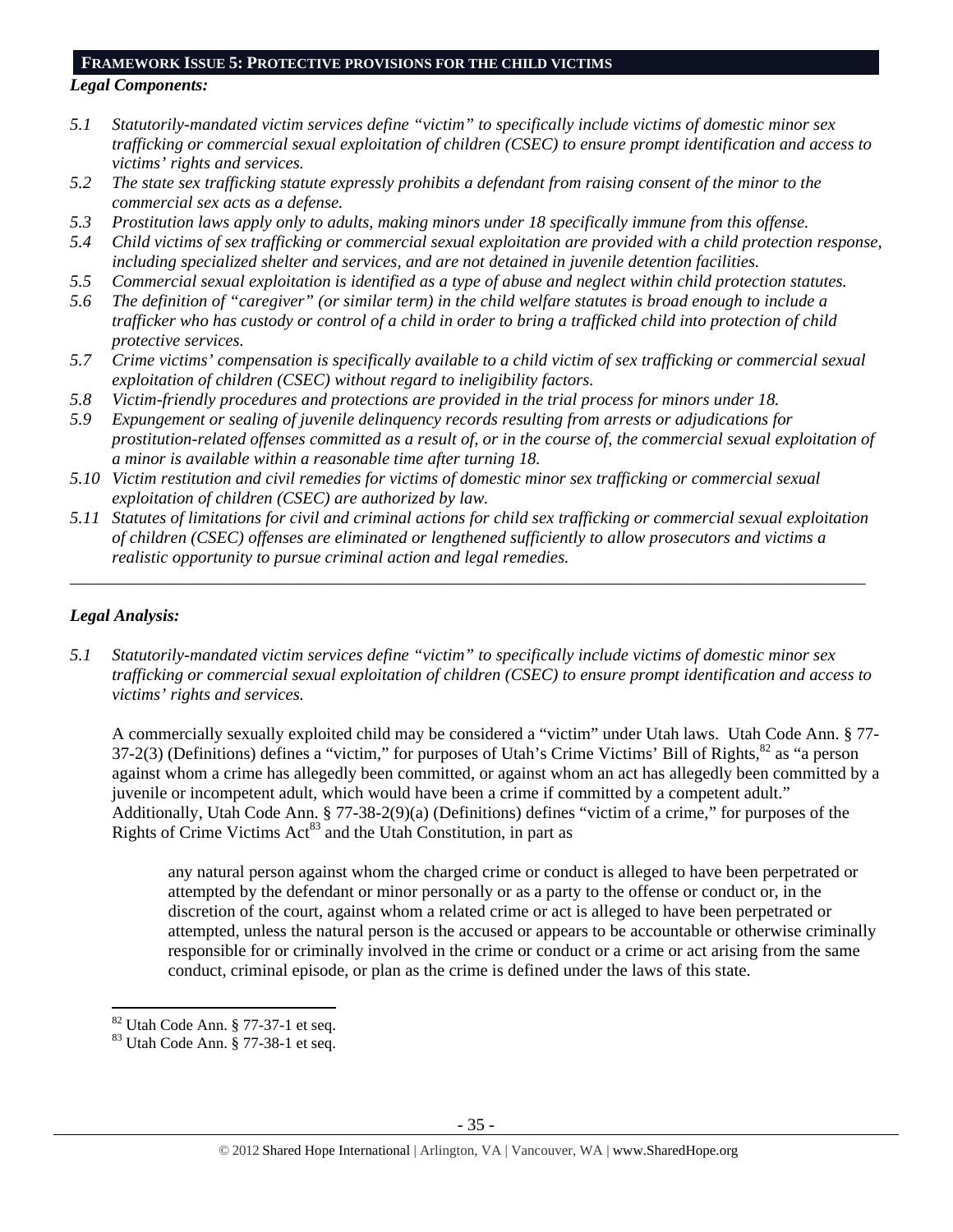For purposes of receiving reparation awards, a "victim" is defined as including "a person who suffers bodily or psychological injury or death as a direct result of criminally injurious conduct  $\delta^4$  or of the production of pornography in violation of [Sexual exploitation of a minor—Offenses] if the person is a minor," but not "a person who participated in or observed the judicial proceedings against an offender unless otherwise provided by statute or rule." Utah Code Ann.  $\S$  63M-7-502(35)(a), (b).  $85$ 

Lastly, the Crime Victims Restitution Act, defines "victim" as "any person whom the court determines has suffered pecuniary damages<sup>86</sup> as a result of the defendant's criminal activities." Utah Code Ann.  $\S 77-38a-$ 102(14)(a). The definition does not include "a codefendant or accomplice." Utah Code Ann. § 77-38a- $102(14)(b)$ .

*5.2 The state sex trafficking statute expressly prohibits a defendant from raising consent of the minor to the commercial sex acts as a defense.* 

Neither Utah Code Ann. § 76-05-310 (Aggravated human trafficking and aggravated human smuggling— Penalties) nor § 76-10-1306(1)(b) (Aggravated exploitation of prostitution) expressly provide that the consent of a minor to a commercial sex act is immaterial to the crime. While not directly related to the victim's consent for Utah Code Ann. § 76-5-309 (Human trafficking and human smuggling—Penalties) and § 76-5-310 (Aggravated human trafficking and aggravated human smuggling—Penalties), it is a defense under Utah Code Ann. § 76-5-305(2) (Defenses), that the defendant "was acting under the reasonable belief that the custodian, guardian, legal guardian, custodial parent, or person acting in loco parentis to the victim would, if present, have consented to the actor's conduct."

In contrast, Utah Code Ann. § 76-5b-102(c) (Legislative determinations—Purpose of this chapter) expresses, as part of the Utah Legislature's determination and purpose of Utah's Sexual Exploitation Act,<sup>87</sup> that "a minor" cannot intelligently and knowingly consent to sexual exploitation."

5.2.1 Recommendation: Amend Utah Code Ann. § 76-5-305 (Defenses), to clarify that consent is not a defense to Utah Code Ann. § 76-5-310 (Aggravated human trafficking and aggravated human smuggling—Penalties) if the victim is a minor. Amend Utah Code Ann. § 76-10-1306(1)(b) (Aggravated exploitation of prostitution) to clearly prohibit the use of the defense of consent when the victim is a minor under 18 years of age.

conduct that:

<sup>84</sup> Utah Code Ann. § 63M-7-502(10) defines "criminally injurious conduct"

<sup>(</sup>i) is or would be subject to prosecution in this state under Section 76-1-201 [Jurisdiction of offenses]; (ii) occurs or is attempted;

<sup>(</sup>iii) causes, or poses a substantial threat of causing, bodily injury or death;

<sup>(</sup>iv) is punishable by fine, imprisonment, or death if the person engaging in the conduct possessed the capacity to commit the conduct; and

<sup>(</sup>v) does not arise out of the ownership, maintenance, or use of a motor vehicle, aircraft, or water craft, unless the conduct is intended to cause bodily injury or death, or is conduct which is or would be punishable under Title 76, Chapter 5, Offenses Against the Person [including human trafficking under § 76-5-308], or as any offense chargeable as driving under the influence of alcohol or drugs.<br><sup>85</sup> The text of Utah Code Ann. § 63M-7-502 included here and elsewhere in this report includes amendments made

by the passage of Senate Bill 104, Gen. Leg. Sess. (Utah 2012) (effective May 8, 2012). 86 *See supra* note 34. 87 Utah Code Ann. § 76-5b-201 et seq.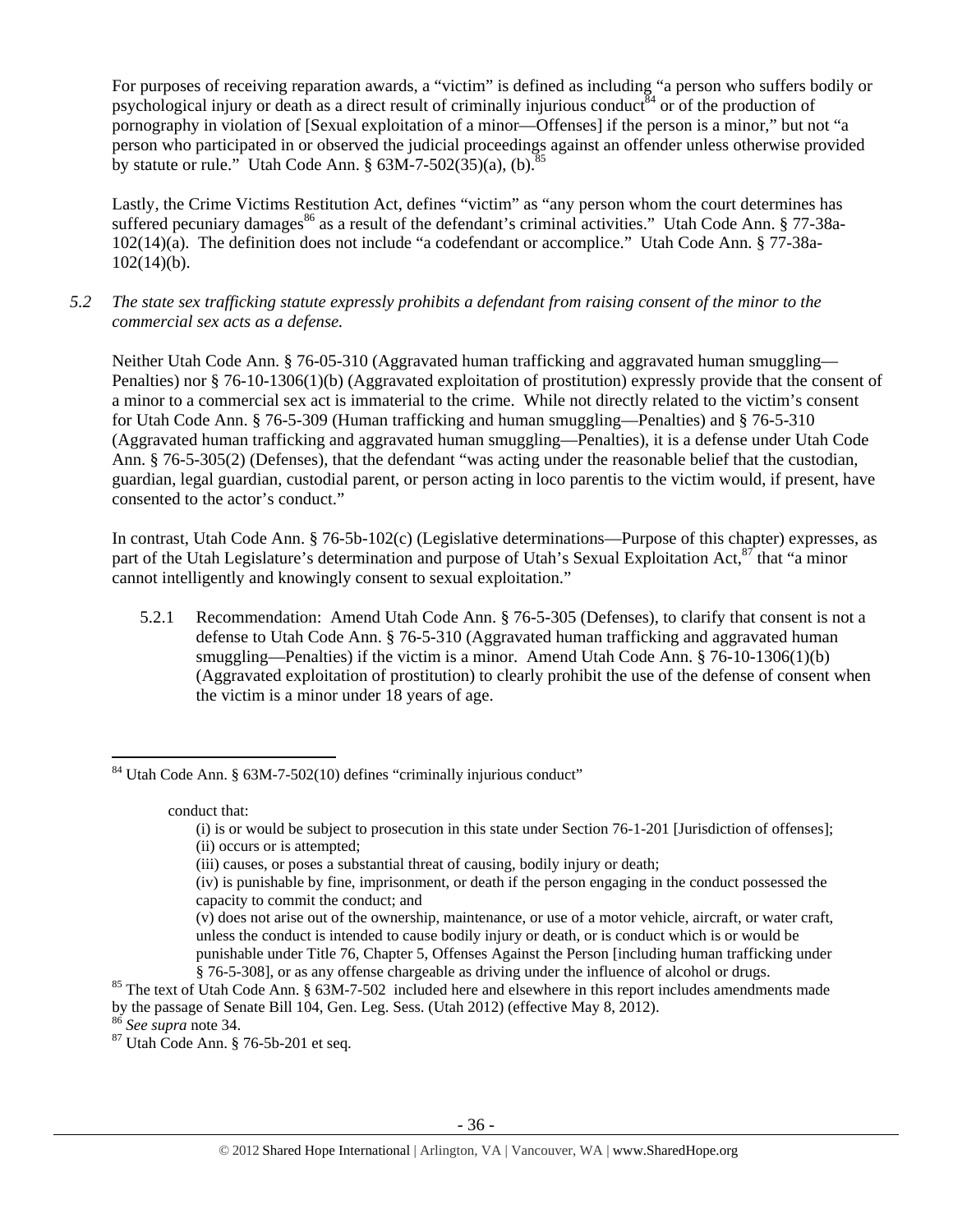## *5.3 Prostitution laws apply only to adults, making minors under 18 specifically immune from this offense.*

Utah Code Ann. § 76-10-1302(1) (Prostitution) is age-neutral, stating that

[a] person is guilty of prostitution when:

- (a) he engages in any sexual activity<sup>88</sup> with another in exchange for a fee,
- (b) he is an inmate<sup>89</sup> of a house of prostitution,  $90$  or

(c) he loiters in or within view of any public place for the purpose of engaging in sexual activity in exchange for a fee.

- 5.3.1 Recommendation: Amend Utah Code Ann. § 76-10-1302 (Prostitution) to make minors under 18 immune from prosecution and to refer cases involving prostituted minors to Utah Code Ann. § 76- 05-310 (Aggravated human trafficking and aggravated human smuggling—Penalties).
- *5.4 Child victims of sex trafficking or commercial sexual exploitation are provided with a child protection response, including specialized shelter and services, and are not detained in juvenile detention facilities.*

Utah provides some protective provisions to commercially sexually exploited children. While there is no mandated child protection response for commercially sexually exploited children that would prevent them from being detained in juvenile detention facilities, Utah laws do allow child protective services and law enforcement to immediately remove children from abusive situations that commercially sexually exploited children may be experiencing.

Under the Juvenile Court Act of 1996, Utah Code Ann. § 78A-6-106(2) (Search warrants and subpoenas— Authority to issue—Protective custody—Expedited hearing) states,

A peace officer or child welfare worker may not enter the home of a child who is not under the jurisdiction of the court, remove a child from the child's home or school, or take a child into protective custody unless:

(a) there exist exigent circumstances sufficient to relieve the peace officer or child welfare worker of the requirement to obtain a warrant;

(b) the peace officer or child welfare worker obtains a search warrant under Subsection (3);

(c) the peace officer or child welfare worker obtains a court order after the parent or guardian of the child is given notice and an opportunity to be heard; or

(d) the peace officer or child welfare worker obtains the consent of the child's parent or guardian.

Under the Utah Human Services Code, Child and Family Services Chapter, Utah Code Ann. § 62A-4a- $202.1(1)^{91}$  (Entering home of a child—Taking a child into protective custody—Caseworker accompanied by peace officer—Preventive services—Shelter facility or emergency placement) states,

<sup>&</sup>lt;sup>88</sup> For purposes of this statute, "sexual activity" is defined as "acts of masturbation, sexual intercourse, or any sexual act involving the genitals of one person and the mouth or anus of another person, regardless of the sex of either participant." Utah Code Ann. § 76-10-1301(4).

 $\frac{89}{10}$  For purposes of this statute, "inmate" is defined as "a person who engages in prostitution in or through the agency of a house of prostitution." Utah Code Ann. § 76-10-1301(2).

 $90$  For purposes of this statute, "house of prostitution" is defined as "a place where prostitution or promotion of prostitution is regularly carried on by one or more persons under the control, management, or supervision of another." Utah Code Ann. § 76-10-1301(1).

 $91$  The text of Utah Code Ann. § 62A-4a-202.1 included here and elsewhere in this report includes amendments made by the passage of House Bills 237, Gen. Leg. Sess. (Utah 2012) (House Bill 237 effective May 8, 2012).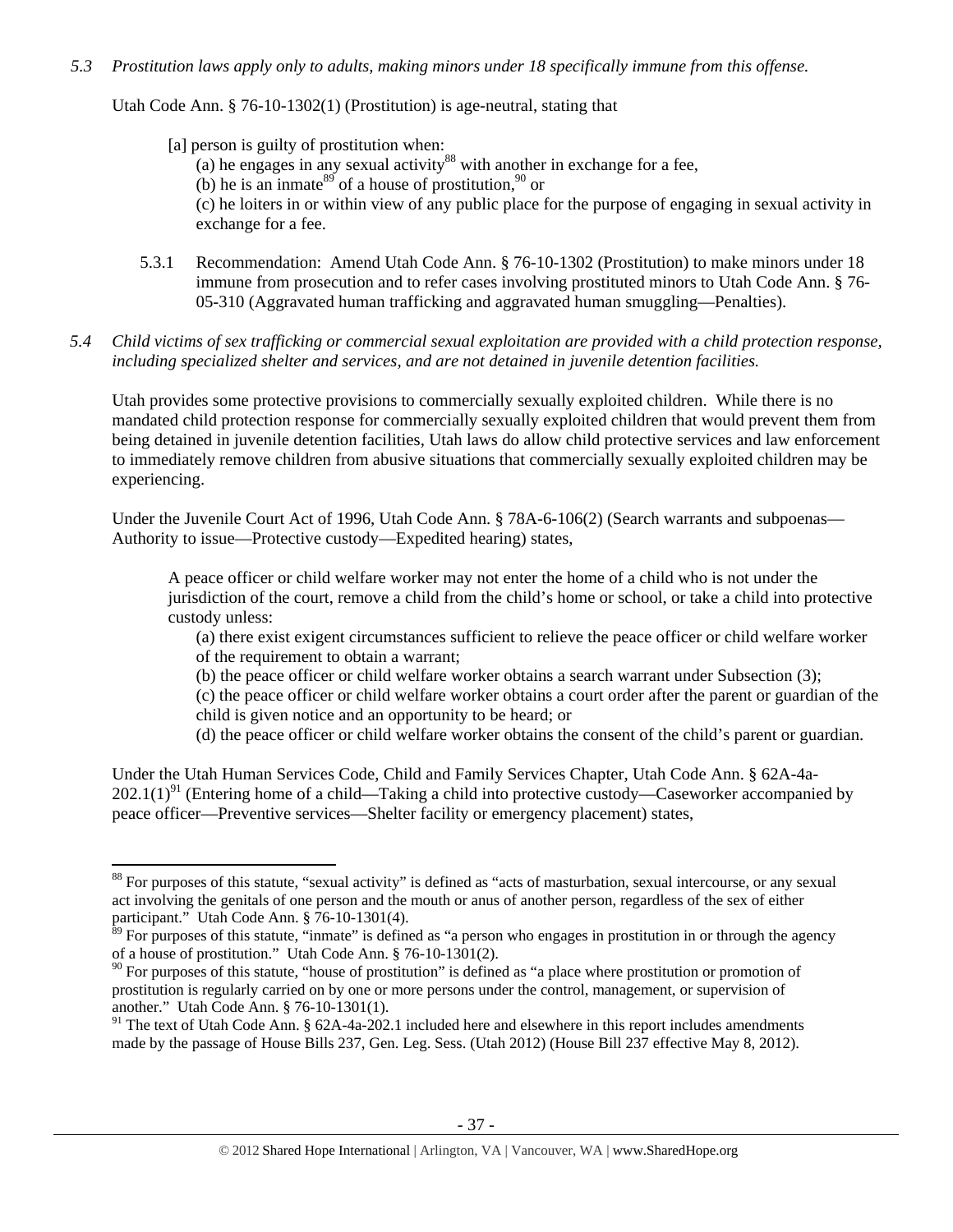(1) A peace officer or child welfare worker may not:

(a) enter the home of a child who is not under the jurisdiction of the court, remove a child from the child's home or school, or take a child into protective custody<sup>92</sup> unless authorized under Subsection 78A-6-106(2)[Search warrants and subpoenas—Authority to issue—Protective custody—Expedited hearing]; or

(b) remove a child from the child's home or take a child into custody under this section solely on the basis of educational neglect, truancy, or failure to comply with a court order to attend school.

A child taken into custody under Utah Code Ann. § 62A-4a-202.1 "may not be placed or kept in a secure detention facility pending court proceedings unless the child is detainable based on guidelines promulgated by the Division of Juvenile Justice Services." Utah Code Ann. § 62A-4a-202.1(4)(a). Additionally, unless the child requires physical restriction, a child who is removed from the custody of a parent or guardian must be "given temporary care in: (i) a shelter facility;  $93$  or (ii) an emergency placement in accordance with Section 62A-4a-209 [Emergency placement]." Utah Code Ann. § 62A-4a-202.1(4)(b). In determining where to place a child under Utah Code Ann. § 62A-4a-202.1(4)(b), "a noncustodial parent, relative, or friend, in accordance with Section 62A-4a-209 [Emergency Placement]" will receive priority. Utah Code Ann. § 62A-4a-202.1(4)(c).

After taking a child into protective custody under Utah Code Ann. § 62A-4a-202.1, § 78A-6-106, or § 78A-6- 302 (Court-ordered protective custody of a child following petition filing—Grounds) the Division of Child and Family Services ("DCFS") must "immediately initiate an investigation of the: (a) circumstances of the child; and (b) grounds upon which the decision to place the child into protective custody was made." Utah Code Ann. § 62A-4a-202.3(1). If appropriate, in any case involving sexual abuse, the DCFS must provide the child a medical examination within 24 hours of taking the child into custody. Utah Code Ann. § 62A-4a-202.3(2)(g).

The court is required to hold a shelter hearing within 72 hours of, among other things, the division taking a child into protective custody or removing a child or "emergency place under [Utah Code Ann. § 62A-4a-202.1(4)]." Utah Code Ann. § 78A-6-306(1)(a)–(c) (Shelter hearing). At the shelter hearing, the DCFS must tell the court, among other things, why the child "was removed from the parent's or guardian's custody . . . [and] the need, if any, for continued shelter." Utah Code Ann. § 78A-6-306(6)(a), (c). After the shelter hearing, pursuant to Utah Code Ann. § 78A-6-306(9)(a), the court must release the child from protective custody unless the court finds by a preponderance of the evidence any of the following:

(i) subject to Subsection  $(9)(b)(i)$ , there is a substantial danger to the physical health or safety of the child and the child's physical health or safety may not be protected without removing the child from the custody of the child's parent;

(ii) (A) the child is suffering emotional damage; and

(B) there are no reasonable means available by which the child's emotional health may be protected without removing the child from the custody of the child's parent;

(iii) there is a substantial risk that the child will suffer abuse or neglect if the child is not removed from the custody of the child's parents;

(iv) subject to Subsection  $(9)(b)(ii)$ , the child or a minor residing in the same household has been, or is considered to be at substantial risk of being, physically abused, sexually abused, or sexually exploited by a:

(A) parent; 

<sup>&</sup>lt;sup>92</sup> Utah Code Ann. § 62A-4a-101(20) defines "protective custody" as "the shelter of a child by the [Division of Child and Family Services] from the time the child is removed from the child's home until the earlier of: (a) the shelter hearing; or (b) the child's return home."

<sup>93 &</sup>quot;Shelter care" is defined as "the temporary care of a minor in a nonsecure facility." Utah Code Ann. § 62A-4a-101(26).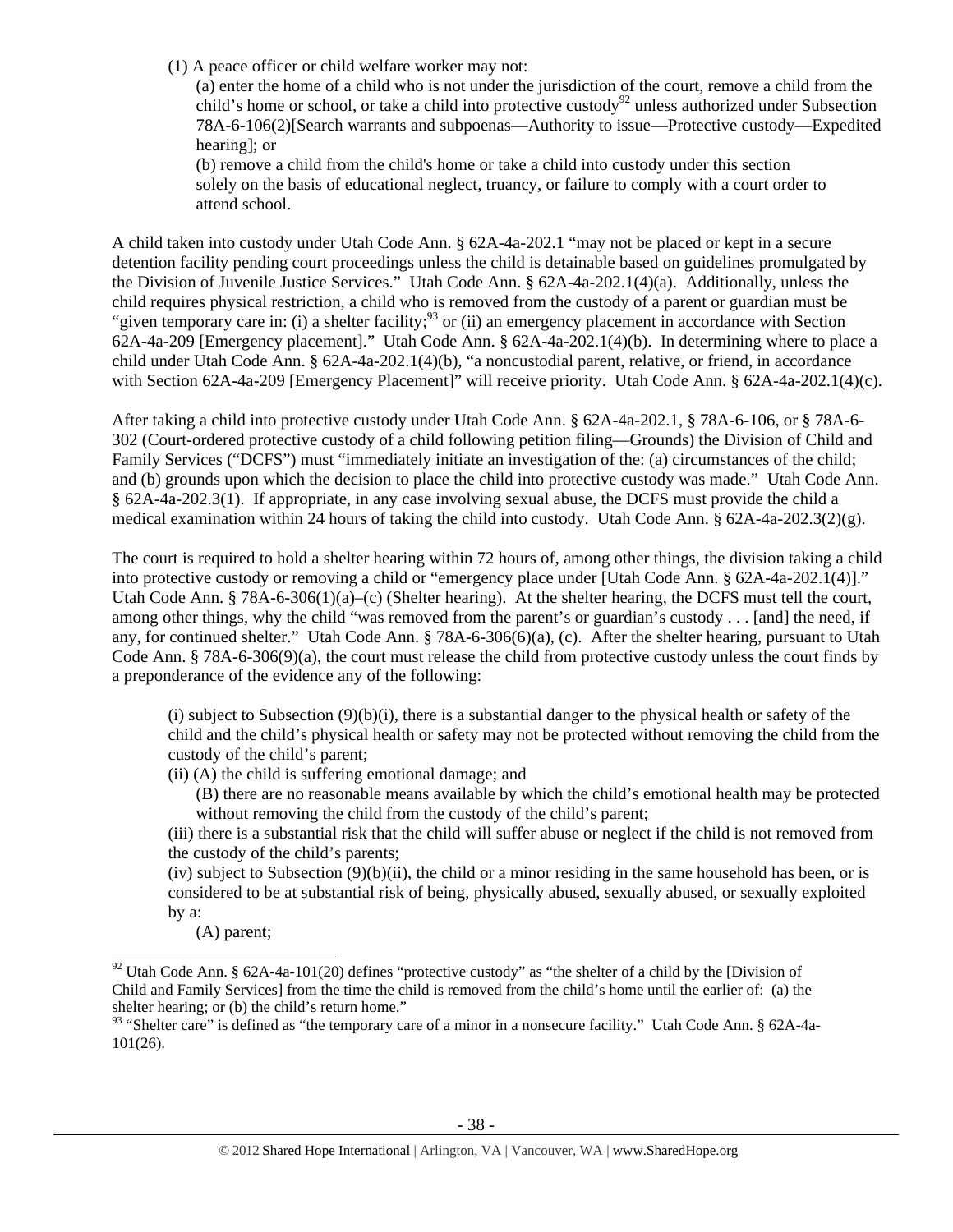(B) member of the parent's household; or

(C) person known to the parent;

 . . . (xiii) the child's welfare is substantially endangered.

Utah Code Ann. § 78A-6-306(12) provides that "[i]n cases where actual sexual abuse, sexual exploitation, ... [or] severe abuse . . . are involved, neither the [DCFS] nor the court has any duty to make 'reasonable efforts' or to . . . attempt to maintain a child in the child's home, return a child to the child's home, provide reunification services, or attempt to rehabilitate the offending parent or parents." Furthermore, Utah Code Ann. § 78A-6- 306(15) states,

(15) If the court finds that continued removal and temporary custody are necessary for the protection of a child because harm may result to the child if the child were returned home, the court shall order continued removal regardless of:

(a) any error in the initial removal of the child;

(b) the failure of a party to comply with notice provisions; or

(c) any other procedural requirement of this chapter or Title 62A, Chapter 4a, Child and Family Services.

Pursuant to Utah Code Ann. § 78A-6-307(2) (Shelter hearing—Placement—DCFS custody), the court will make reasonable efforts at a shelter hearing to place the child with the child's parent. However, Utah Code Ann. § 78A-6-307(7) states,

(7) If, at the time of the shelter hearing, a child is removed from the custody of the child's parent and is not placed in the custody of the child's other parent, the court:

(a) shall, at that time, determine whether, subject to Subsections (18)(c) through (e), there is a relative of the child or a friend of a parent of the child who is able and willing to care for the child; [and]

. . .

(d) may order that the child be placed in the custody of the division pending the determination under Subsection (7)(a).

At a dispositional hearing, the court may order any disposition stated in Utah Code Ann. § 78A-6-117(2). Utah Code Ann. § 78A-6-312. Pursuant to Utah Code Ann. § 78A-6-117(2) (Adjudication of jurisdiction of juvenile court—Disposition of cases—Enumeration of possible court orders—Considerations of court—Obtaining DNA sample), "[u]pon adjudication the court may make" any of the listed dispositions, including "place the minor in state supervision . . . under the legal custody of: (A) the minor's parent or guardian; (B) the Division of Juvenile Services: or (C) the Division of Child and Family Services." Utah Code Ann. § 78A-6-117(2)(a)(ii).

Furthermore, "[t]the court may: (A) vest legal custody of the minor in the Division of Child and Family Services, Division of Juvenile Justice Services, or the Division of Substance Abuse and Mental Health; and (B) order the Department of Human Services to provide dispositional recommendations and services." Utah Code Ann. § 78A-6-117(2)(c)(i). Pursuant to Utah Code Ann. § 78A-6-117(2)(d)(i) the "court may commit a minor to the Division of Juvenile Justice Services for secure confinement" but not if the minor is only under the jurisdiction of the court for "abuse, neglect or dependency." Utah Code Ann. § 78A-6-117(2)(d)(ii). Minors under the jurisdiction of the court for committing an act "which if committed by an adult would be a criminal offense" may be placed in "detention or an alternative to detention" for no more than 30 days. Utah Code Ann. § 78A-6-117(2)(f)(i), (2)(f)(ii). Pursuant to Utah Code Ann. § 78A-6-312(1) the court can may also enter any of the following alternative orders at a dispositional hearing:

(b) place the minor in the custody or guardianship of any: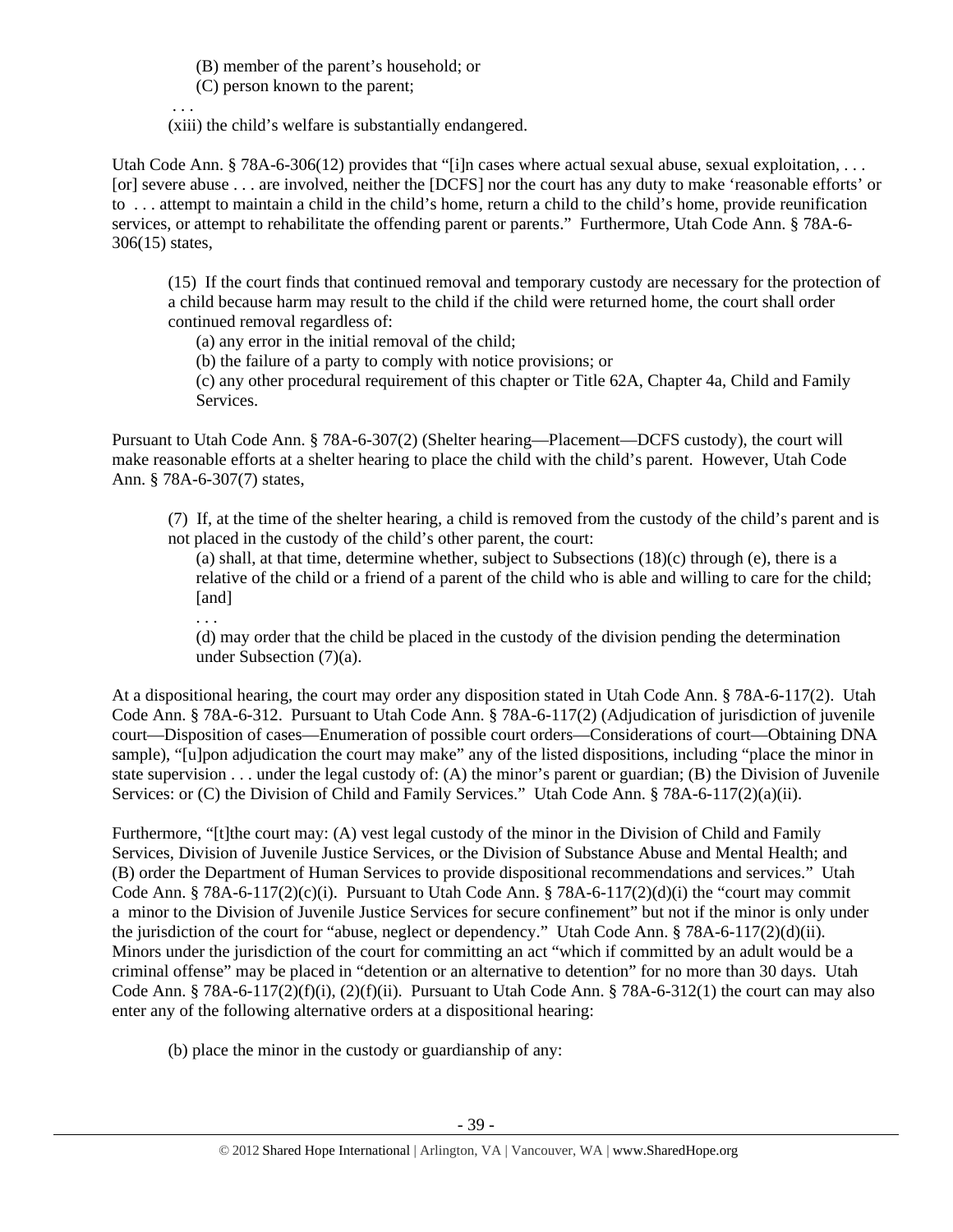(i) individual; or (ii) public or private entity or agency; or (c) order: (i) protective supervision; (ii) family preservation; (iii) subject to Subsection 78A-6-117(2)(n)(iii) [Adjudication of jurisdiction of juvenile court— Disposition of cases—Enumeration of possible court orders—Considerations of court—Obtaining DNA sample], medical or mental health treatment; or (iv) other services.

Furthermore, if at the dispositional hearing the court determines that continued removal is in the best interest of the minor, it must "(a) establish a primary permanency goal for the minor; and (b) determine whether, in view of the primary permanency goal, reunification services are appropriate for the minor and the minor's family . . . ." Utah Code Ann. § 78A-6-312(2). However, "[i]n cases where obvious sexual abuse, sexual exploitation, abandonment, severe abuse, or severe neglect are involved, neither the [DCFS] nor the court has any duty to make 'reasonable efforts' or to, in any other way, attempt to provide reunification services, or to attempt to rehabilitate the offending parent or parents." Utah Code Ann. § 78A-6-312(4).

If the court does not order reunification services at the dispositional hearing, a permanency hearing must be held within 30 days after the day on which the dispositional hearing ends. Utah Code Ann. § 78A-6-314(1)(b).

Despite these protections and services, it still appears that it is possible for a child to be taken into custody and detained for a conviction under Utah Code Ann. § 76-10-1302(1) (Prostitution) or for a status offense arising from the child's exploitation. Utah Code Ann. § 78A-6-112(1) (Minor taken into custody by peace officer, private citizen, or probation officer—Grounds—Notice requirements—Release or detention—Grounds for peace officer to take adult into custody) states,

(1) A minor may be taken into custody by a peace officer without order of the court if: (a) in the presence of the officer the minor has violated a state law, federal law, local law, or municipal ordinance;

. . .

(d) there are reasonable grounds to believe the minor has run away or escaped from the minor's parents, guardian, or custodian; or

- (e) there is reason to believe that the minor is:
	- (i) subject to the state's compulsory education law; and

(ii) absent from school without legitimate or valid excuse, subject to Section 53A-11-105 [Taking custody of a person believed to be a truant minor—Disposition—Receiving centers— Reports—Immunity from liability).

When a child is arrested for committing a Class B misdemeanor<sup>94</sup> or below, the arresting officer must prepare a citation and submit it to the juvenile court within five days. Utah Code Ann. § 78A-6-603. Such citation shall require the juvenile to appear in court. Utah Code Ann. § 78A-6-603(10). When a child is arrested for committing a Class A misdemeanor or a felony, the arresting officer must file a formal referral with the juvenile court within 10 days of the child's arrest, unless the arrested child was taken to a detention facility, in which case, the arresting officer must file within 72 hours. Utah Code Ann.  $\S$  78A-6-602(2)(a).

 94 Prostitution is a Class B misdemeanor. Utah Code Ann. § 76-10-1302. *See supra* Section 5.3.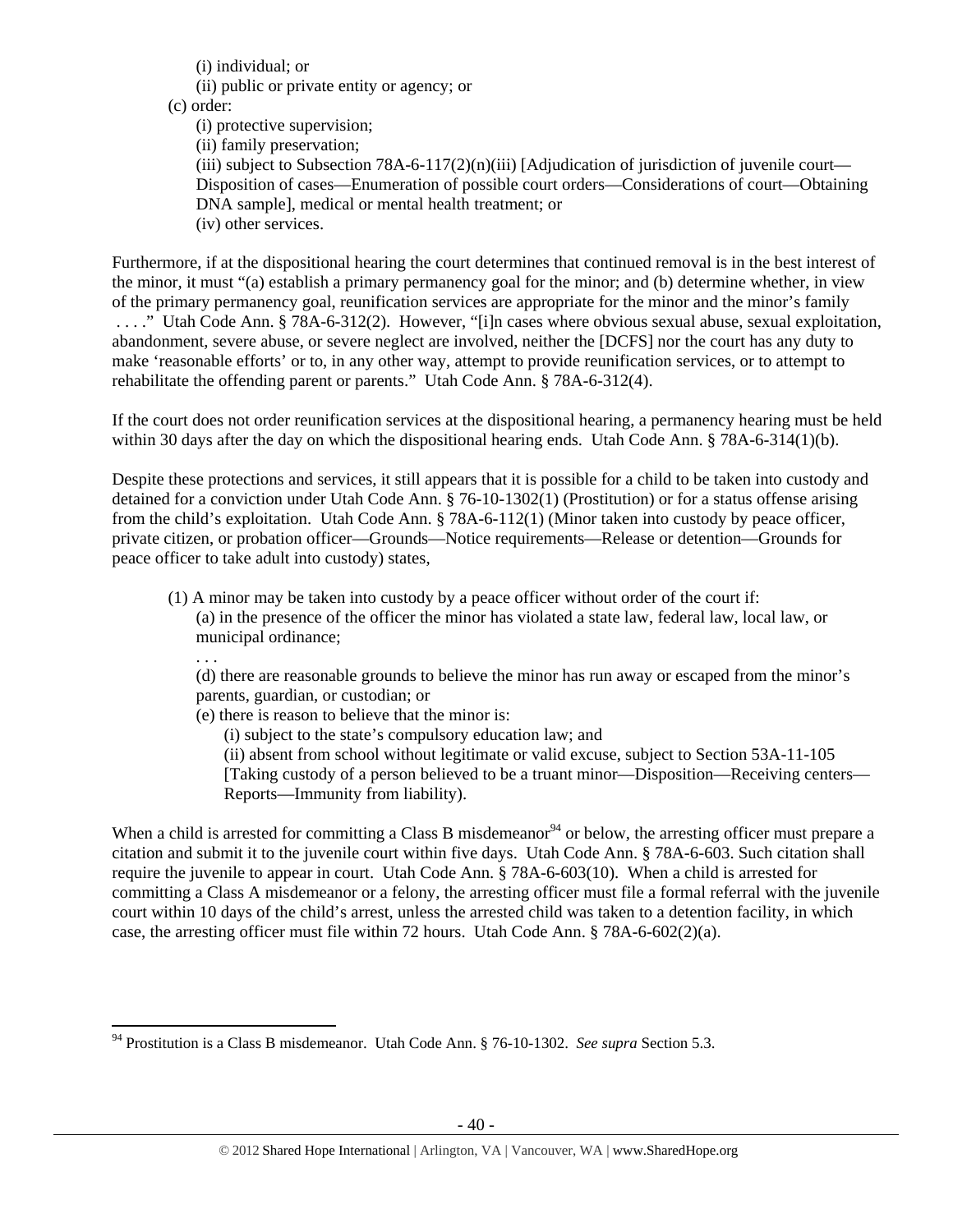Upon arrival at the youth corrections facility, a staff member must immediately determine "whether to admit the minor to secure detention,<sup>95</sup> admit the minor to home detention, place the minor in a placement other than detention, or return the minor home." Utah Code Ann. § 78A-6-112(5)(b)(i). Pursuant to Utah Code Ann. § 78A-6-113(1) (Placement of minor in detention or shelter facility—Grounds—Detention hearings—Period of detention—Notice—Confinement for criminal proceedings—Bail laws applicable—Exception),

(a) A minor may not be placed or kept in a secure detention facility pending court proceedings unless it is unsafe for the public to leave the minor with the minor's parents, guardian, or custodian and the minor is detainable based on guidelines promulgated by the Division of Juvenile Justice Services. (b) A child who must be taken from the child's home but who does not require physical restriction shall be given temporary care in a shelter facility and may not be placed in a detention facility. (c) A child may not be placed or kept in a shelter facility pending court proceedings unless it is unsafe to leave the child with the child's parents, guardian, or custodian.

Additionally, "[a] child under 16 years of age may not be held in jail, lockup, or other place for adult detention except as provided by Section 62A-7-201 [Definitions] or unless certified as an adult pursuant to Section 78A-6-703 [Certification hearings—Juvenile court to hold preliminary hearing —Factors considered by juvenile court for waiver of jurisdiction to district court]." Utah Code Ann. § 78A-6-113(8)(a).

A child placed in a shelter facility "may not be held in a shelter facility longer than 48 hours prior to a shelter hearing, excluding weekends and holidays," pursuant to Utah Code Ann. § 78A-6-113(4)(b). Similarly, "[a] minor may not be held in a detention facility longer than 48 hours prior to a detention hearing, excluding weekends and holidays, unless the court has entered an order for continued detention." Utah Code Ann. § 78A- $6-113(4)(a)$ . If at the detention hearing the court determines that it would be unsafe to release the minor, the minor may continue to be held in that facility or a more appropriate facility. Utah Code Ann. § 78A-6- 113(4)(d). After the detention hearing has been conducted, only the court has the authority to release the minor. Utah Code Ann. § 78A-6-113(4)(e)(i). Once a dispositional order has been entered, the minor may not be held in nonsecure substitute care<sup>96</sup> or community-based placement for longer than 72 hours, unless the court determines that it is in the best interest of the minor that the period of detention be extended. Utah Code Ann. § 78A-6-113(5).

Upon adjudication, Utah Code Ann. § 78A-6-117(2) (Adjudication of jurisdiction of juvenile court— Disposition of cases—Enumeration of possible court orders—Considerations of court—Obtaining DNA samples) allows the court to enter certain adjudicatory decrees, including placing the child on probation in the child's home; "place the minor in the legal custody of a relative or other suitable person, with or without probation or protective supervision;" "commit a minor to the Division of Juvenile Justice Services for secure

<sup>&</sup>lt;sup>95</sup> Although Utah Code Ann. § 78A-6-105 (Definitions) does not define "secure detention," it defines "secure facility" as "any facility operated by or under contract with the Division of Juvenile Justice Services, that provides 24-hour supervision and confinement for youth offenders committed to the division for custody and rehabilitation." Utah Code Ann. § 78A-6-105(36). Utah Code Ann. § 62A-7-101(19), however, defines "secure detention" as "predisposition placement in a facility operated by or under contract with the division, for conduct by a child who is alleged to have committed a delinquent act."

<sup>&</sup>lt;sup>96</sup> "Substitute care" is defined in Utah Code Ann. § 78A-6-113(5) by referring to Utah Code Ann. § 62A-4a-101(32), which defines the term as

<sup>(</sup>a) the placement of a minor in a family home, group care facility, or other placement outside the minor's own home, either at the request of a parent or other responsible relative, or upon court order, when it is determined that continuation of care in the minor's own home would be contrary to the minor's welfare;

<sup>(</sup>b) services provided for a minor awaiting placement; and

<sup>(</sup>c) the licensing and supervision of a substitute care facility.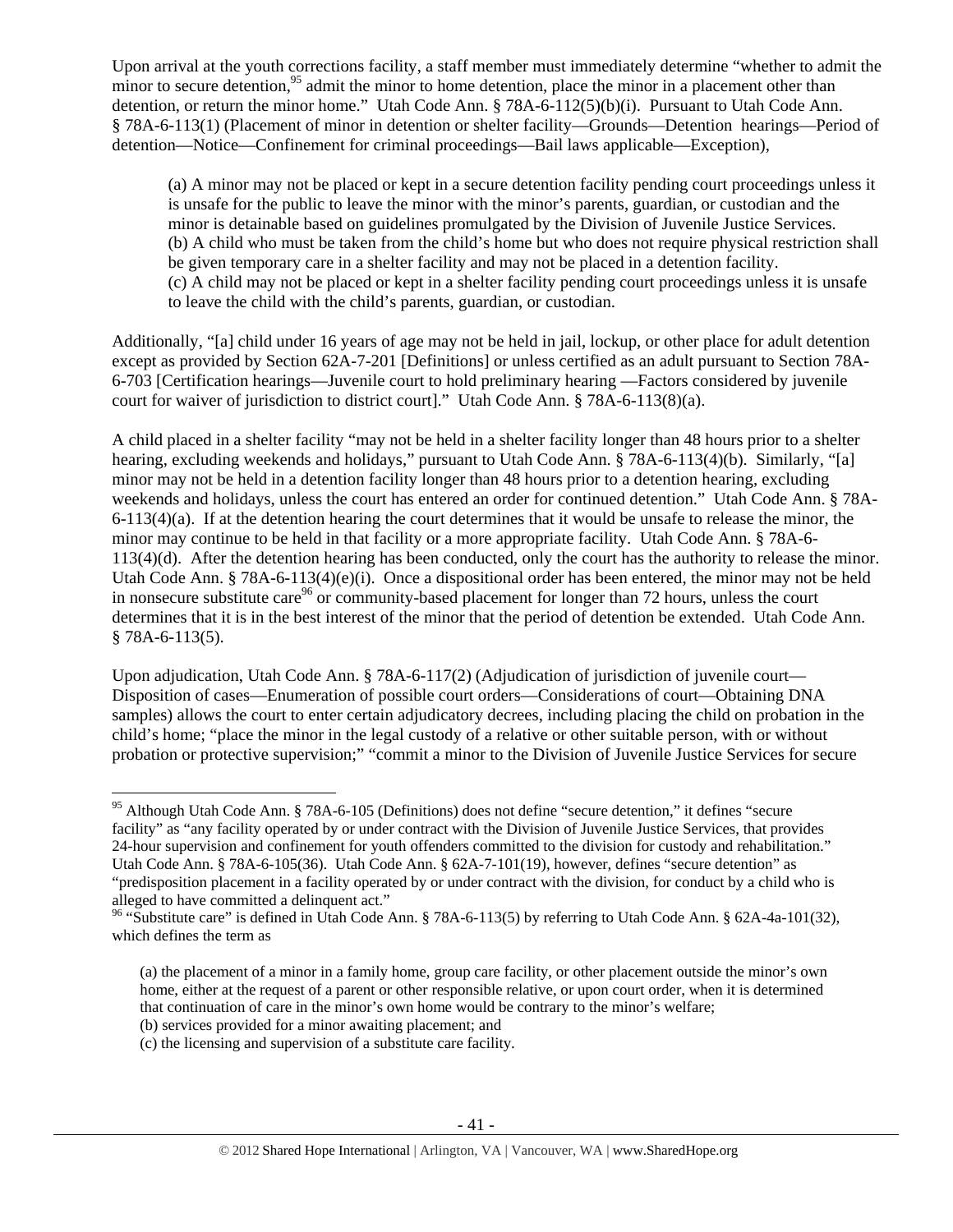confinement;" or "vest legal custody of an abused, neglected, or dependent minor in the Division of Child and Family Services or any other appropriate person in accordance with the requirements and procedures of Title 78A, Chapter 6, Part 3, Abuse, Neglect, and Dependency Proceedings."

5.4.1 Recommendation: Enact a mandatory response law that diverts any minor involved in prostitution or who is a victim of Utah Code Ann. § 76-5-310 (Aggravated human trafficking and aggravated human smuggling—Penalties) away from the juvenile justice system and into specialized services for sexually exploited children.

# *5.5 Commercial sexual exploitation is identified as a type of abuse and neglect within child protection statutes.*

For purposes of Utah's Juvenile Court Act of 1996, and for Utah's "Child and Family Services" chapter, which refers back to the Juvenile Court Act definition, commercial sexual exploitation is expressly identified as a type of abuse; however, the definition of commercial sexual exploitation used in Utah's child protection statutes only includes conduct criminalized under Utah Code Ann. § 76-5b-201 (Sexual exploitation of a minor—Offenses) and does not expressly include conduct prohibited under Utah Code Ann. § 76-5-310 (Aggravated human trafficking and aggravated human smuggling—Penalties) or Utah's other CSEC laws.

Specifically, Utah Code Ann. § 78A-6-105(1) (Definitions) defines "abuse" as the "(i) nonaccidental harm of a child; (ii) threatened harm of a child; (iii) sexual exploitation; or (iv) sexual abuse." Utah Code Ann. § 78A-6- 105(40), then defines "sexual exploitation" as

# knowingly:

- (a) employing, using, persuading, inducing, enticing, or coercing any child to:
	- (i) pose in the nude for the purpose of sexual arousal of any person; or

(ii) engage in any sexual or simulated sexual conduct for the purpose of photographing, filming, recording, or displaying in any way sexual or simulated sexual conduct;

(b) displaying, distributing, possessing for the purpose of distribution, or selling material depicting a child:

(i) in the nude, for the purpose of sexual arousal of any person; or

(ii) engaging in sexual or simulated sexual conduct; or

(c) engaging in any conduct that would constitute an offense under Section 76-5b-201 [Sexual exploitation of a minor—Offenses], regardless of whether the person who engages in the conduct is actually charged with, or convicted of, the offense.

# *5.6 The definition of "caregiver" (or similar term) in the child welfare statutes is broad enough to include a trafficker who has custody or control of a child in order to bring a trafficked child into the protection of child protective services.*

Utah's child protective statues do not use the term "caregiver." Although, Utah's child protective statutes frequently refer to a child's parent, guardian, or custodian, these terms are not defined in Utah Code Ann. § 78A-6-105(21) (Definitions) of the Juvenile Court Act of 1996 or 62A-4a-101 (Definitions) of the Utah Human Services Code.

5.6.1 Recommendation: Amend Utah Code Ann. § 78A-6-105 (Definitions) and § 62A-4a-101 (Definitions) to define "custodian" so that traffickers with physical custody of trafficking victims may be brought within the jurisdiction of Child Protective Services and trafficked children may be removed from the trafficker's custody.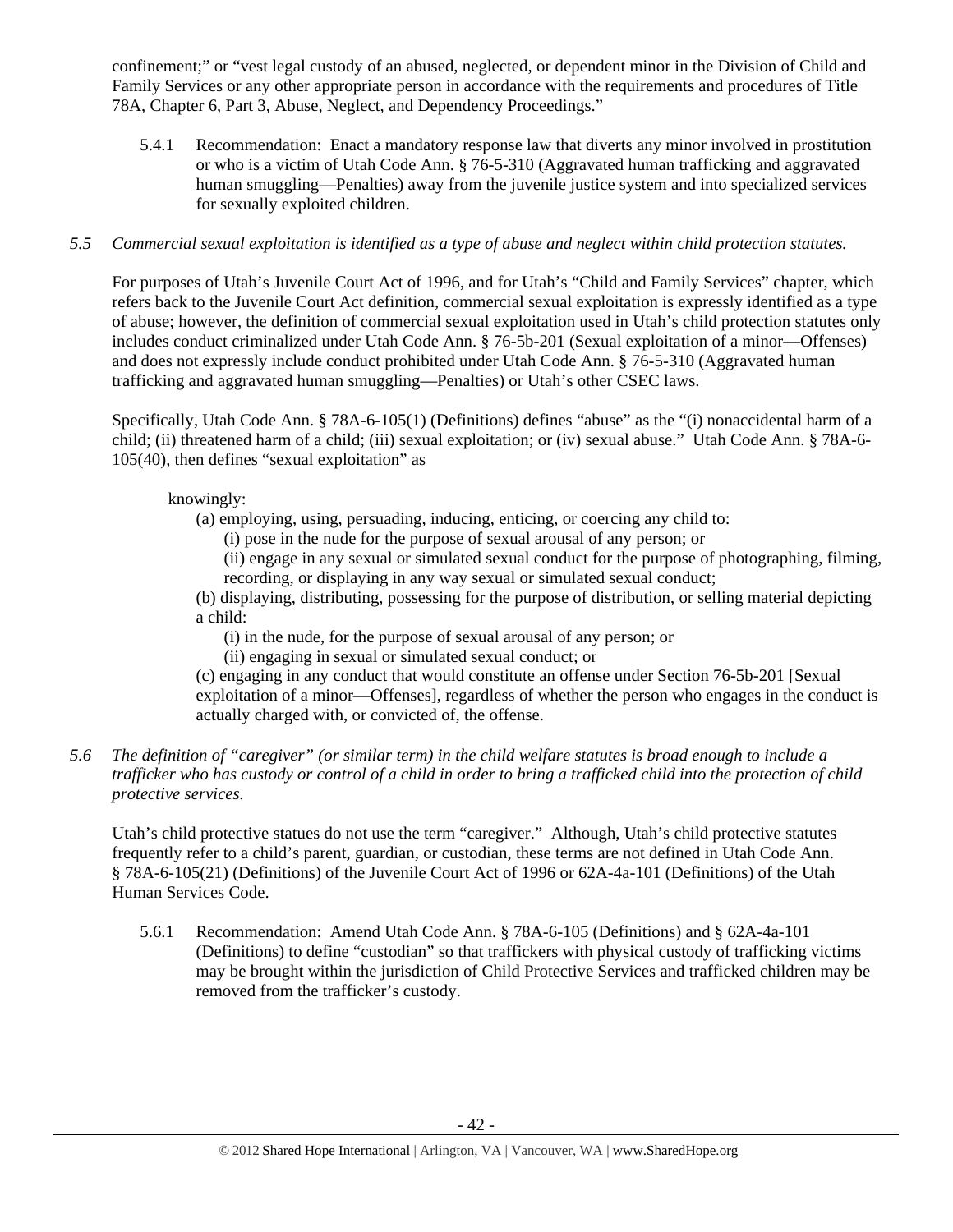*5.7 Crime victims' compensation is specifically available to a child victim of sex trafficking or commercial sexual exploitation of children (CSEC) without regard to ineligibility factors.* 

The Utah Crime Victim Reparations and Assistance Board may award reparations to victims of criminally injurious conduct that occurred in Utah, or, if the claimant is a Utah resident, for criminally injurious conduct $97$ that occurred outside of Utah if the location where the conduct occurred "does not provide a crime victims' compensation program." Utah Code Ann. §§ 63M-7-509(1)(a), (2), 63M-7-506(1)(h). For purposes of awarding victim reparations, a "victim" includes "a person who suffers bodily or psychological injury or death as a direct result of criminally injurious conduct or of the production of pornography in violation of Section 76- 5b-201[Sexual exploitation of a minor—Offenses] if the person is a minor." Utah Code Ann. § 63M-7-  $502(35)(a).^{98}$ 

The requirement under Utah Code Ann. §  $63M-7-502(9)(a)(iii)$  that the criminal conduct must "cause[], or pose[] a substantial threat of causing, bodily injury or death" to the victim could prevent some domestic minor sex trafficking victims from being eligible to receive a reparations award.

Additionally, under Utah Code Ann. § 63M-7-509(4), (5)(a) (Grounds for eligibility), to be eligible to receive a reparations award, a victim must report the criminally injurious conduct to "law enforcement, or other federal or state investigative agencies," and "cooperate with the appropriate law enforcement agencies and prosecuting attorneys in their efforts to apprehend or convict the perpetrator of the alleged offense."

Even when a domestic minor sex trafficking victim qualifies as a victim under Utah Code Ann. § 63M-7- 502(35)(a), (b) and meets the eligibility requirements of Utah Code Ann. § 63M-7-509, several other requirements in Utah Code Ann. § 63M-7-510 (Ineligible persons—Fraudulent claims—Penalties) and Utah Code Ann. § 63M-7-512(1) (Reparations reduction) could present difficulties for domestic minor sex trafficking victims. Utah Code Ann. § 63M-7-510(1)(f) provides that "any convicted offender serving a sentence of imprisonment in any prison or jail or residing in any other correctional facility" is ineligible to receive a reparations award. Consequently, to the extent a domestic minor sex trafficking victim has been sentenced for a crime in connection with his or her exploitation, that victim may be ineligible to receive a reparations award. Similarly, under Utah Code Ann. § 63M-7-512(1), even an eligible victim's reparations award can be reduced or denied if:

(a) the economic loss upon which the claim is based has been or could be recouped from other persons, including collateral sources;

(b) the reparations officer considers the claim unreasonable because of the misconduct of the claimant or of a victim through whom the claimant claims; . . .

. . . .

No provision of Utah's laws regarding reparation awards provides guidance as to when the reparations officer may consider a victim's claim "unreasonable" or exempts commercially sexually exploited child victims from the eligibility requirements or these award reduction factors. Moreover, under Utah Code Ann. § 63M-7- 511.5(1)(a) (Limitations of awards), most reparations awards cannot exceed \$25,000. In contrast, "claims involving homicide, attempted homicide, aggravated assault, or DUI offenses," provide victim reparation awards up to \$50,000. Utah Code Ann. § 63M-7-511.5(1)(b).

5.7.1 Recommendation: Amend Utah Code Ann. § 63M-7-509 (Grounds for eligibility) to specify that victims of Utah Code Ann. § 76-5-310 (Aggravated human trafficking and human smuggling—

 <sup>97</sup> *See supra* note 84 for a definition of "criminally injurious conduct."

<sup>98</sup> *See supra* note 85.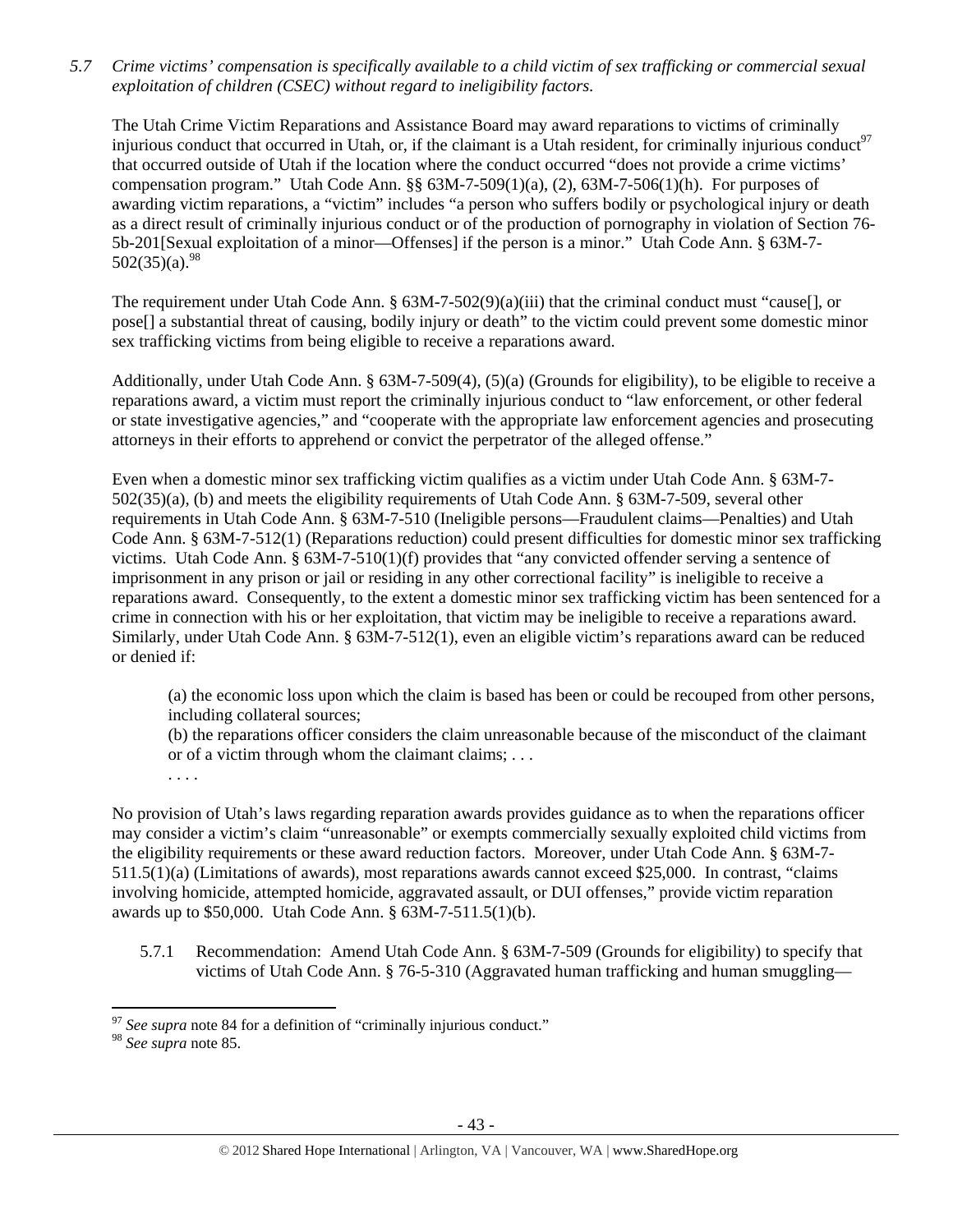Penalties) are eligible victims. Amend Utah Code Ann. § 63M-7-510 (Ineligible persons— Fraudulent claims—Penalties) and § 63M-7-512(1) (Reparations reduction) to expressly exempt commercially sexually exploited children from the listed ineligibility and award reduction factors with a good cause exception from the requirement to cooperate with law enforcement.

# *5.8 Victim-friendly procedures and protections are provided in the trial process for minors under 18.*

Utah Code Ann. § 77-37-3 (Bill of rights) affords victims and witnesses in criminal justice proceedings several rights, including the following:

(a) Victims and witnesses have a right to be informed as to the level of protection from intimidation and harm available to them, and from what sources, as they participate in criminal justice proceedings as designated by Section 76-8-508, regarding witness tampering, and Section 76-8-509, regarding threats against a victim. Law enforcement, prosecution, and corrections personnel have the duty to timely provide this information in a form which is useful to the victim. . . . .

(d) Victims and witnesses should have a secure waiting area that does not require them to be in close proximity to defendants or the family and friends of defendants.

(e) Victims may seek restitution or reparations . . . .

(f) Victims and witnesses have a right to have any personal property returned . . . . Criminal justice agencies shall expeditiously return the property . . . .

. . . .

(h) Victims and witnesses, particularly children, should have a speedy disposition of the entire criminal justice process. All involved public agencies shall establish policies and procedures to encourage speedy disposition of criminal cases.

. . . .

Additionally, Utah Code Ann. § 77-37-4 (Additional rights—Children) affords additional rights to child<sup>99</sup> victims<sup>100</sup> and witnesses, specifically stating that

(1) Children have the right to protection from physical and emotional abuse during their involvement with the criminal justice process.

(2) Children are not responsible for inappropriate behavior adults commit against them and have the right not to be questioned, in any manner, nor to have allegations made implying this responsibility. Those who interview children have the responsibility to consider the interests of the child in this regard. (3) Child victims and witnesses have the right to have interviews relating to criminal procedure kept to a minimum. All agencies shall coordinate interviews and ensure that they are conducted by persons sensitive to the needs of children.

(4) Child victims have the right to be informed of available community resources that might assist them and how to gain access to those resources. Law enforcement and prosecutors have the duty to ensure that child victims are informed of community resources, including counseling prior to the court proceeding, and have those services available throughout the criminal justice process.

(5) Child victims have the right, once an investigation has been initiated by law enforcement or the Division of Child and Family Services, to have their investigative interviews that are conducted at a

 $99$  Utah Code Ann. § 77-37-2(1) defines "child" as "a person who is younger than 18 years of age, unless otherwise specified in statute. The rights to information as extended in this chapter also apply to the parents, custodian, or legal guardians of children."

 $^{100}$  Utah Code Ann. § 77-37-2(3) defines "victim" as "a person against whom a crime has allegedly been committed, or against whom an act has allegedly been committed by a juvenile or incompetent adult, which would have been a crime if committed by a competent adult."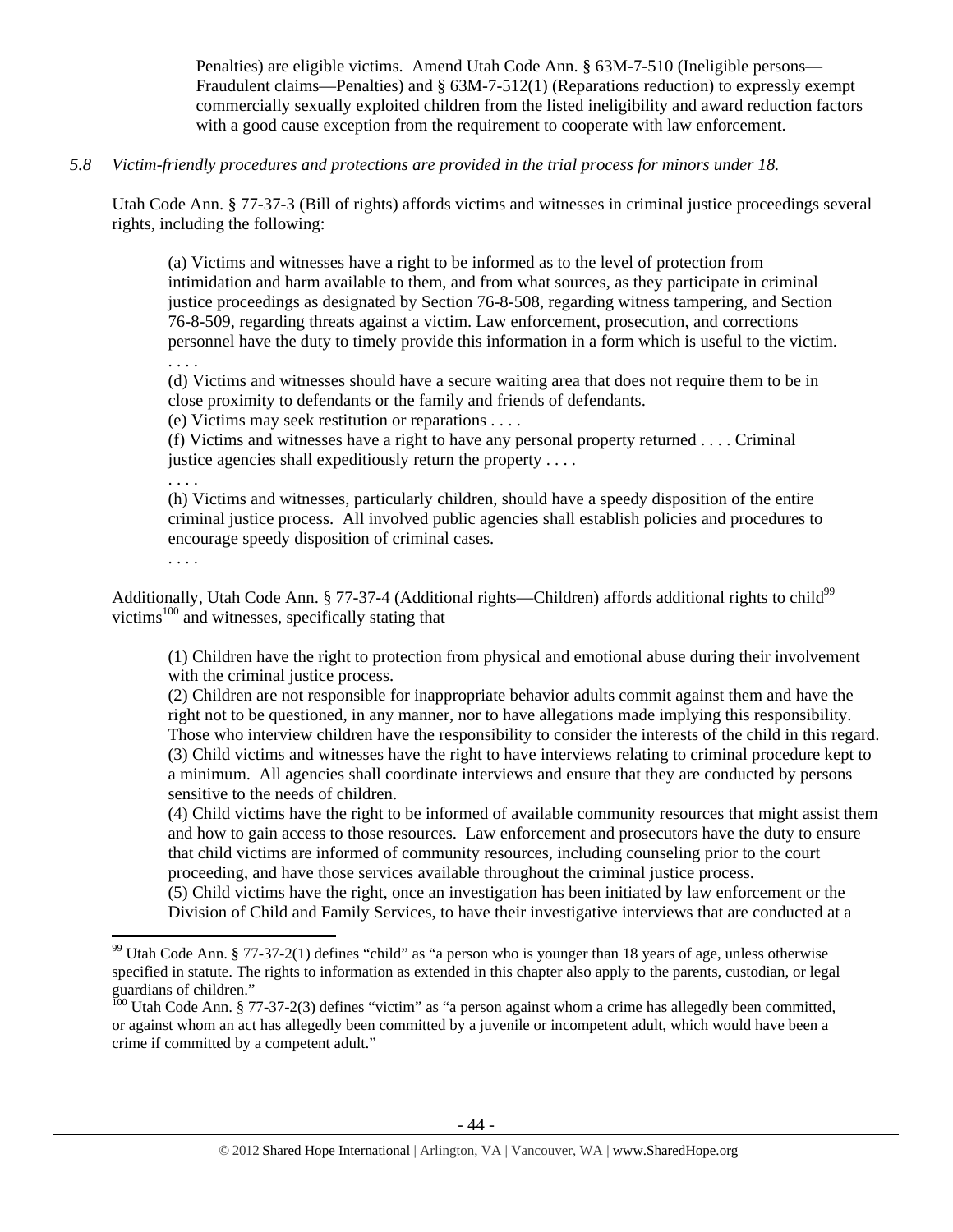Children's Justice Center, including both video and audio recordings, protected. Except as provided . . . [within Utah Code Ann. § 77-37-4 (5)(b), (c)], interviews may not be distributed, released, or displayed to anyone without a court order.

. . . .

Additionally, "in any criminal proceeding or juvenile court proceeding," the court may appoint an advisor to witnesses under the age of 14 to assist the witness "in understanding questions asked by counsel." Utah Code Ann. § 77-38-8(1), (2)(a). Utah Code Ann. § 77-38-8(1) also states that the person examining or crossexamining the child witness shall use "age-appropriate language."

Utah law does not, however, expressly authorize the court to appoint a guardian ad litem for a child victim or witness in a criminal proceeding. However, for purposes of the Juvenile Court Act of 1996,<sup>101</sup> the court "may appoint an attorney guardian ad litem to represent the best interest of a minor involved in any case before the court." Utah Code Ann. § 78A-6-902(1)(a)(i).

Children who are under the age of 14 and are victim witnesses in criminal prosecutions involving sexual or physical abuse may be allowed to give testimony outside the courtroom. Utah R. Crim. P. 15.5(a), (b). In cases of child abuse or a sexual offense against a child, Utah R. Crim. P. 15.5(a) (Out of court statement and testimony of child victims or child witnesses of sexual or physical abuse—Conditions of admissibility) allows out of court oral statements of victims or witnesses under the age of 14 that were "recorded prior to the filing of an information or indictment" to be admitted as evidence in court if certain requirements are met.<sup>102</sup>

Additionally, in cases involving child abuse or a sexual offense against a child (e.g., Utah Code Ann. § 76-5- 404.1(4) (Sexual abuse of a child—Aggravated sexual abuse of a child)), but not involving Utah Code Ann. § 76-5-310 (Aggravated human trafficking and aggravated human smuggling—Penalties) or Utah's other CSEC laws,<sup>103</sup> the court may order the testimony of a child under "14 years of age to be taken in a room other than the court room, and be televised by closed circuit equipment to be viewed by the jury in the court room." Utah R. Crim. P. Rule 15.5(b). Pursuant to Utah R. Crim. P. 15.5(b)(1), when a child under 14 years of age provides testimony via closed-circuit television,

(1) Only the judge, attorneys for each party and the testifying child (if any), persons needed to operate the recording equipment and a counselor or therapist whose presence contributes to the welfare and

(4) the recording is accurate and has not been altered;

evidence. 103 *See supra* Section 1.2 for Utah's statutes.

 $101$  Utah Code Ann. § 78A-6-101 et seq.

<sup>&</sup>lt;sup>102</sup> Pursuant to Utah R. Crim. P. 15.5(a), a child's recorded out of court oral statement may be admissible in court if

<sup>(1)</sup> the child is available to testify and to be cross-examined at trial, either in person or as provided by law, or the child is unavailable to testify at trial, but the defendant had a previous opportunity to cross-examine the child concerning the recorded statement, such that the defendant's rights of confrontation are not violated;

<sup>(2)</sup> no attorney for either party is in the child's presence when the statement is recorded;

<sup>(3)</sup> the recording is visual and aural and is recorded on film, videotape or other electronic means;

<sup>(5)</sup> each voice in the recording is identified;

<sup>(6)</sup> the person conducting the interview of the child in the recording is present at the proceeding and is available to testify and be cross-examined by either party;

<sup>(7)</sup> the defendant and his attorney are provided an opportunity to view the recording before it is shown to the court or jury; and

<sup>(8)</sup> the court views the recording before it is shown to the jury and determines that it is sufficiently reliable and trustworthy and that the interest of justice will best be served by admission of the statement into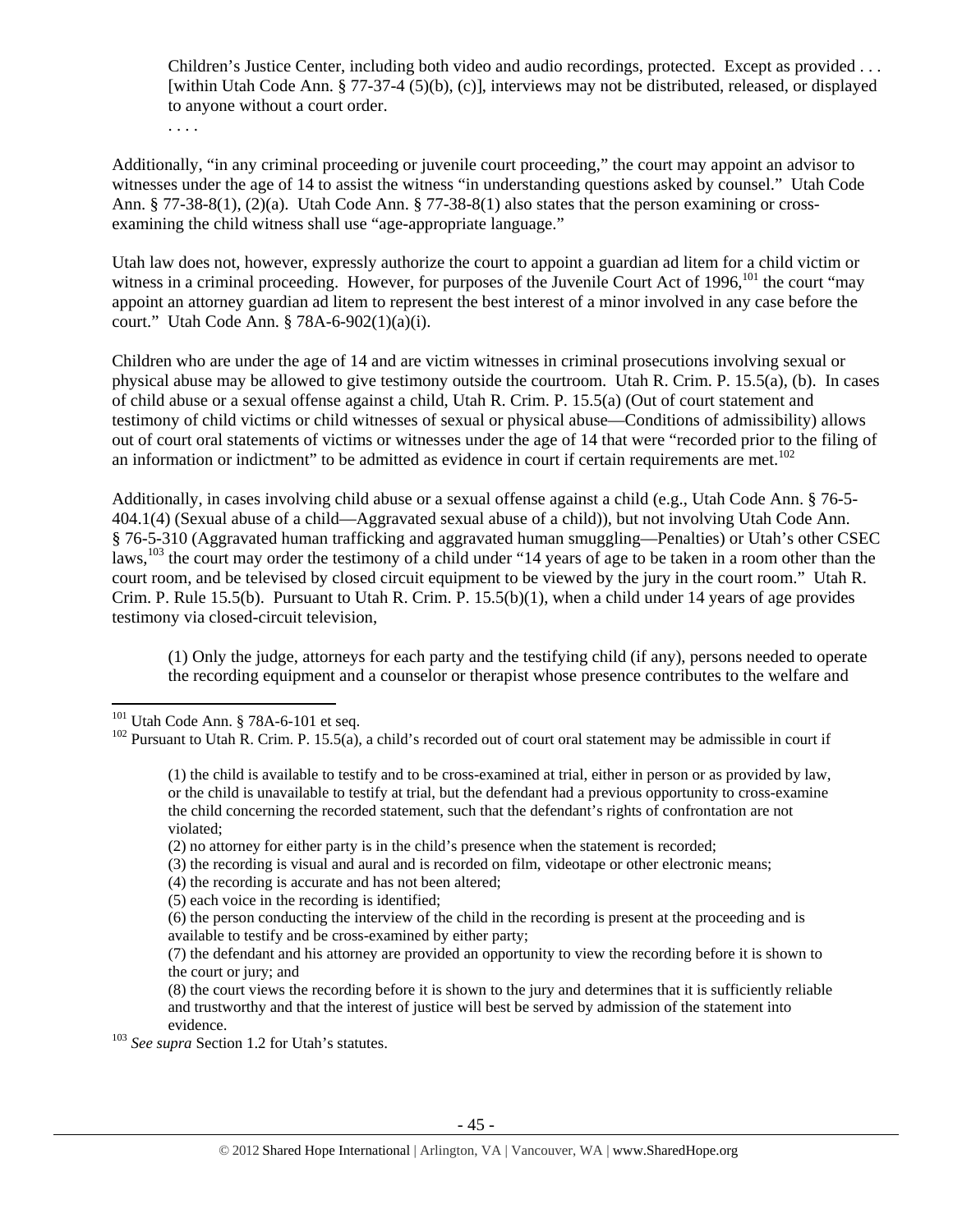emotional well-being of the child may be in the room during the child's testimony. A defendant who consents to be hidden from the child's view may also be present unless the court determines that the child will suffer serious emotional or mental strain if required to testify in the defendant's presence, or that the child's testimony will be inherently unreliable if required to testify in the defendant's presence. If the court makes that determination, or if the defendant consents:

(A) the defendant may not be present during the child's testimony;

(B) the court shall ensure that the child cannot hear or see the defendant;

(C) the court shall advise the child prior to his testimony that the defendant is present at the trial and may listen to the child's testimony;

(D) the defendant shall be permitted to observe and hear the child's testimony, and the court shall ensure that the defendant has a means of two-way telephonic communication with his attorney during the child's testimony; and

(E) the conditions of a normal court proceeding shall be approximated as nearly as possible.

While not limited in application to child victims, Utah R. Evid. 412(a), (b) (Admissibility of alleged victim's sexual behavior or alleged sexual predisposition) applies in "any criminal proceeding involving alleged sexual misconduct" and prohibits the admission of evidence "offered to prove that any alleged victim engaged in other sexual behavior" or "offered to prove any alleged victim's sexual predisposition," except,

The following evidence is admissible, if otherwise admissible under these rules:

(1) evidence of specific instances of sexual behavior by the alleged victim offered to prove that a person other than the accused was the source of the semen, injury, or other physical evidence; (2) evidence of specific instances of sexual behavior by the alleged victim with respect to the person accused of the sexual misconduct offered:

- (A) by the accused to prove consent; or
- (B) by the prosecution; and
- (3) evidence the exclusion of which would violate the constitutional rights of the defendant.
- 5.8.1 Recommendation: Amend Utah R. Crim. P. 15.5 (Out of court statement and testimony of child victims or child witnesses of sexual or physical abuse—Conditions of admissibility) and Utah Code Ann. § 77-38-8(1) (Age-appropriate language at judicial proceedings—Advisor) to specifically apply in cases involving violations of Utah Code Ann. § 76-5-310 (Aggravated human trafficking and aggravated human smuggling—Penalties) and Utah's CSEC laws.
- *5.9 Expungement or sealing of juvenile delinquency records resulting from arrests or adjudications for prostitutionrelated offenses committed as a result of, or in the course of, the commercial sexual exploitation of a minor is available within a reasonable time after turning 18.*

Utah Code Ann. § 78A-6-1105(1)(a) (Expungement of juvenile court record—Petition—Procedure) allows a person adjudicated under the Juvenile Court Act of 1996 to

petition the court for the expungement of the person's juvenile court record and any related records in the custody of a state agency, if:

(i) the person has reached the age of 18 years of age; and

(ii) one year has elapsed from the date of termination of the continuing jurisdiction of the juvenile court, or if the person was committed to a secure youth corrections facility, one year from the date of the person's unconditional release from the custody of the Division of Juvenile Justice Services.

However, the court may waive either of these requirements when it deems it appropriate. Utah Code Ann.  $§$  78A-6-1105(1)(b). A hearing is held on the request and, pursuant to Utah Code Ann. § 78A-6-1105(2)(c),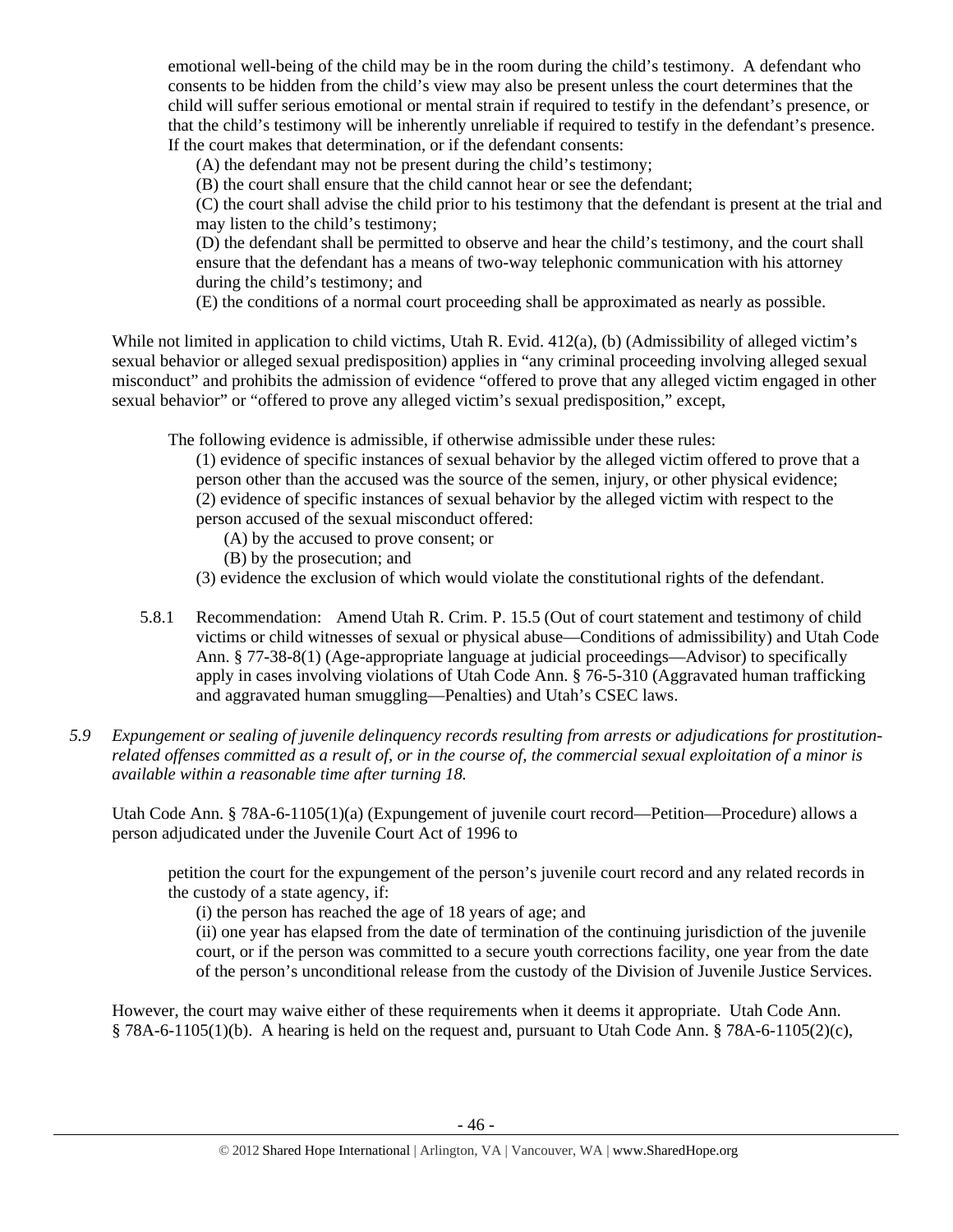The court may order sealed all petitioner's records under the control of juvenile court of any of petitioner's records under the control of any other agency or official pertaining to the petitioner's adjudicated juvenile court cases, including relevant related records contained in the Management Information System created by Section 62A-4a-1003 [Management information system— Requirements—Contents—Purpose—Access] and the Licensing Information System created by Section 62A-4a-1005 [Supported finding of a severe type of child abuse or neglect], if the court finds that:

(i) the petitioner has not, since the termination of the court's jurisdiction or his unconditional release from the Division of Juvenile Justice Services, been convicted of a:

(A) felony; or

(B) misdemeanor involving moral turpitude;

(ii) no proceeding involving a felony or misdemeanor is pending or being instituted against the petitioner; and

(iii) a judgment for restitution entered by the court on the conviction for which the expungement is sought has been satisfied.

If however, the petitioner's juvenile court records consist "solely of nonjudicial adjustments as provided in Section 78A-6-602 [Petition—Preliminary inquiry—Nonjudicial adjustments—Formal referral—Citation— Failure to appear]," the juvenile may only petition the court for expungement after turning 18 years old and only if they have "completed the conditions of the nonjudicial adjustments," in which case the court shall, without a hearing, order the records relating to the petitioner's nonjudicial adjustments sealed. Utah Code Ann. § 78A-6-1105(6).

Once the court orders the person's records sealed, the person's case will "be considered never to have occurred and the petitioner may properly reply accordingly upon any inquiry in the matter. Inspection of the records may thereafter only be permitted by the court upon petition by the person who is the subject of the records, and only to persons named in the petition." Utah Code Ann. § 78A-6-1105(4).

# *5.10 Victim restitution and civil remedies for victims of domestic minor sex trafficking or commercial sexual exploitation of children (CSEC) are authorized by law.*

Victims of crimes in Utah may be eligible to receive restitution from their offender pursuant to Utah's Crime Victims Restitution Act. Specifically, Utah Code Ann. § 77-38a-301 (Restitution—Convicted defendant may be required to pay) authorizes the court to order "a convicted defendant to make restitution." Convicted offenders who caused pecuniary damages are subject to mandatory restitution. Utah Code Ann. § 77-38a-302(1) (Restitution criteria), states in part, "When a defendant is convicted of criminal activity that has resulted in pecuniary damages, in addition to any other sentence it may impose, the court shall order that the defendant make restitution to victims<sup>104</sup> of crime as provided in this chapter, or for conduct for which the defendant has agreed to make restitution as part of a plea disposition." In determining restitution, the court shall determine "court-ordered restitution,"<sup>105</sup> and "complete restitution"<sup>106</sup> using the criteria provided in subsection (5). Utah Code Ann. § 77-38a-302(1), (2).

 $104$  "Victim" is defined as "any person whom the court determines has suffered pecuniary damages as a result of the defendant's criminal activities" and it "may not include a codefendant or accomplice." Utah Code Ann. § 77-38a-102(14).

<sup>&</sup>lt;sup>105</sup> Utah Code Ann. § 77-38a-302(2)(b) defines "court-ordered restitution" as "the restitution the court having criminal jurisdiction orders the defendant to pay as a part of the criminal sentence at the time of sentencing or within one year after sentencing."

 $106$  Utah Code Ann. § 77-38a-302(2)(a) defines "complete restitution" as the "restitution necessary to compensate a victim for all losses caused by the defendant."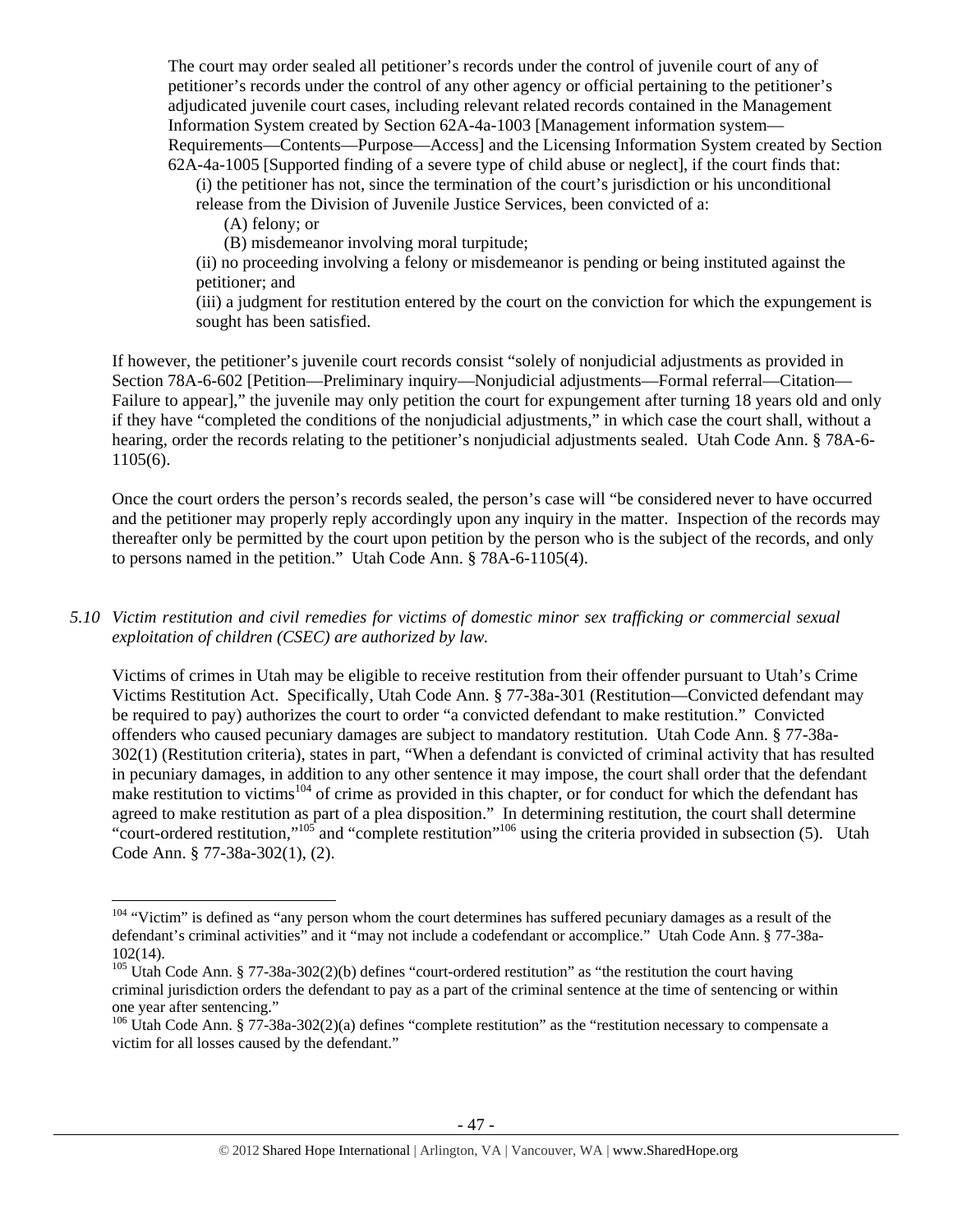For purposes of the Crime Victims Restitution Act, a "victim" is defined as "any person whom the court determines has suffered pecuniary damages as a result of the defendant's criminal activities," who is not "a codefendant or accomplice." Utah Code Ann. § 77-38a-102(14). Pursuant to Utah Code Ann. § 77-38a-102(6), a victim's pecuniary damages include

all demonstrable economic injury, whether or not yet incurred, which a person could recover in a civil action arising out of the facts or events constituting the defendant's criminal activities and includes the fair market value of property taken, destroyed, broken, or otherwise harmed, and losses including lost earnings and medical expenses, but excludes punitive or exemplary damages and pain and suffering.

Pursuant to Utah Code Ann. § 77-38a-302(5)(b), the court considers a number of factors in determining the amount of complete restitution, several of which are as follows:

(i) the cost of the damage or loss if the offense resulted in damage to or loss or destruction of property of a victim of the offense;

(ii) the cost of necessary medical and related professional services and devices relating to physical or mental health care, including nonmedical care and treatment rendered in accordance with a method of healing recognized by the law of the place of treatment;

(iii) the cost of necessary physical and occupational therapy and rehabilitation;

(iv) the income lost by the victim as a result of the offense if the offense resulted in bodily injury to a victim as a result of the offense if the offense resulted in bodily injury to a victim;

. . . .

In determining court-ordered restitution, pursuant to Utah Code Ann. § 77-38a-302(5)(c), the court shall consider the factors listed in Utah Code Ann. § 77-38a-302(5)(b), as well as the following factors:

(i) the financial resources of the defendant and the burden that payment of restitution will impose, with regard to the other obligations of the defendant;

(ii) the ability of the defendant to pay restitution on an installment basis or on other conditions to be fixed by the court;

(iii) the rehabilitative effect on the defendant of the payment of restitution and the method of payment; and

(iv) other circumstances which the court determines may make restitution inappropriate.

Lastly, while there is no specific civil cause of action for damages under Utah Code Ann. § 76-5-310 (Aggravated human trafficking and aggravated human smuggling—Penalties), victims who are injured under Utah Code Ann. § 76-10-1603 (Unlawful acts)<sup>107</sup> are expressly afforded the right to "sue . . . and recover twice the damages [that the victim] sustains." Utah Code Ann. § 76-10-1605(1). Evidence that the defendant has been ordered to pay or has paid restitution based on a criminal court ruling is inadmissible in any civil action based on the same facts or events. Utah Code Ann. § 77-38a-403(1).

*5.11 Statutes of limitations for civil and criminal actions for child sex trafficking or commercial sexual exploitation of children (CSEC) offenses are eliminated or lengthened sufficiently to allow prosecutors and victims a realistic opportunity to pursue criminal action and legal remedies.* 

Under Utah Code Ann. § 76-1-301(2)(n), (o) (Offenses for which prosecution may be commenced at any time), prosecutions under Utah Code Ann. § 76-5-404.1 (Sexual abuse of a child—Aggravated sexual abuse of a child) may be brought at any time. Prosecutions of most other felonies must be commenced within 4 years of the

 <sup>107</sup> *See supra* Section 3.1 for the substantive provisions of Utah Code Ann. § 76-10-1603.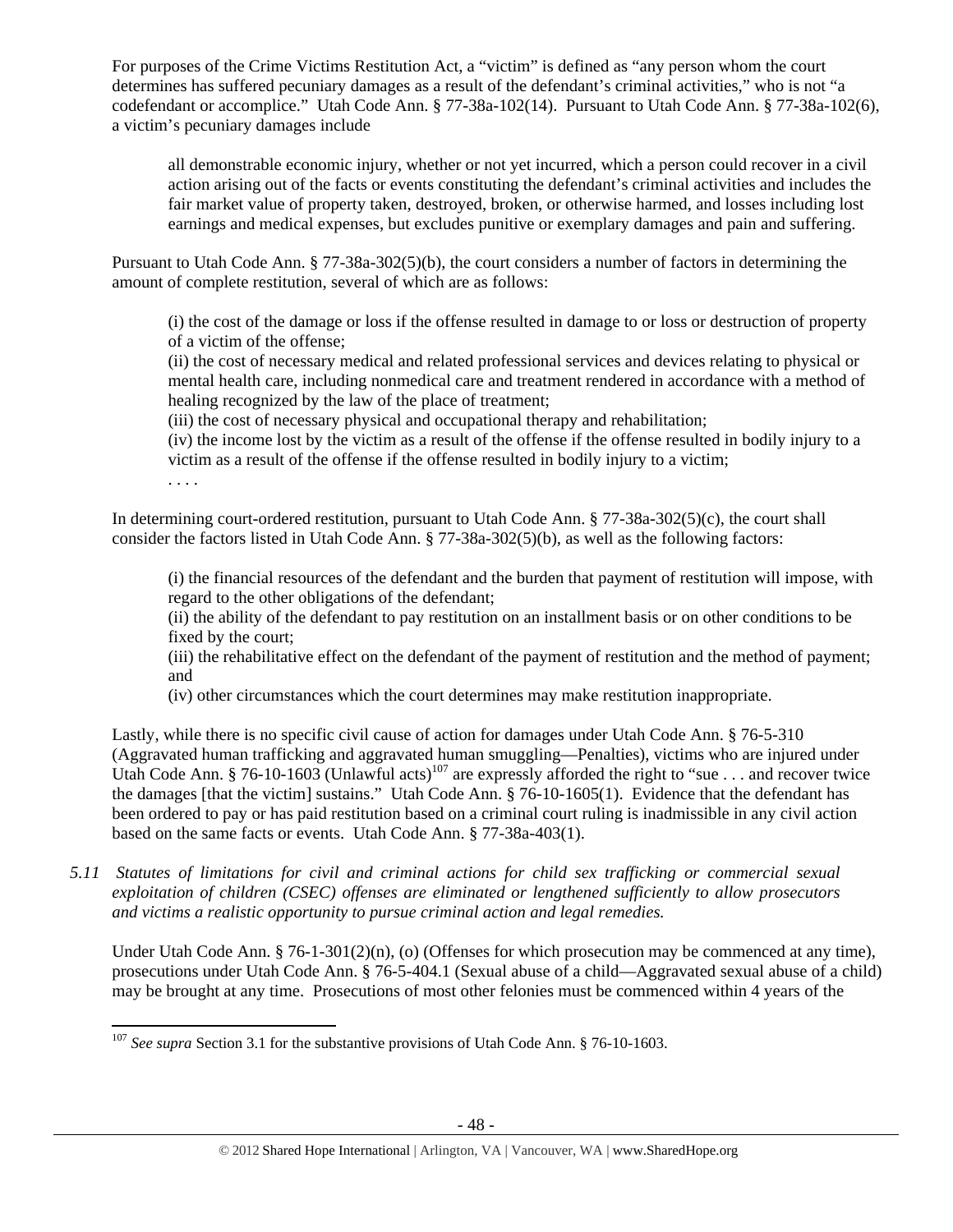commission of the crime. Utah Code Ann. § 76-1-302(1)(a). Prosecutions for misdemeanors generally must commence within 2 years of the commission of the crime. Utah Code Ann. § 76-1-302(1)(b).

For civil actions arising out of the sexual abuse of a child, Utah Code Ann. § 78B-2-308(2) (Civil actions for sexual abuse of a child) specifies,

(2) A person shall file a civil action for intentional or negligent sexual abuse<sup>108</sup> suffered as a child<sup>109</sup>: (a) within four years after the person attains the age of 18 years; or (b) if a person discovers sexual abuse only after attaining the age of 18 years, that person may bring

a civil action for such sexual abuse within four years after discovery of the sexual abuse, whichever period expires later.

However, until the child attains the age of majority, all statutes of limitations for civil causes of actions, "other than for the recovery of real property may not run." Utah Code Ann. § 78B-2-108. A 3-year statute of limitations applies to victims seeking to bring damages claims for violations of Utah Code Ann. § 76-10-1603 (Unlawful acts). Utah Code Ann. § 76-10-1605(9) (Remedies of person injured by a pattern of unlawful activity—Double damages—Costs, including attorney fees—Arbitration—Agency—Burden of proof—Actions by attorney general or county attorney—Dismissal—Statute of limitations—Authorized orders of district court).

5.11.1 Recommendation: Amend Utah Code Ann. § 76-1-301 (Offenses for which prosecution may be commenced at any time) to include Utah Code Ann. § 76-5-310 (Aggravated human trafficking and aggravated human smuggling—Penalties).

<sup>&</sup>lt;sup>108</sup> "Sexual Abuse" is defined as "acts or attempted acts of sexual intercourse, sodomy, or molestation directed towards a child." Utah Code Ann.  $\S$  78B-2-308(1)(g).

 $109$  A "child" includes any person under the age of 18. Utah Code Ann. § 78B-2-308(1)(a).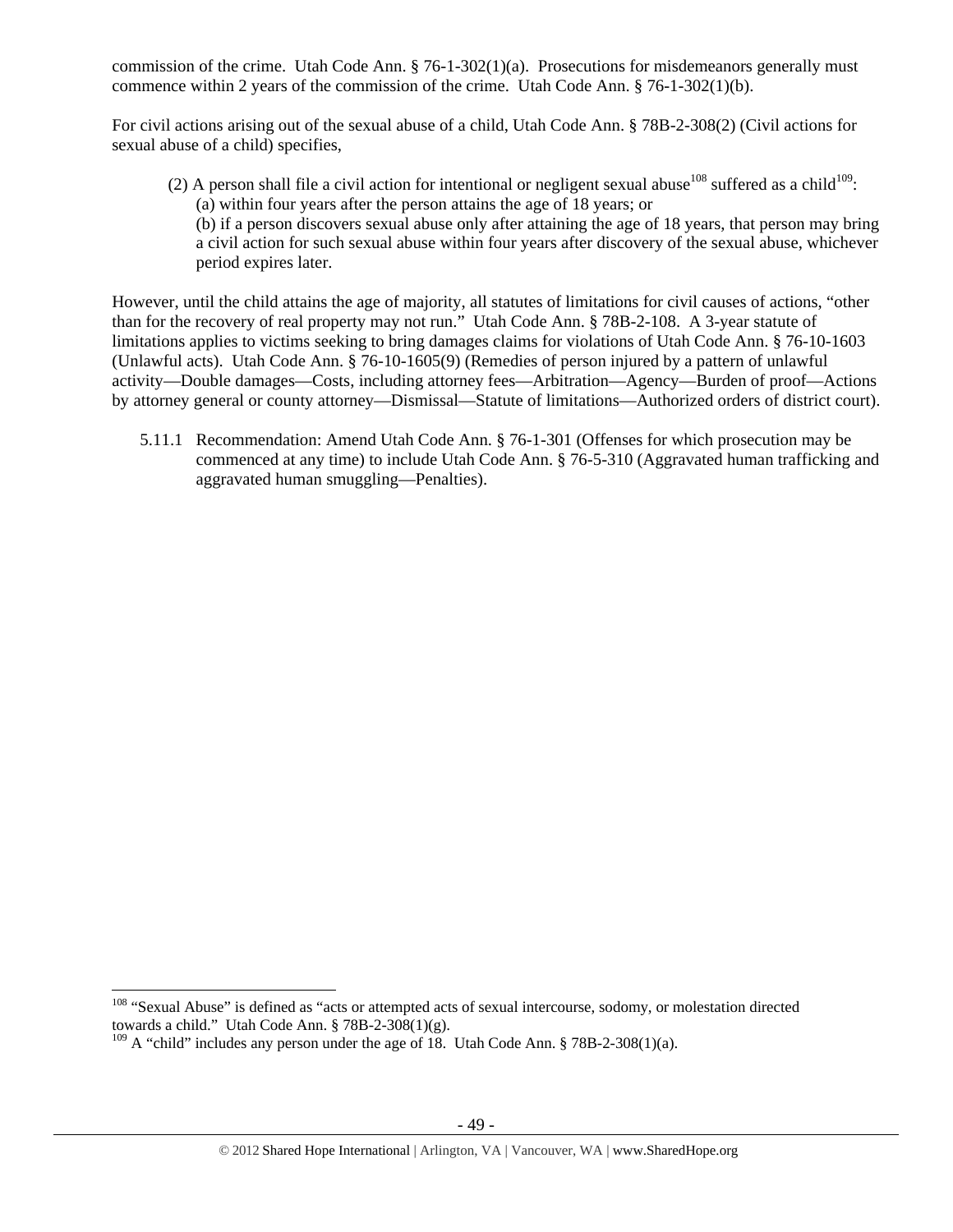#### **FRAMEWORK ISSUE 6: CRIMINAL JUSTICE TOOLS FOR INVESTIGATION AND PROSECUTIONS**

# *Legal Components:*

- *6.1 Training on human trafficking and domestic minor sex trafficking for law enforcement is statutorily mandated.*
- *6.2 Single party consent to audiotaping is permitted in law enforcement investigations.*
- *6.3 Wiretapping is an available tool to investigate domestic minor sex trafficking.*
- *6.4 Using a law enforcement decoy posing as a minor to investigate buying or selling of commercial sex acts is not a defense to soliciting, purchasing, or selling sex with a minor.*
- *6.5 Using the Internet to investigate buyers and traffickers is a permissible investigative technique.*
- *6.6 Law enforcement and child welfare agencies are mandated to promptly report missing and recovered children. \_\_\_\_\_\_\_\_\_\_\_\_\_\_\_\_\_\_\_\_\_\_\_\_\_\_\_\_\_\_\_\_\_\_\_\_\_\_\_\_\_\_\_\_\_\_\_\_\_\_\_\_\_\_\_\_\_\_\_\_\_\_\_\_\_\_\_\_\_\_\_\_\_\_\_\_\_\_\_\_\_\_\_\_\_\_\_\_\_\_\_\_\_\_*

# *Legal Analysis:*

*6.1 Training on human trafficking and domestic minor sex trafficking for law enforcement is statutorily mandated.* 

While Utah's Peace Officer Training and Certification Act<sup>110</sup> requires law enforcement officers in Utah to complete a basic training course and authorizes individual municipalities to adopt higher minimum training standards, nothing expressly requires law enforcement in Utah to complete training on human trafficking or domestic minor sex trafficking. Utah Code Ann. §§ 53-6-205(1), 53-6-207.

- 6.1.1 Recommendation: Enact a law mandating that law enforcement officers receive training on domestic minor sex trafficking issues.
- *6.2 Single party consent to audiotaping is permitted in law enforcement investigations.*

Single-party consent to audiotaping is permissible under Utah Code Ann. § 77-23a-4(7)(a), (b):

(a) A person acting under color of law may intercept a wire, electronic, or oral communication if that person is a party to the communication or one of the parties to the communication has given prior consent to the interception.

(b) A person not acting under color of law may intercept a wire, electronic, or oral communication if that person is a party to the communication or one of the parties to the communication has given prior consent to the interception, unless the communication is intercepted for the purpose of committing any criminal or tortious act in violation of state or federal laws.

*6.3 Wiretapping is an available tool to investigate domestic minor sex trafficking.* 

Utah Code Ann. § 77-23a-8(1) (Court order to authorize or approve interception—Procedure) allows "the attorney general of the state [among others] . . . [to] authorize an application to a judge . . . for an order for an interception of wire, electronic, or oral communications by any law enforcement agency of the state, the federal government or of any political subdivision of the state that is responsible for investigating the type of offense for which the application is made." If the interception has provided or may provide evidence of a violation of, among other crimes, Utah Code Ann. § 76-10-1305 (Exploiting prostitution) or § 76-10-1306 (Aggravated exploitation of prostitution), a judge may grant the order. Utah Code Ann. § 77-23a-8(2)(ii), (2)(jj). However,

 <sup>110</sup> Utah Code Ann. § 53-6-201 et seq.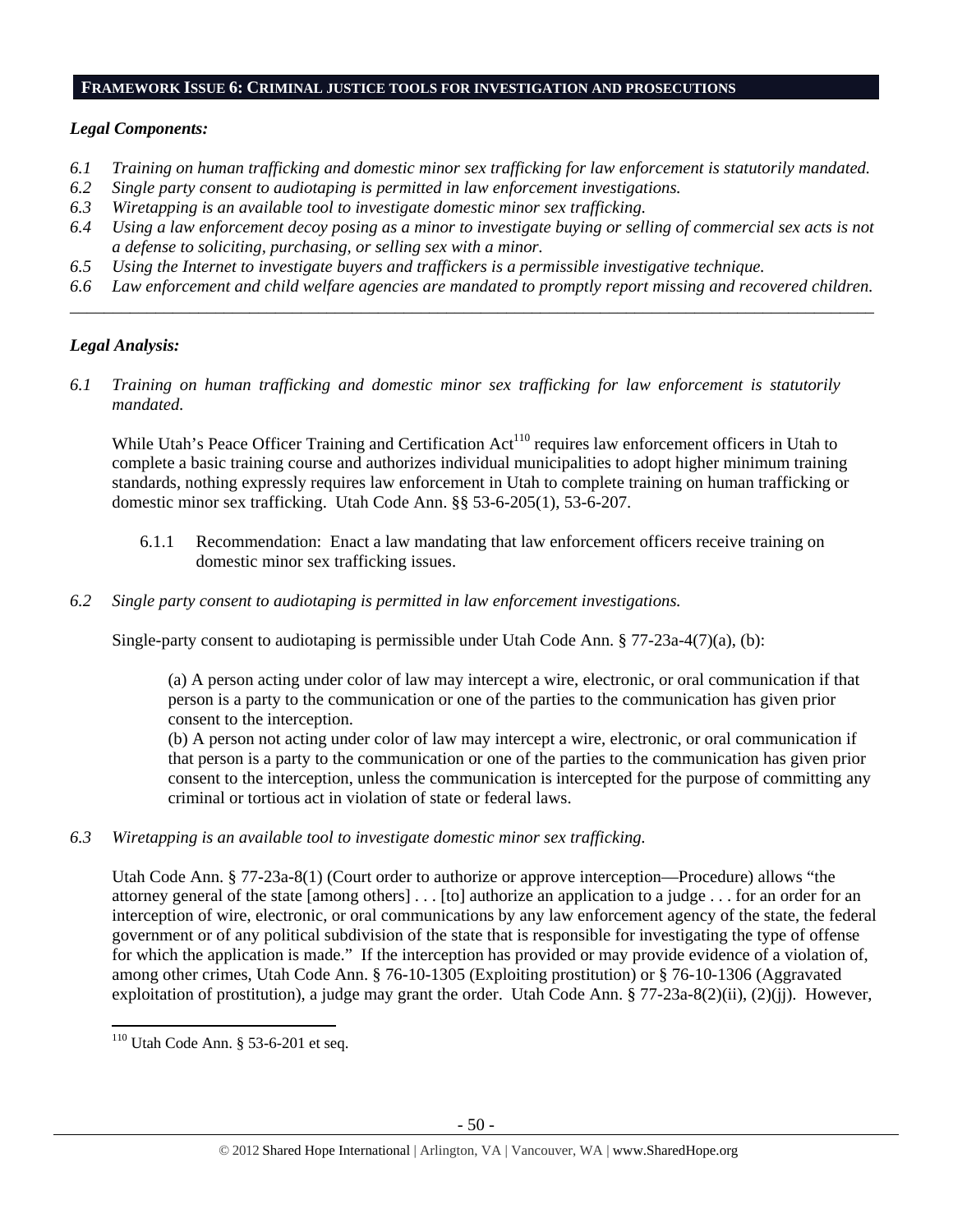Utah Code Ann. § 76-5-310 (Aggravated human trafficking and aggravated human smuggling—Penalties) is not included among those crimes listed in Utah Code Ann. § 77-23a-8(2) for which a judge may grant an order authorizing wiretapping.

- 6.3.1 Recommendation: Amend Utah Code Ann. § 77-23a-8 (Court order to authorize or approve interception—Procedure) to allow judges to grant orders for wiretapping where the interception may provide evidence of Utah Code Ann. § 76-5-310 (Aggravated human trafficking and aggravated human smuggling—Penalties).
- *6.4 Using a law enforcement decoy posing as a minor to investigate buying or selling of commercial sex acts is not a defense to soliciting, purchasing, or selling sex with a minor.*

No provision in Utah law expressly authorizes the use of a decoy by law enforcement in investigations of prostitution or sex trafficking.

However, under Utah Code Ann. § 76-2-303(1) (Entrapment),

Entrapment occurs when a peace officer or a person directed by or acting in cooperation with the officer induces the commission of an offense in order to obtain evidence of the commission for prosecution by methods creating substantial risk that the offense would be committed by one not otherwise ready to commit it. Conduct merely affording a person an opportunity to commit an offense does not constitute entrapment.

Although it is unclear whether the defense of entrapment under Utah Code Ann. § 76-2-303 would be available in a case involving the commercial sexual exploitation of a child, this defense should only be available to the extent that a law enforcement decoy "induces the commission of an offense" by a defendant who was not otherwise predisposed to commit the offense. Utah Code Ann. § 76-2-303(1).

Furthermore, Utah Code Ann. § 76-4-401(3) provides that "it is not a defense to the crime of enticing a minor . . . or an attempt to commit this offense, that a law enforcement officer or undercover operative who is working with law enforcement agency was involved in the detection or investigation of the offense." Furthermore, the use of the phrase "or another person the actor believes to be a minor," implies that under Utah law it is permissible for officers to pose as minors to investigate buyers and traffickers of commercial sex act with minors.

- 6.4.1 Recommendation: Amend Utah Code Ann. § 76-5-308 (Human trafficking), § 76-5-309 (Human trafficking and human smuggling—Penalties), and § 76-5-310 (Aggravated human trafficking and aggravated human smuggling—Penalties) to include provisions that explicitly permit the use of a decoy to investigate minor sex trafficking and CSEC related crimes.
- *6.5 Using the Internet to investigate buyers and traffickers is a permissible investigative technique.*

The use of the Internet to investigate buyers and traffickers appears to be a permissible investigative technique under Utah law. Utah Code Ann. § 76-4-401(2) (Enticing a minor—Elements—Penalties) states,

(a) A person commits enticement of a minor when the person knowingly uses or attempts to use the Internet or text messaging to solicit, seduce, lure, or entice a minor or another person that the actor believes to be a minor to engage in any sexual activity which is a violation of state criminal law. (b) A person commits enticement of a minor when the person knowingly uses the Internet or text messaging to: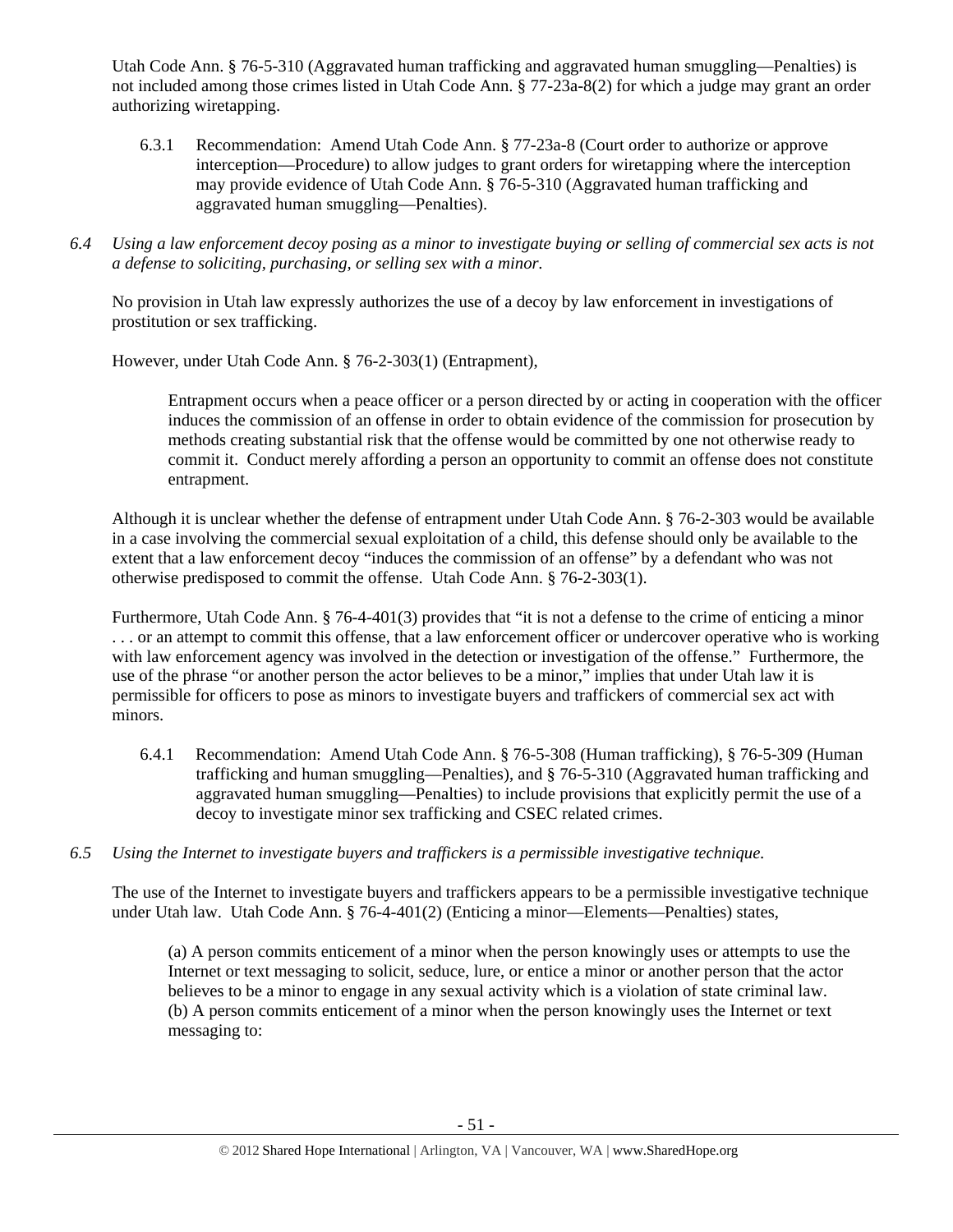(i) initiate contact with a minor or a person the actor believes to be a minor; and (ii) subsequently to the action under Subsection  $(2)(b)(i)$ , by any electronic or written means, solicits, seduces, lures, or entices, or attempts to solicit, seduce, lure, or entice the minor or a person the actor believes to be the minor to engage in any sexual activity which is a violation of state criminal law.

Utah Code Ann. § 76-4-401(3) further provides that "it is not a defense to the crime of enticing a minor  $\ldots$  or an attempt to commit this offense, that a law enforcement officer or undercover operative who is working with law enforcement agency was involved in the detection or investigation of the offense." Furthermore, the use of the phrase "or another person the actor believes to be a minor," implies that under Utah law it is permissible for officers to pose as minors to investigate buyers and traffickers of commercial sex act with minors.

# *6.6 Law enforcement and child welfare agencies are mandated to promptly report missing and recovered children.*

Utah Code Ann. § 53-10-203 (Missing persons—Reports—Notification) provides a series of steps that must be taken when law enforcement receives a report of a missing person. First, each law enforcement agency involved in the investigation of a missing person<sup>111</sup> must inform the division<sup>112</sup> about the missing person. Utah Code Ann. § 53-10-203(1). The division then must inform the state registrar of Vital Statistics and the FBI National Crime Information Center of the missing persons report and provide the state registrar with "information concerning the identity of the missing person." Utah Code Ann. § 53-10-203(2). Once the missing person is discovered, the division must notify the "state registrar and any school that it has previously informed of the person's disappearance." Utah Code Ann. § 53-10-203(4). Lastly, the division is required to immediately notify law enforcement "[u]pon notification by the state registrar or school personnel that a request for a birth certificate, school record, or other information concerning a missing person has been made, or that an investigation is needed in accordance with Section 53A-11-503 . . . ." Utah Code Ann. § 53-10-203(6).

Furthermore, Utah Code Ann. § 26-2-27(2) (Identifying birth certificates of missing persons—Procedures) provides,

(a) In accordance with Section 53-10-203, upon the state registrar's notification by the division that a person who was born in this state is missing, the state and local registrars shall flag the registered birth certificate of that person so that when a copy of the registered birth certificate or information regarding the birth record is requested, the state and local registrars are alerted to the fact the registered birth certificate is that of a missing person.

(b) Upon notification by the division the missing person has been recovered, the state and local registrars shall remove the flag from that person's registered birth certificate.

Similarly, Utah Code Ann. § 53A-11-502 (Identifying records—Reporting requirements) provides,

(1) Upon notification by the division of a missing child<sup>113</sup> in accordance with Section 53-10-203, a school in which that child is currently or was previously enrolled shall flag the record of that child in a

 <sup>111</sup> Utah Code Ann. § 53-10-102(15) (Definitions), defines "missing child" as "any person under the age of 18 years who is missing from the person's home environment or a temporary placement facility for any reason and whose location cannot be determined by the person responsible for the child's care."

<sup>&</sup>lt;sup>112</sup> Utah Code Ann. § 53-10-102(12) (Definitions), defines "division" as the Criminal Investigations and Technical Services Division of the Department of Public Safety, established in Section 53-10-103 [Division—Creation— Director appointment and qualifications].

<sup>&</sup>lt;sup>113</sup> Utah Code Ann. § 53A-11-501(2) defines "missing child" by referring to Utah Code Ann. § 26-2-27, which defines the term as "a person younger than 18 years of age who is missing from the person's home environment or a